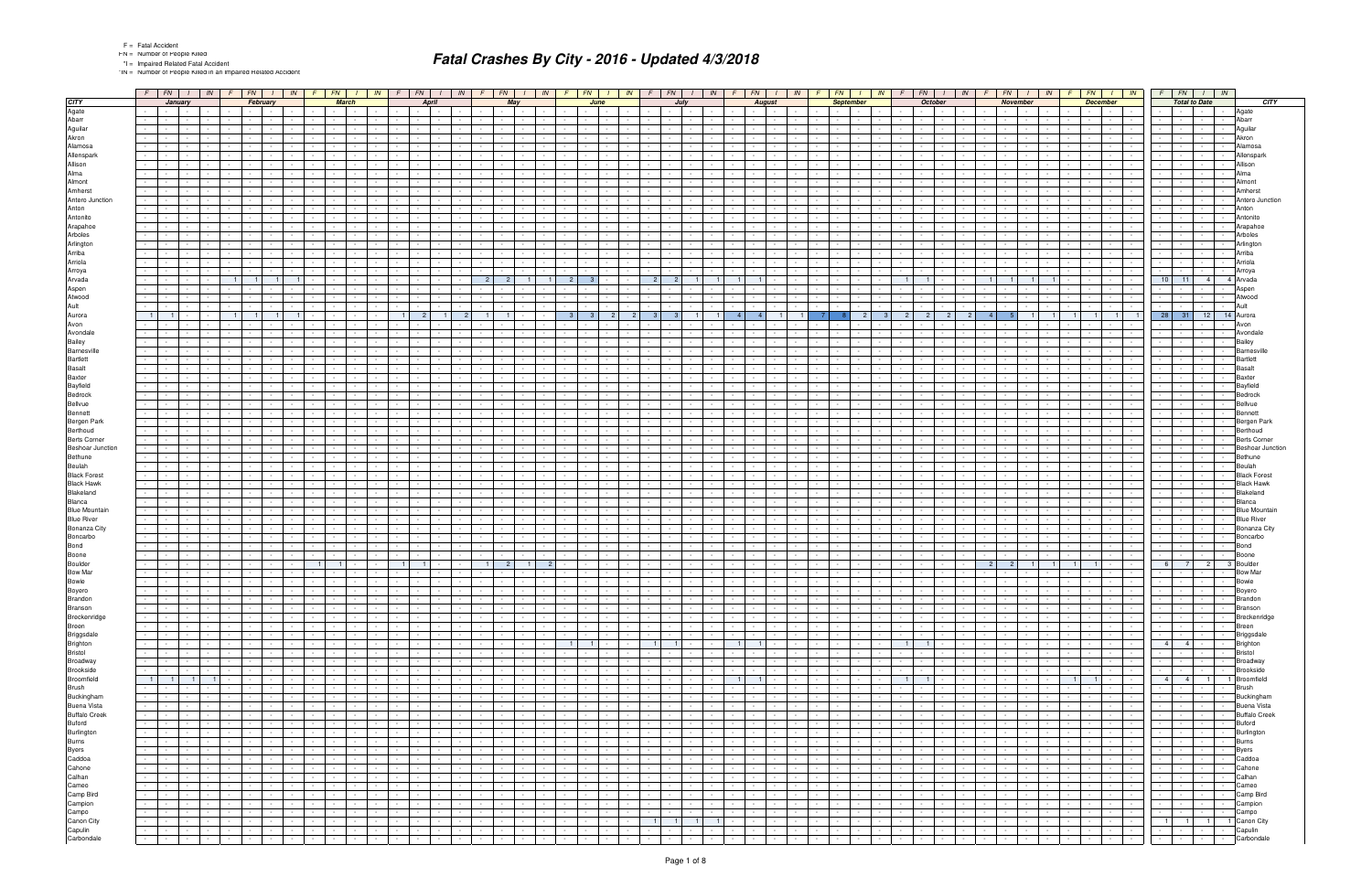\*IN = Number of People Killed in an Impaired Related Accident

|                                            |                | $F$ $FN$ $I$                                                                                                                                                                                                                   |                 |                                    |                                |                                                                 |                          |                                                           |                                    | $FN$ $1$                                    |                                                              | $\sqrt{N}$                         | $F \mid FN$                                             |                                    | $1 \mid N$                                             |     |                                                      |                                                           |                          | $F$ $FN$ $I$ $N$ $F$ $FN$                            |                 | $1 \mid N$                                                                        | $F \parallel$                      |                                  | $FN$ $1$                                                 | IN                                      | F.                                     | FN                                                                                                                               | $1 \mid IN$                                 |                              |                      | $FN$ $1$                                                            | IN                                 |               | $F N$ $I$<br>IN                                                                                                                                                                                                                                                                                                                                                                                                                                                        | $F \mid FN \mid$<br>$\frac{1}{1}$ IN                                                                                                                       |                                                             |                                   | $FN$ $I$ $IN$                                                                                                   |                                                                       | $F$ $FN$ $I$ $IN$                                                                                                                                                                                                                              |                                  |                                        |
|--------------------------------------------|----------------|--------------------------------------------------------------------------------------------------------------------------------------------------------------------------------------------------------------------------------|-----------------|------------------------------------|--------------------------------|-----------------------------------------------------------------|--------------------------|-----------------------------------------------------------|------------------------------------|---------------------------------------------|--------------------------------------------------------------|------------------------------------|---------------------------------------------------------|------------------------------------|--------------------------------------------------------|-----|------------------------------------------------------|-----------------------------------------------------------|--------------------------|------------------------------------------------------|-----------------|-----------------------------------------------------------------------------------|------------------------------------|----------------------------------|----------------------------------------------------------|-----------------------------------------|----------------------------------------|----------------------------------------------------------------------------------------------------------------------------------|---------------------------------------------|------------------------------|----------------------|---------------------------------------------------------------------|------------------------------------|---------------|------------------------------------------------------------------------------------------------------------------------------------------------------------------------------------------------------------------------------------------------------------------------------------------------------------------------------------------------------------------------------------------------------------------------------------------------------------------------|------------------------------------------------------------------------------------------------------------------------------------------------------------|-------------------------------------------------------------|-----------------------------------|-----------------------------------------------------------------------------------------------------------------|-----------------------------------------------------------------------|------------------------------------------------------------------------------------------------------------------------------------------------------------------------------------------------------------------------------------------------|----------------------------------|----------------------------------------|
| <b>CITY</b>                                |                |                                                                                                                                                                                                                                | January         |                                    |                                | February                                                        |                          |                                                           |                                    | <b>March</b>                                |                                                              |                                    |                                                         | April                              |                                                        |     |                                                      | May                                                       |                          |                                                      | June            |                                                                                   |                                    |                                  | July                                                     |                                         |                                        | <b>August</b>                                                                                                                    |                                             |                              |                      | <b>September</b>                                                    |                                    |               | October                                                                                                                                                                                                                                                                                                                                                                                                                                                                | <b>November</b>                                                                                                                                            |                                                             | <b>December</b>                   |                                                                                                                 |                                                                       | <b>Total to Date</b>                                                                                                                                                                                                                           |                                  | CITY                                   |
| Carlton                                    |                | $\sim 10^{-11}$                                                                                                                                                                                                                | $\sim$          |                                    |                                |                                                                 |                          |                                                           |                                    |                                             |                                                              |                                    |                                                         |                                    |                                                        |     |                                                      |                                                           |                          |                                                      |                 |                                                                                   |                                    |                                  |                                                          |                                         |                                        |                                                                                                                                  |                                             |                              |                      |                                                                     |                                    |               | $\sim$                                                                                                                                                                                                                                                                                                                                                                                                                                                                 | $\sim$                                                                                                                                                     |                                                             |                                   |                                                                                                                 |                                                                       | $\sim$                                                                                                                                                                                                                                         |                                  | Carlton                                |
| Carr<br>Cascade                            |                | $\sim 100$                                                                                                                                                                                                                     |                 |                                    |                                |                                                                 |                          |                                                           |                                    |                                             |                                                              |                                    |                                                         |                                    |                                                        |     |                                                      |                                                           |                          |                                                      |                 |                                                                                   |                                    |                                  |                                                          |                                         |                                        |                                                                                                                                  |                                             |                              |                      |                                                                     |                                    |               |                                                                                                                                                                                                                                                                                                                                                                                                                                                                        |                                                                                                                                                            |                                                             |                                   |                                                                                                                 |                                                                       | $\sim$ $-$                                                                                                                                                                                                                                     |                                  | Carr<br>Cascade                        |
| Castle Rock                                |                |                                                                                                                                                                                                                                |                 |                                    |                                |                                                                 |                          |                                                           |                                    |                                             |                                                              |                                    |                                                         |                                    |                                                        |     |                                                      |                                                           |                          |                                                      |                 |                                                                                   |                                    |                                  |                                                          |                                         |                                        |                                                                                                                                  |                                             |                              | $\overline{1}$       |                                                                     |                                    |               |                                                                                                                                                                                                                                                                                                                                                                                                                                                                        |                                                                                                                                                            |                                                             |                                   |                                                                                                                 | $\overline{1}$                                                        |                                                                                                                                                                                                                                                |                                  | Castle Rock                            |
| Cedaredge                                  | $\sim 100$     | $\sim$                                                                                                                                                                                                                         |                 |                                    |                                |                                                                 |                          |                                                           |                                    |                                             |                                                              |                                    |                                                         |                                    |                                                        |     |                                                      |                                                           |                          |                                                      |                 |                                                                                   |                                    |                                  |                                                          |                                         |                                        |                                                                                                                                  |                                             |                              |                      |                                                                     |                                    |               |                                                                                                                                                                                                                                                                                                                                                                                                                                                                        |                                                                                                                                                            |                                                             |                                   |                                                                                                                 |                                                                       |                                                                                                                                                                                                                                                |                                  | Cedaredge                              |
| Cedarwood                                  |                |                                                                                                                                                                                                                                |                 |                                    |                                |                                                                 |                          |                                                           |                                    |                                             |                                                              |                                    |                                                         |                                    |                                                        |     |                                                      |                                                           |                          |                                                      |                 |                                                                                   |                                    |                                  |                                                          |                                         |                                        |                                                                                                                                  |                                             |                              |                      |                                                                     |                                    |               |                                                                                                                                                                                                                                                                                                                                                                                                                                                                        |                                                                                                                                                            |                                                             |                                   |                                                                                                                 |                                                                       |                                                                                                                                                                                                                                                |                                  | Cedarwood                              |
| Centennial                                 | $1 \mid$       |                                                                                                                                                                                                                                |                 |                                    |                                |                                                                 |                          |                                                           |                                    |                                             |                                                              |                                    |                                                         |                                    |                                                        |     |                                                      |                                                           |                          |                                                      |                 |                                                                                   |                                    | $\overline{1}$<br>$\overline{1}$ |                                                          |                                         |                                        |                                                                                                                                  |                                             |                              |                      |                                                                     |                                    |               |                                                                                                                                                                                                                                                                                                                                                                                                                                                                        |                                                                                                                                                            |                                                             |                                   |                                                                                                                 | $3 \mid 4 \mid$                                                       | $\overline{1}$                                                                                                                                                                                                                                 |                                  | Centennia                              |
| Center<br><b>Central City</b>              |                |                                                                                                                                                                                                                                |                 |                                    |                                |                                                                 |                          |                                                           |                                    |                                             |                                                              |                                    |                                                         |                                    |                                                        |     |                                                      |                                                           |                          |                                                      |                 |                                                                                   |                                    |                                  |                                                          |                                         |                                        |                                                                                                                                  |                                             |                              |                      |                                                                     |                                    |               |                                                                                                                                                                                                                                                                                                                                                                                                                                                                        |                                                                                                                                                            |                                                             |                                   |                                                                                                                 | $\vert$ 1                                                             | $\overline{1}$<br>$\overline{1}$                                                                                                                                                                                                               |                                  | <b>Central City</b>                    |
| Chama                                      |                |                                                                                                                                                                                                                                |                 |                                    |                                |                                                                 |                          |                                                           |                                    |                                             |                                                              |                                    |                                                         |                                    |                                                        |     |                                                      |                                                           |                          |                                                      |                 |                                                                                   |                                    |                                  |                                                          |                                         |                                        |                                                                                                                                  |                                             |                              |                      |                                                                     |                                    |               |                                                                                                                                                                                                                                                                                                                                                                                                                                                                        |                                                                                                                                                            |                                                             |                                   |                                                                                                                 |                                                                       | $\sim$                                                                                                                                                                                                                                         |                                  | Chama                                  |
| <b>Cheney Center</b>                       |                |                                                                                                                                                                                                                                |                 |                                    |                                |                                                                 |                          |                                                           |                                    |                                             |                                                              |                                    |                                                         |                                    |                                                        |     |                                                      |                                                           |                          |                                                      |                 |                                                                                   |                                    |                                  |                                                          |                                         |                                        |                                                                                                                                  |                                             |                              |                      |                                                                     |                                    |               |                                                                                                                                                                                                                                                                                                                                                                                                                                                                        |                                                                                                                                                            |                                                             |                                   |                                                                                                                 |                                                                       |                                                                                                                                                                                                                                                |                                  | <b>Cheney Center</b>                   |
| Cheraw                                     |                |                                                                                                                                                                                                                                |                 |                                    |                                |                                                                 |                          |                                                           |                                    |                                             |                                                              |                                    |                                                         |                                    |                                                        |     |                                                      |                                                           |                          |                                                      |                 |                                                                                   |                                    |                                  |                                                          |                                         |                                        |                                                                                                                                  |                                             |                              |                      |                                                                     |                                    |               |                                                                                                                                                                                                                                                                                                                                                                                                                                                                        |                                                                                                                                                            |                                                             |                                   |                                                                                                                 |                                                                       |                                                                                                                                                                                                                                                |                                  | Cheraw                                 |
| Cherry Hills Village<br>Cheyenne Wells     |                |                                                                                                                                                                                                                                |                 |                                    |                                |                                                                 |                          |                                                           |                                    |                                             |                                                              |                                    |                                                         |                                    |                                                        |     |                                                      |                                                           |                          |                                                      |                 |                                                                                   |                                    |                                  |                                                          |                                         |                                        |                                                                                                                                  |                                             |                              |                      |                                                                     |                                    |               |                                                                                                                                                                                                                                                                                                                                                                                                                                                                        |                                                                                                                                                            |                                                             |                                   |                                                                                                                 |                                                                       | $\sim$ $-$                                                                                                                                                                                                                                     |                                  | Cherry Hills Village<br>Cheyenne Wells |
| Chimney Rock                               |                |                                                                                                                                                                                                                                |                 |                                    |                                |                                                                 |                          |                                                           |                                    |                                             |                                                              |                                    |                                                         |                                    |                                                        |     |                                                      |                                                           |                          |                                                      |                 |                                                                                   |                                    |                                  |                                                          |                                         |                                        |                                                                                                                                  |                                             |                              |                      |                                                                     |                                    |               |                                                                                                                                                                                                                                                                                                                                                                                                                                                                        |                                                                                                                                                            |                                                             |                                   |                                                                                                                 |                                                                       |                                                                                                                                                                                                                                                |                                  | <b>Chimney Rock</b>                    |
| Chipita Park                               | $\sim$         |                                                                                                                                                                                                                                |                 |                                    |                                |                                                                 |                          |                                                           |                                    |                                             |                                                              |                                    |                                                         |                                    |                                                        |     |                                                      |                                                           |                          |                                                      |                 |                                                                                   |                                    |                                  |                                                          |                                         |                                        |                                                                                                                                  |                                             |                              |                      |                                                                     |                                    |               |                                                                                                                                                                                                                                                                                                                                                                                                                                                                        |                                                                                                                                                            |                                                             |                                   |                                                                                                                 |                                                                       | $\sim$                                                                                                                                                                                                                                         |                                  | Chipita Park                           |
| Chivington                                 |                |                                                                                                                                                                                                                                |                 |                                    |                                |                                                                 |                          |                                                           |                                    |                                             |                                                              |                                    |                                                         |                                    |                                                        |     |                                                      |                                                           |                          |                                                      |                 |                                                                                   |                                    |                                  |                                                          |                                         |                                        |                                                                                                                                  |                                             |                              |                      |                                                                     |                                    |               |                                                                                                                                                                                                                                                                                                                                                                                                                                                                        |                                                                                                                                                            |                                                             |                                   |                                                                                                                 |                                                                       |                                                                                                                                                                                                                                                |                                  | Chivington                             |
| Chromo<br>Cimarron                         | $\sim 10$      |                                                                                                                                                                                                                                |                 |                                    |                                |                                                                 |                          |                                                           |                                    |                                             |                                                              |                                    |                                                         |                                    |                                                        |     |                                                      |                                                           |                          |                                                      |                 |                                                                                   |                                    |                                  |                                                          |                                         |                                        |                                                                                                                                  |                                             |                              |                      |                                                                     |                                    |               |                                                                                                                                                                                                                                                                                                                                                                                                                                                                        |                                                                                                                                                            |                                                             |                                   |                                                                                                                 |                                                                       | $\sim$                                                                                                                                                                                                                                         |                                  | Chromo<br>Cimarror                     |
| Clark                                      |                |                                                                                                                                                                                                                                |                 |                                    |                                |                                                                 |                          |                                                           |                                    |                                             |                                                              |                                    |                                                         |                                    |                                                        |     |                                                      |                                                           |                          |                                                      |                 |                                                                                   |                                    |                                  |                                                          |                                         |                                        |                                                                                                                                  |                                             |                              |                      |                                                                     |                                    |               |                                                                                                                                                                                                                                                                                                                                                                                                                                                                        |                                                                                                                                                            |                                                             |                                   |                                                                                                                 |                                                                       |                                                                                                                                                                                                                                                |                                  | Clark                                  |
| Clarkville                                 |                |                                                                                                                                                                                                                                |                 |                                    |                                |                                                                 |                          |                                                           |                                    |                                             |                                                              |                                    |                                                         |                                    |                                                        |     |                                                      |                                                           |                          |                                                      |                 |                                                                                   |                                    |                                  |                                                          |                                         |                                        |                                                                                                                                  |                                             |                              |                      |                                                                     |                                    |               |                                                                                                                                                                                                                                                                                                                                                                                                                                                                        |                                                                                                                                                            |                                                             |                                   |                                                                                                                 |                                                                       |                                                                                                                                                                                                                                                |                                  | Clarkville                             |
| Clifton                                    | $\sim 10$      |                                                                                                                                                                                                                                |                 |                                    |                                |                                                                 |                          |                                                           |                                    |                                             |                                                              |                                    |                                                         |                                    |                                                        |     |                                                      |                                                           |                          |                                                      |                 |                                                                                   |                                    |                                  |                                                          |                                         |                                        |                                                                                                                                  |                                             |                              |                      |                                                                     |                                    |               |                                                                                                                                                                                                                                                                                                                                                                                                                                                                        |                                                                                                                                                            |                                                             |                                   | $\overline{\phantom{a}}$                                                                                        |                                                                       | $\sim 100$                                                                                                                                                                                                                                     |                                  | Clifton                                |
| Climax                                     |                |                                                                                                                                                                                                                                |                 |                                    |                                |                                                                 |                          |                                                           |                                    |                                             |                                                              |                                    |                                                         |                                    |                                                        |     |                                                      |                                                           |                          |                                                      |                 |                                                                                   |                                    |                                  |                                                          |                                         |                                        |                                                                                                                                  |                                             |                              |                      |                                                                     |                                    |               |                                                                                                                                                                                                                                                                                                                                                                                                                                                                        |                                                                                                                                                            |                                                             |                                   |                                                                                                                 |                                                                       |                                                                                                                                                                                                                                                |                                  | Climax                                 |
| Coal Creek<br>Coaldale                     |                |                                                                                                                                                                                                                                |                 |                                    |                                |                                                                 |                          |                                                           |                                    |                                             |                                                              |                                    |                                                         |                                    |                                                        |     |                                                      |                                                           |                          |                                                      |                 |                                                                                   |                                    |                                  |                                                          |                                         |                                        |                                                                                                                                  |                                             |                              |                      |                                                                     |                                    |               |                                                                                                                                                                                                                                                                                                                                                                                                                                                                        |                                                                                                                                                            |                                                             |                                   |                                                                                                                 |                                                                       | $\sim$                                                                                                                                                                                                                                         |                                  | <b>Coal Creek</b><br>Coaldale          |
| Coalmont                                   |                |                                                                                                                                                                                                                                |                 |                                    |                                |                                                                 |                          |                                                           |                                    |                                             |                                                              |                                    |                                                         |                                    |                                                        |     |                                                      |                                                           |                          |                                                      |                 |                                                                                   |                                    |                                  |                                                          |                                         |                                        |                                                                                                                                  |                                             |                              |                      |                                                                     |                                    |               |                                                                                                                                                                                                                                                                                                                                                                                                                                                                        |                                                                                                                                                            |                                                             |                                   |                                                                                                                 |                                                                       |                                                                                                                                                                                                                                                |                                  | Coalmont                               |
| Cokedale                                   |                |                                                                                                                                                                                                                                |                 |                                    |                                |                                                                 |                          |                                                           |                                    |                                             |                                                              |                                    |                                                         |                                    |                                                        |     |                                                      |                                                           |                          |                                                      |                 |                                                                                   |                                    |                                  |                                                          |                                         |                                        |                                                                                                                                  |                                             |                              |                      |                                                                     |                                    |               |                                                                                                                                                                                                                                                                                                                                                                                                                                                                        |                                                                                                                                                            |                                                             |                                   |                                                                                                                 |                                                                       |                                                                                                                                                                                                                                                |                                  | Cokedale                               |
| Collbran                                   |                |                                                                                                                                                                                                                                |                 |                                    |                                |                                                                 |                          |                                                           |                                    |                                             |                                                              |                                    |                                                         |                                    |                                                        |     |                                                      |                                                           |                          |                                                      |                 |                                                                                   |                                    |                                  |                                                          |                                         |                                        |                                                                                                                                  |                                             |                              |                      |                                                                     |                                    |               |                                                                                                                                                                                                                                                                                                                                                                                                                                                                        |                                                                                                                                                            |                                                             |                                   |                                                                                                                 |                                                                       |                                                                                                                                                                                                                                                |                                  | Collbran                               |
| Colorado City<br>Colorado Springs          | 2 <sup>1</sup> | $\overline{2}$                                                                                                                                                                                                                 |                 |                                    | -3-                            |                                                                 |                          |                                                           |                                    |                                             |                                                              |                                    |                                                         |                                    |                                                        | - 3 | -3                                                   |                                                           |                          | $\overline{4}$                                       |                 |                                                                                   |                                    |                                  |                                                          |                                         |                                        |                                                                                                                                  |                                             |                              |                      |                                                                     |                                    |               |                                                                                                                                                                                                                                                                                                                                                                                                                                                                        | $\overline{4}$                                                                                                                                             |                                                             | 2 <sup>1</sup><br>2               | 2 <sup>1</sup><br>2                                                                                             | $29$ 31                                                               | 15                                                                                                                                                                                                                                             | 16                               | Colorado City<br>Colorado Springs      |
| Columbine                                  |                |                                                                                                                                                                                                                                |                 |                                    |                                |                                                                 |                          |                                                           |                                    |                                             |                                                              |                                    |                                                         |                                    |                                                        |     |                                                      |                                                           |                          |                                                      |                 |                                                                                   |                                    |                                  |                                                          |                                         |                                        |                                                                                                                                  |                                             |                              |                      |                                                                     |                                    |               |                                                                                                                                                                                                                                                                                                                                                                                                                                                                        |                                                                                                                                                            |                                                             |                                   |                                                                                                                 |                                                                       |                                                                                                                                                                                                                                                |                                  | Columbine                              |
| <b>Columbine Valley</b>                    |                |                                                                                                                                                                                                                                |                 |                                    |                                |                                                                 |                          |                                                           |                                    |                                             |                                                              |                                    |                                                         |                                    |                                                        |     |                                                      |                                                           |                          |                                                      |                 |                                                                                   |                                    |                                  |                                                          |                                         |                                        |                                                                                                                                  |                                             |                              |                      |                                                                     |                                    |               |                                                                                                                                                                                                                                                                                                                                                                                                                                                                        |                                                                                                                                                            |                                                             |                                   |                                                                                                                 |                                                                       | $\sim$                                                                                                                                                                                                                                         |                                  | <b>Columbine Valley</b>                |
| Commerce City                              | $\blacksquare$ |                                                                                                                                                                                                                                |                 |                                    |                                |                                                                 |                          |                                                           |                                    | $\overline{2}$                              |                                                              |                                    |                                                         |                                    |                                                        |     |                                                      |                                                           |                          | $\overline{1}$                                       |                 |                                                                                   |                                    | -2                               |                                                          |                                         |                                        |                                                                                                                                  |                                             |                              |                      |                                                                     |                                    |               |                                                                                                                                                                                                                                                                                                                                                                                                                                                                        |                                                                                                                                                            |                                                             |                                   |                                                                                                                 | 8 <sup>1</sup>                                                        | $\mathbf{3}$<br>-8                                                                                                                                                                                                                             |                                  | <b>Commerce City</b>                   |
| Como<br>Conejos                            |                |                                                                                                                                                                                                                                |                 |                                    |                                |                                                                 |                          |                                                           |                                    |                                             |                                                              |                                    |                                                         |                                    |                                                        |     |                                                      |                                                           |                          |                                                      |                 |                                                                                   |                                    |                                  |                                                          |                                         |                                        |                                                                                                                                  |                                             |                              |                      |                                                                     |                                    |               |                                                                                                                                                                                                                                                                                                                                                                                                                                                                        |                                                                                                                                                            |                                                             |                                   |                                                                                                                 |                                                                       |                                                                                                                                                                                                                                                |                                  | Como<br>Conejos                        |
| Conifer                                    |                |                                                                                                                                                                                                                                |                 |                                    |                                |                                                                 |                          |                                                           |                                    |                                             |                                                              |                                    |                                                         |                                    |                                                        |     |                                                      |                                                           |                          |                                                      |                 |                                                                                   |                                    |                                  |                                                          |                                         |                                        |                                                                                                                                  |                                             |                              |                      |                                                                     |                                    |               |                                                                                                                                                                                                                                                                                                                                                                                                                                                                        |                                                                                                                                                            |                                                             |                                   |                                                                                                                 |                                                                       | $\sim$                                                                                                                                                                                                                                         |                                  | Conifer                                |
| Cope                                       |                |                                                                                                                                                                                                                                |                 |                                    |                                |                                                                 |                          |                                                           |                                    |                                             |                                                              |                                    |                                                         |                                    |                                                        |     |                                                      |                                                           |                          |                                                      |                 |                                                                                   |                                    |                                  |                                                          |                                         |                                        |                                                                                                                                  |                                             |                              |                      |                                                                     |                                    |               |                                                                                                                                                                                                                                                                                                                                                                                                                                                                        |                                                                                                                                                            |                                                             |                                   |                                                                                                                 |                                                                       |                                                                                                                                                                                                                                                |                                  | Cope                                   |
| Copper Mountain                            |                |                                                                                                                                                                                                                                |                 |                                    |                                |                                                                 |                          |                                                           |                                    |                                             |                                                              |                                    |                                                         |                                    |                                                        |     |                                                      |                                                           |                          |                                                      |                 |                                                                                   |                                    |                                  |                                                          |                                         |                                        |                                                                                                                                  |                                             |                              |                      |                                                                     |                                    |               |                                                                                                                                                                                                                                                                                                                                                                                                                                                                        |                                                                                                                                                            |                                                             |                                   |                                                                                                                 |                                                                       |                                                                                                                                                                                                                                                |                                  | Copper Mountain                        |
| Cornish                                    |                |                                                                                                                                                                                                                                |                 |                                    |                                |                                                                 |                          |                                                           |                                    |                                             |                                                              |                                    |                                                         |                                    |                                                        |     |                                                      |                                                           |                          | $\overline{1}$                                       |                 |                                                                                   |                                    |                                  |                                                          |                                         |                                        |                                                                                                                                  |                                             |                              |                      |                                                                     |                                    |               |                                                                                                                                                                                                                                                                                                                                                                                                                                                                        |                                                                                                                                                            |                                                             |                                   |                                                                                                                 | $\overline{1}$                                                        | $\overline{1}$                                                                                                                                                                                                                                 |                                  | Cornish                                |
| Cortez<br>Cotopaxi                         |                |                                                                                                                                                                                                                                |                 |                                    |                                |                                                                 |                          |                                                           |                                    |                                             |                                                              |                                    |                                                         |                                    |                                                        |     |                                                      |                                                           |                          |                                                      |                 |                                                                                   |                                    |                                  |                                                          |                                         |                                        |                                                                                                                                  |                                             |                              |                      |                                                                     |                                    |               |                                                                                                                                                                                                                                                                                                                                                                                                                                                                        |                                                                                                                                                            |                                                             |                                   |                                                                                                                 |                                                                       |                                                                                                                                                                                                                                                |                                  | Cortez<br>Cotopax                      |
| Cowdrey                                    |                |                                                                                                                                                                                                                                |                 |                                    |                                |                                                                 |                          |                                                           |                                    |                                             |                                                              |                                    |                                                         |                                    |                                                        |     |                                                      |                                                           |                          |                                                      |                 |                                                                                   |                                    |                                  |                                                          |                                         |                                        |                                                                                                                                  |                                             |                              |                      |                                                                     |                                    |               |                                                                                                                                                                                                                                                                                                                                                                                                                                                                        |                                                                                                                                                            |                                                             |                                   |                                                                                                                 |                                                                       |                                                                                                                                                                                                                                                |                                  | Cowdrey                                |
| Craig                                      |                |                                                                                                                                                                                                                                |                 |                                    |                                |                                                                 |                          |                                                           |                                    |                                             |                                                              |                                    |                                                         |                                    |                                                        |     |                                                      |                                                           |                          | $\overline{1}$                                       |                 |                                                                                   |                                    |                                  |                                                          |                                         |                                        |                                                                                                                                  |                                             |                              |                      |                                                                     |                                    |               |                                                                                                                                                                                                                                                                                                                                                                                                                                                                        |                                                                                                                                                            |                                                             |                                   |                                                                                                                 | $\overline{1}$                                                        | $\overline{1}$<br>$\overline{1}$                                                                                                                                                                                                               |                                  | Craig                                  |
| Crawford<br>Creede                         |                |                                                                                                                                                                                                                                |                 |                                    |                                |                                                                 |                          |                                                           |                                    |                                             |                                                              |                                    |                                                         |                                    |                                                        |     |                                                      |                                                           |                          |                                                      |                 |                                                                                   |                                    |                                  |                                                          |                                         |                                        |                                                                                                                                  |                                             |                              |                      |                                                                     |                                    |               |                                                                                                                                                                                                                                                                                                                                                                                                                                                                        |                                                                                                                                                            |                                                             |                                   |                                                                                                                 |                                                                       |                                                                                                                                                                                                                                                |                                  | Crawford                               |
| <b>Crested Butte</b>                       |                |                                                                                                                                                                                                                                |                 |                                    |                                |                                                                 |                          |                                                           |                                    |                                             |                                                              |                                    |                                                         |                                    |                                                        |     |                                                      |                                                           |                          |                                                      |                 |                                                                                   |                                    |                                  |                                                          |                                         |                                        |                                                                                                                                  |                                             |                              |                      |                                                                     |                                    |               |                                                                                                                                                                                                                                                                                                                                                                                                                                                                        |                                                                                                                                                            |                                                             |                                   |                                                                                                                 |                                                                       |                                                                                                                                                                                                                                                |                                  | Creede<br><b>Crested Butte</b>         |
| Crestone                                   | $\sim$         |                                                                                                                                                                                                                                |                 |                                    |                                |                                                                 |                          |                                                           |                                    |                                             |                                                              |                                    |                                                         |                                    |                                                        |     |                                                      |                                                           |                          |                                                      |                 |                                                                                   |                                    |                                  |                                                          |                                         |                                        |                                                                                                                                  |                                             |                              |                      |                                                                     |                                    |               |                                                                                                                                                                                                                                                                                                                                                                                                                                                                        |                                                                                                                                                            |                                                             |                                   |                                                                                                                 |                                                                       | $\sim$                                                                                                                                                                                                                                         |                                  | Crestone                               |
| Cripple Creek                              |                |                                                                                                                                                                                                                                |                 |                                    |                                |                                                                 |                          |                                                           |                                    |                                             |                                                              |                                    |                                                         |                                    |                                                        |     |                                                      |                                                           |                          |                                                      |                 |                                                                                   |                                    |                                  |                                                          |                                         |                                        |                                                                                                                                  |                                             |                              |                      |                                                                     |                                    |               |                                                                                                                                                                                                                                                                                                                                                                                                                                                                        |                                                                                                                                                            |                                                             |                                   |                                                                                                                 |                                                                       |                                                                                                                                                                                                                                                |                                  | <b>Cripple Creek</b>                   |
| Crook                                      | $\sim$         |                                                                                                                                                                                                                                |                 |                                    |                                |                                                                 |                          |                                                           |                                    |                                             |                                                              |                                    |                                                         |                                    |                                                        |     |                                                      |                                                           |                          |                                                      |                 |                                                                                   |                                    |                                  |                                                          |                                         |                                        |                                                                                                                                  |                                             |                              |                      |                                                                     |                                    |               |                                                                                                                                                                                                                                                                                                                                                                                                                                                                        |                                                                                                                                                            |                                                             |                                   |                                                                                                                 |                                                                       |                                                                                                                                                                                                                                                |                                  | Crook                                  |
| Crowley<br>Cuchara                         |                |                                                                                                                                                                                                                                |                 |                                    |                                |                                                                 |                          |                                                           |                                    |                                             |                                                              |                                    |                                                         |                                    |                                                        |     |                                                      |                                                           |                          |                                                      |                 |                                                                                   |                                    |                                  |                                                          |                                         |                                        |                                                                                                                                  |                                             |                              |                      |                                                                     |                                    |               |                                                                                                                                                                                                                                                                                                                                                                                                                                                                        |                                                                                                                                                            |                                                             |                                   |                                                                                                                 |                                                                       |                                                                                                                                                                                                                                                |                                  | Crowley<br>Cuchara                     |
| Dacono                                     |                |                                                                                                                                                                                                                                |                 |                                    |                                |                                                                 |                          |                                                           |                                    |                                             |                                                              |                                    |                                                         |                                    |                                                        |     |                                                      |                                                           |                          |                                                      |                 |                                                                                   |                                    |                                  |                                                          |                                         |                                        |                                                                                                                                  |                                             |                              |                      |                                                                     |                                    |               |                                                                                                                                                                                                                                                                                                                                                                                                                                                                        |                                                                                                                                                            |                                                             |                                   |                                                                                                                 | $2^{\circ}$                                                           | $\overline{2}$                                                                                                                                                                                                                                 |                                  | Dacono                                 |
| Dailey                                     |                |                                                                                                                                                                                                                                |                 |                                    |                                |                                                                 |                          |                                                           |                                    |                                             |                                                              |                                    |                                                         |                                    |                                                        |     |                                                      |                                                           |                          |                                                      |                 |                                                                                   |                                    |                                  |                                                          |                                         |                                        |                                                                                                                                  |                                             |                              |                      |                                                                     |                                    |               |                                                                                                                                                                                                                                                                                                                                                                                                                                                                        |                                                                                                                                                            |                                                             |                                   |                                                                                                                 |                                                                       |                                                                                                                                                                                                                                                |                                  | Dailey                                 |
| De Beque                                   |                | $\sim 100$                                                                                                                                                                                                                     | $\sim$          |                                    |                                |                                                                 |                          |                                                           |                                    |                                             |                                                              |                                    |                                                         | $\sim$                             |                                                        |     |                                                      |                                                           |                          |                                                      |                 |                                                                                   |                                    |                                  |                                                          |                                         |                                        |                                                                                                                                  |                                             |                              |                      |                                                                     |                                    |               | $\sim$                                                                                                                                                                                                                                                                                                                                                                                                                                                                 |                                                                                                                                                            |                                                             |                                   |                                                                                                                 |                                                                       | $\sim$                                                                                                                                                                                                                                         |                                  | De Beque                               |
| Deckers<br>Deer Ridge                      |                | the contract of the con-<br>$\overline{a}$ . The set of $\overline{a}$                                                                                                                                                         | $\sim$          |                                    | $\sim$                         |                                                                 | $\sim$ $-$               | $\sim 10^{-1}$                                            | $\sim$                             | the contract of the con-                    |                                                              | $\sim 10^{-1}$                     | the contract of the con-<br>$\sim$ $\sim$ $\sim$ $\sim$ |                                    | and the state of the state                             |     | the contract of the con-<br><b>Contract Contract</b> | $\sim 10^{-10}$                                           | $\sim$                   | the contract of the con-<br><b>Contract Contract</b> |                 | $\sim 10^{-11}$<br>$\sim 10^{-1}$                                                 | $\sim$                             |                                  | <b>Contract Contract</b>                                 | <b>Contract</b>                         | $\sim$<br>$\sim$                       | the contract of the con-<br>$\sim 100$<br>$\sim 10^{-10}$                                                                        | <b>Contract</b>                             | $\sim$ $-$                   |                      | the contract of the con-<br>the contract of                         | $\sim$ $-$                         |               | $\sim$ $\sim$ $\sim$ $\sim$<br>the contract of the con-<br>$\sim 10^{-1}$                                                                                                                                                                                                                                                                                                                                                                                              | the contract of the con-<br>$\sim$ 100 $\mu$ m $^{-1}$<br>the contract of<br>$\sim 10^{-10}$                                                               | $\sim 10^{-1}$                                              | the contract of<br>$\sim$ $-$     | $1 - 1 - 1$<br><b>Contract Contract</b>                                                                         | the company's                                                         | <b>Contract</b>                                                                                                                                                                                                                                | $\sim$ $-$                       | Deckers<br>Deer Ridge                  |
| Deer Trail                                 |                |                                                                                                                                                                                                                                | $\sim 100$      |                                    |                                | <b>Service Control</b>                                          | $\sim$ $\sim$            | $\mathbf{1}$ and $\mathbf{1}$                             |                                    | the contract of the contract of             |                                                              | <b>Contract</b>                    | <b>Service</b> Service                                  |                                    | the contract of the con-                               |     |                                                      |                                                           | $\sim$                   | the contract                                         |                 | the contract of the contract of                                                   |                                    |                                  | the contract of                                          | <b>Contract</b>                         | $\sim$                                 | and the contract                                                                                                                 |                                             |                              |                      | the contract of                                                     |                                    |               | the contract of the contract of the contract of                                                                                                                                                                                                                                                                                                                                                                                                                        | and the control<br>and the state                                                                                                                           |                                                             |                                   | the contract of the contract of the contract of the contract of the contract of the contract of the contract of |                                                                       | $-1 - 1 - 1 - 1 - 1$                                                                                                                                                                                                                           |                                  | Deer Trail                             |
| Del Norte                                  |                | <b>Second Second Second</b>                                                                                                                                                                                                    |                 | $\sim 10^{-11}$                    |                                | $-1$ - $-1$ - $-1$                                              | $\sim$ $-$               | $\mathbf{1}$ $\mathbf{1}$                                 | $\sim$ $\sim$ $\sim$ $\sim$        | <b>Contract Contract</b>                    |                                                              | $\sim 10^{-11}$                    | <b>Contract Contract</b>                                |                                    | <b>Contract Contract</b>                               |     | 1940   1941   1941   1941                            |                                                           |                          | <b>Contract Contract</b>                             |                 | <b>Contract Contract Contract</b>                                                 |                                    |                                  | <b>Contract Contract</b>                                 | $\sim$ $-$                              |                                        | and the characters of the con-                                                                                                   |                                             | $\sim$                       |                      | (* 1* 1                                                             | $\sim 10^{-11}$                    |               | the collection of the collection                                                                                                                                                                                                                                                                                                                                                                                                                                       | <b>Contract Contract</b><br>  Henri 1940                                                                                                                   |                                                             |                                   | .                                                                                                               |                                                                       | $-1 - 1 - 1$                                                                                                                                                                                                                                   | $\sim 10^{-1}$                   | Del Norte                              |
| Delhi<br>Delta                             |                | <b>Company of the Company</b><br>the contract of the con-                                                                                                                                                                      |                 | <b>Contract</b><br><b>Contract</b> |                                | the contract of the con-<br><b>Contract Contract Contract</b>   |                          | the contract of                                           | $\sim 10^{-11}$<br><b>Contract</b> |                                             | the contract of the contract of the con-<br>$-1 - 1 - 1 - 1$ |                                    | the contract of                                         |                                    | the contract of                                        |     | .<br>.                                               |                                                           | $\sim 10^{-1}$           | $\sim$ Theorem<br><b>Service</b> Service             |                 | <b>Contract Contract Contract</b>                                                 |                                    |                                  | and the contract of the con-<br>the contract of the con- | <b>Contractor</b>                       | $\sim$<br>$\sim 10^{-1}$               | and the contract<br>and the contract of the contract of the con-                                                                 |                                             | $\sim$ $-$<br>$\sim 10^{-1}$ |                      | $\mathbb{R}^n$ and $\mathbb{R}^n$<br><b><i>Property Section</i></b> | $\sim$ $-$<br>$\sim 10^{-11}$      |               | <u>the state of the state of the state of the state of the state of the state of the state of the state of the state of the state of the state of the state of the state of the state of the state of the state of the state of </u><br>the contract of the contract of the contract of the contract of the contract of the contract of the contract of the contract of the contract of the contract of the contract of the contract of the contract of the contract o | $\sim 10^{-10}$ km s $^{-1}$<br>the contract of<br><b>Contract Contract</b><br><b>Contract Contract</b>                                                    | $\sim 100$                                                  |                                   | $-1 - 1 - 1 - 1 - 1$                                                                                            |                                                                       | $-1 - 1 - 1$<br>and the contract of the contract of the contract of the contract of the contract of the contract of the contract of the contract of the contract of the contract of the contract of the contract of the contract of the contra | $\sim 10^{-1}$<br>$\sim$ $-$     | Delhi<br>Delta                         |
| Denver                                     |                |                                                                                                                                                                                                                                |                 |                                    |                                |                                                                 |                          |                                                           |                                    |                                             | $4 \ 6 \ 2 \ 3 \ 1 \ 1 \ 1 \ 1 \ 2 \ 2 \ . \ .$              |                                    |                                                         |                                    |                                                        |     |                                                      |                                                           |                          |                                                      |                 |                                                                                   |                                    |                                  | $3$ 4 1 2 5 5 1 1 5 5 - 5 5 - -                          |                                         |                                        | $3 \mid 4 \mid 2 \mid 3 \mid$                                                                                                    |                                             |                              |                      |                                                                     | 7 8 1 1                            |               | $7 \mid 7 \mid 4 \mid 4 \mid 5 \mid 5 \mid -$                                                                                                                                                                                                                                                                                                                                                                                                                          |                                                                                                                                                            |                                                             |                                   | $2 \mid 2 \mid 1 \mid 1$                                                                                        |                                                                       | 49 54 13 16 Denver                                                                                                                                                                                                                             |                                  |                                        |
| Deora                                      |                | $\sim$ 1 $\sim$ 1                                                                                                                                                                                                              | $\sim$          | $\sim$ 100 $\mu$                   | $\sim$                         |                                                                 |                          | $\sim$ $-$                                                | $\sim 10^{-11}$                    | the contract of the con-                    |                                                              | $\sim 10^{-11}$                    | $\sim$ $\sim$ $\sim$                                    | $\sim 10^{-11}$                    | $\sim 10^{-11}$<br><b>Contract Contract</b>            |     | <b>Service State</b>                                 |                                                           |                          |                                                      | $\sim 10^{-11}$ | $\sim 10^{-11}$<br>$\sim 10^{-1}$                                                 | $\sim 10^{-11}$                    | $\sim$ $\sim$ $\sim$             | $\sim 10^{-10}$                                          | $\sim 10^{-1}$                          | $\sim$                                 | $\sim 10^{-10}$                                                                                                                  | $\sim$ $\sim$ $\sim$                        |                              | $\sim$ $\sim$ $\sim$ | $\sim 10^{-11}$                                                     | $\sim$                             |               | the control of the<br><b>Contract Contract Street</b><br>$\sim 10^{-11}$                                                                                                                                                                                                                                                                                                                                                                                               | <b>Service Control</b><br>$\sim 10^{-10}$                                                                                                                  | $\sim$<br>$\sim$ $\sim$                                     | $\sim$ $-$                        | $\sim$ $\sim$ $\sim$<br>$\sim$ $-$                                                                              | the contract of                                                       | $\sim$ 100 $\mu$                                                                                                                                                                                                                               | $\sim$ $-$                       | Deora                                  |
| Devine                                     |                | <b>Service Control</b>                                                                                                                                                                                                         | $\sim 100$      | <b>Contract Contract</b>           | $\sim$                         | <b>Contract</b>                                                 | $\sim$ $-$               | <b>Contract</b>                                           | $\sim$ $-$                         | the contract of the con-                    |                                                              | $\sim 10^{-11}$                    | the contract of                                         |                                    | and the property of the con-                           |     | the contract of                                      | $\sim 10^{-10}$ m $^{-1}$                                 | $\sim$                   | the contract of                                      |                 | $\sim$ $-$                                                                        | $\sim 100$                         |                                  | <b>Contract Contract</b>                                 | $\sim 100$                              | $\sim$                                 | $\sim 10^{-10}$<br><b>Contract</b>                                                                                               | $\mathbf{I}$ and $\mathbf{I}$               |                              |                      | the contract of                                                     | $\sim 10^{-11}$                    |               | $-1 - 1$<br>$\sim$ $\sim$ $\sim$ $\sim$<br>$\sim 10^{-11}$                                                                                                                                                                                                                                                                                                                                                                                                             | and the state of the state<br><b>Contract</b>                                                                                                              | $\sim$ $-$                                                  | $\sim$ $-$                        | $1 - 1 - 1 = 1$                                                                                                 | the contract of                                                       | $\sim 10^{-10}$                                                                                                                                                                                                                                | $\sim$ $-$                       | Devine                                 |
| Dillon<br>Dinosaur                         |                | <b>Second Second Second</b>                                                                                                                                                                                                    | $\sim 10^{-1}$  | <b>Contract</b><br><b>Contract</b> | $\sim$ $-$                     | <b>Contract Contract Contract Contract</b><br><b>Contractor</b> | $\sim$ $\sim$            | <b>Contract Contract</b><br><b>Contract</b>               | $\sim 10^{-1}$                     | the contract of                             | $1 \t1 \t1$                                                  | $\sim$                             | $\sim$ $\sim$ $\sim$                                    | $\sim 10^{-11}$                    | and the state                                          |     | <b>Contract Contract</b><br>the contract of          | $\mathbf{I}$ and $\mathbf{I}$<br><b>Contractor</b>        | $\sim$<br>$\sim$         | the contract of<br>$\sim$ $  \sim$                   | $\sim 10^{-11}$ | <b>Service</b><br>$\sim$ $-$<br>$\sim 10^{-1}$                                    | $\sim 10^{-10}$<br>$\sim 10^{-11}$ | $\sim 10^{-10}$                  | and the contract of the con-<br>$\sim 10^{-10}$          | $\sim 100$                              | $\sim 10^{-1}$<br>$\sim$               | 1949 - 1940 - 1940 - 1940 - 1940 - 1940 - 1940 - 1940 - 1940 - 1940 - 1940 - 1940 - 1940 - 1940 - 1940 - 1940<br>$\sim 10^{-10}$ | and the state                               | $\sim$ $-$                   |                      | 1940 - Peter<br>the contract of                                     | $\sim$ $-$<br>$\sim$               | $\sim$ $\sim$ | the contract of the contract of the con-<br>$\sim 10^{-11}$<br>$\sim$ $-$<br>$\sim 10^{-11}$                                                                                                                                                                                                                                                                                                                                                                           | the contract of<br>$\vert \hspace{.1cm} \vert$ . $\vert \hspace{.1cm} \vert$ , $\vert \hspace{.1cm} \vert$ , $\vert$<br>and the control<br><b>Contract</b> | $\sim 10^{-11}$                                             | $\sim$ $-$                        | and the state                                                                                                   | <b>Service</b> Service                                                | $1 \cdot 1$<br><b>Service</b>                                                                                                                                                                                                                  | $\sim 10^{-1}$<br>$\sim 10^{-1}$ | Dillon<br>Dinosaur                     |
| Divide                                     |                | $-1 - 1 - 1 - 1$                                                                                                                                                                                                               |                 |                                    |                                | the contract of the con-                                        | $\sim$ $-$               | $\mathbf{I}$ and $\mathbf{I}$                             | $\sim$ $-$                         | the contract of the contract of             |                                                              | $\sim$ 100 $\mu$                   | the contract of the con-                                |                                    | the contract of the con-                               |     | <b>Contract Contract</b>                             | <b>Contract Contract</b>                                  | $\sim$                   | the contract of                                      |                 | $\sim$ $\sim$ $\sim$ $\sim$<br>$\sim$ 100 $\pm$                                   | <b>Contract</b>                    |                                  | the contract of the con-                                 | <b>Contractor</b>                       | $\sim$                                 | $\sim 10^{-10}$                                                                                                                  | the contract of                             |                              |                      | the contract of                                                     |                                    |               |                                                                                                                                                                                                                                                                                                                                                                                                                                                                        | and the state<br><b>Contract Contract</b>                                                                                                                  | $\sim 10^{-1}$<br>$ \blacksquare$                           | $\sim 100$                        | $\sim$ $\sim$ $\sim$ $\sim$                                                                                     | the contract of the contract of                                       | <b>Contract</b>                                                                                                                                                                                                                                | $\sim$ $-$                       | Divide                                 |
| Dolores                                    |                | the contract of the con-                                                                                                                                                                                                       |                 |                                    | $\sim 10^{-10}$                | <b>Contract Contract</b>                                        | $\sim$ $-$               |                                                           | $\sim$ $-$                         | <b>Contract Contract</b>                    |                                                              |                                    | and the state                                           |                                    | and the property of the con-                           |     | the contract of                                      |                                                           |                          | <b>Contract Contract</b>                             |                 | <b>Contract Contract</b>                                                          | $\sim 100$                         | $\sim$ $-$                       | <b>Contract</b>                                          | <b>Contractor</b>                       | $\sim 10^{-1}$                         | $\sim 10^{-10}$<br>$\sim 100$                                                                                                    |                                             |                              |                      | the control of the                                                  |                                    |               | the contract of the contract of the contract of                                                                                                                                                                                                                                                                                                                                                                                                                        | and the state of the state<br>$\sim$ $ -$                                                                                                                  |                                                             | and the state                     | $\sim$ $\sim$ $\sim$ $\sim$                                                                                     | the contract of the                                                   | $\sim 10^{-10}$                                                                                                                                                                                                                                | $\sim$ $-$                       | Dolores                                |
| Dotsero                                    |                | the contract of the con-                                                                                                                                                                                                       |                 | $\sim 100$ km s $^{-1}$            |                                | the contract of the contract of                                 | $\sim$ $-$               | $\mathbf{1}$ and $\mathbf{1}$                             |                                    | the contract of                             |                                                              | $\sim 10^{-11}$                    |                                                         |                                    |                                                        |     | .                                                    |                                                           | $\sim$ $-$               | the contract                                         |                 | the contract                                                                      | <b>Contract</b>                    |                                  | and the contract                                         |                                         | $\overline{\mathcal{L}^{\mathcal{A}}}$ | and the company                                                                                                                  |                                             |                              |                      | and the state                                                       |                                    |               | the contract of the contract of the contract of                                                                                                                                                                                                                                                                                                                                                                                                                        | and the control<br>$\sim 10^{-10}$ m $^{-1}$                                                                                                               | $\sim 100$                                                  | the contract of                   | and the property of the con-                                                                                    |                                                                       | $-1 - 1 - 1 - 1 - 1 - 1$                                                                                                                                                                                                                       |                                  | Dotsero                                |
| Dove Creek                                 |                | $\sim$ 100 $\sim$ 100                                                                                                                                                                                                          | $\sim 10^{-1}$  | <b>Contract</b>                    | $\sim$                         | <b>Contract</b>                                                 | $\sim$ $-$               | $\mathbf{I}$ . The set of $\mathbf{I}$                    | $\sim$ $-$                         |                                             |                                                              | $\sim 10^{-11}$                    | <b>Contract Contract</b>                                |                                    | the contract of                                        |     |                                                      |                                                           | $\sim$                   | <b>STEP STATE</b>                                    |                 | $\sim 10^{-1}$<br>$\sim$ $\sim$                                                   | $\sim 10^{-11}$                    |                                  | and the con-                                             | <b>State State</b>                      | $\sim$                                 | $\sim 10^{-10}$                                                                                                                  | <b>Contract Contract</b>                    |                              |                      | the contract                                                        |                                    |               | $-1$ . $-1$ . $-1$<br>$\sim 100$                                                                                                                                                                                                                                                                                                                                                                                                                                       | <b>Contract Contract</b><br><b>Contractor</b>                                                                                                              | $\sim$<br>$\sim$ $\sim$ $\sim$ $\sim$                       | $\sim$ $-$                        | - 1 미                                                                                                           | $-1 - 1$                                                              | $\sim$ $-$                                                                                                                                                                                                                                     | J,                               | Dove Creek                             |
| Dowd<br>Doyleville                         |                | $-1 - 1 - 1 - 1$<br><b>Service Control</b>                                                                                                                                                                                     | $\sim 100$      | <b>Contract</b><br>$\sim 10^{-11}$ | $\sim$                         | <b>Contract</b><br>the contract of the con-                     | $\sim$ $-$<br>$\sim$ $-$ | <b>Contract Contract</b><br>$\mathbf{I}$ and $\mathbf{I}$ | $\sim 100$                         | <b>Contract Contract</b><br>the contract of |                                                              | $\sim$ 100 $\mu$<br>$\sim 100$     | the contract of<br>the contract of                      |                                    | the contract of<br>the contract of the con-            |     | and the state<br>the contract of                     | <b>Contract Contract</b><br>$\mathbf{I}$ and $\mathbf{I}$ | $\sim$<br>$\sim$ $-$     | <b>Service</b> Service<br>the control of the         |                 | <b>Contract Contract</b><br>the contract                                          | $\sim 10^{-11}$<br>$\sim$ $\sim$   | $\sim 10^{-10}$                  | $\sim 10^{-11}$<br>the contract of                       | $\sim 100$ m $^{-1}$<br><b>Contract</b> | $\sim$<br>$\overline{\mathcal{L}}$     | the contract of the con-<br>and the contract                                                                                     |                                             |                              |                      | the contract of<br>and the state                                    | $\sim 10^{-11}$<br>$\sim 10^{-11}$ |               | $-1 - 1 - 1 - 1$<br>$\sim 100$                                                                                                                                                                                                                                                                                                                                                                                                                                         | and the state<br>$\sim 10^{-10}$ m $^{-1}$<br>and the state<br><b>Contract</b>                                                                             | $\sim 100$<br>$\sim 10^{-1}$<br>$\sim$ $\sim$ $\sim$ $\sim$ | $\sim 100$<br>$\sim 10^{-11}$     | and the state of the state<br>$\frac{1}{2}$ , $\frac{1}{2}$ , $\frac{1}{2}$ , $\frac{1}{2}$ , $\frac{1}{2}$     | $\frac{1}{2}$ $\frac{1}{2}$ $\frac{1}{2}$ $\frac{1}{2}$ $\frac{1}{2}$ | $\sim$ $\sim$ $\sim$<br>$-1 - 1 - 1 - 1$                                                                                                                                                                                                       | $\sim$ $\sim$<br>$\sim$ $-$      | Dowd<br>Doyleville                     |
| Drake                                      |                | $\overline{a}$ . The set of $\overline{a}$                                                                                                                                                                                     | $\sim$          | <b>Contract Contract</b>           | $\sim$                         |                                                                 | $\sim$                   | <b>Contract</b>                                           |                                    | <b>Second Control</b>                       |                                                              | $\sim 10^{-11}$                    | <b>Service</b> Service                                  |                                    | and the state                                          |     | <b>Service State</b>                                 | $\mathbf{I}$ . The set of $\mathbf{I}$                    | $\sim$                   | $\sim$ $\sim$                                        | i,              | $\sim$ $\sim$<br>$\sim$ $-$                                                       | $\sim 10^{-11}$                    |                                  | <b>Second Control</b>                                    | <b>State State</b>                      | $\mathbb{Z}^{\mathbb{Z}^2}$            | $\sim 10^{-10}$                                                                                                                  | the contract of                             |                              |                      | the collection                                                      |                                    |               | $-1$ . $-1$ . $-1$                                                                                                                                                                                                                                                                                                                                                                                                                                                     | the contract of<br><b>Contract Contract</b>                                                                                                                | $\sim$                                                      | $\sim$ $-$                        | $\sim$ 150                                                                                                      | $\sim$ $\sim$ $\sim$ $\sim$ $\sim$                                    | $\sim$ 100 $\mu$                                                                                                                                                                                                                               | $\sim$                           | Drake                                  |
| Dumont                                     |                | the contract of the contract of                                                                                                                                                                                                | $\sim 100$      | <b>Contract</b>                    | $\sim$                         | <b>Contract</b>                                                 | $\sim$ $-$               | <b>Contract</b>                                           | $\sim 100$                         | <b>Contract Contract</b>                    |                                                              | $\sim 10^{-11}$                    | the contract of                                         |                                    | the contract of                                        |     | and the state                                        | <b>Contract Contract</b>                                  | $\sim$                   | the contract of                                      |                 | <b>Contract Contract</b>                                                          | $\sim 10^{-11}$                    | $\sim 10^{-10}$                  | $\sim 10^{-10}$ m $^{-1}$                                | <b>Contractor</b>                       | $\sim$                                 | the contract of the con-                                                                                                         |                                             |                              |                      | the contract of                                                     | $\sim 10^{-11}$                    |               | $-1 - 1 - 1 - 1$<br><b>Contract</b>                                                                                                                                                                                                                                                                                                                                                                                                                                    | and the state<br>$\sim 10^{-10}$                                                                                                                           | $\sim 100$                                                  | $\sim 100$                        | and the state of the state                                                                                      | $\mathcal{A}=\{x\in\mathcal{A}\}$                                     | <b>Contract Contract</b>                                                                                                                                                                                                                       | $\sim$                           | Dumont                                 |
| Dunton                                     |                | the contract of                                                                                                                                                                                                                | $\sim 100$      | $\sim 10^{-11}$                    | $\sim 10^{-11}$                | $\mathbf{I}$ and $\mathbf{I}$                                   |                          | $\mathbf{I}$ and $\mathbf{I}$                             |                                    | and the state of the state of the           |                                                              | $\sim 100$                         | and the state                                           |                                    | the contract of the con-                               |     | the contract of                                      | <b>Contract Contract</b>                                  | $\sim$                   | <b>Contract Contract</b>                             |                 | <b>Contract Contract</b>                                                          | $\mathbf{I}$                       |                                  | the contract of the contract of the con-                 |                                         | $\mathbb{Z}^2$                         | and the contract of the contract of the con-                                                                                     |                                             |                              |                      | and the property of the con-                                        | $\sim 10^{-11}$                    |               | the contract of the contract of the con-                                                                                                                                                                                                                                                                                                                                                                                                                               | and the state of the state<br><b>Contract Contract</b>                                                                                                     | $\sim 100$<br>$\sim$ $\sim$ $\sim$ $\sim$                   | $\sim 10^{-1}$                    | $\mathbf{1}$ and $\mathbf{1}$ and $\mathbf{1}$                                                                  | the contract of                                                       | <b>Contract</b>                                                                                                                                                                                                                                | $\sim$ $-$                       | Dunton                                 |
| Dupont<br>Durango                          |                | <b>Service</b> Service<br>the contract of the contract of the con-                                                                                                                                                             | $\sim 10^{-11}$ | <b>Contract</b><br>$\sim 10^{-10}$ | $\sim$ $-$<br>$\sim$ 100 $\mu$ |                                                                 | $\sim$ $-$               | $\sim 100$ km s $^{-1}$                                   | $\sim$ $-$                         | $-1 - 1$<br>the contract of the con-        |                                                              | $\sim 10^{-11}$<br>$\sim 100$      | $\sim$ $\sim$ $\sim$<br><b>Contract Contract</b>        | $\sim 10^{-11}$<br>$\sim 10^{-11}$ | <b>Contract Contract</b><br>and the state of the state |     | <b>Service State</b><br>the contract of              | $\sim$ $ -$<br><b>Contract Contract</b>                   | $\sim$ $-$<br>$\sim$ $-$ | the control of the<br>$1 \quad 1$                    |                 | <b>Contract</b><br>$\sim 10^{-1}$<br>$\sim$ $\sim$ $\sim$ $\sim$<br>$\sim$ $\sim$ | $\sim 10^{-11}$<br>$\sim 10^{-11}$ | <b>Contract Contract</b>         | <b>Contract Contract</b><br>$\sim 10^{-10}$              | $\sim 10^{-11}$<br><b>Contract</b>      | $\sim$<br>$\sim$                       | $\sim 10^{-10}$<br>$\sim 10^{-10}$                                                                                               | and the state<br>and the state of the state |                              |                      | the collection<br>the contract of                                   |                                    |               | $-1 - 1 - 1 - 1$<br>$\sim$ $  -$                                                                                                                                                                                                                                                                                                                                                                                                                                       | the contract of<br>$\sim 10^{-10}$<br>the contract of<br>and the state                                                                                     | $\sim$<br>$\sim$ $\sim$ $\sim$ $\sim$                       | $\sim 10^{-1}$<br>the contract of | and the state<br>and the contract of the con-                                                                   | <b>Second Control</b>                                                 | <b>Service</b><br>$1 \cdot 1$ $-1$                                                                                                                                                                                                             | $\sim$<br>$\sim$                 | Dupont<br>Durango                      |
| Eads                                       |                | the contract of the contract of the con-                                                                                                                                                                                       |                 | <b>Contract</b>                    |                                | <b>Service State</b>                                            | $\sim$ $-$               | $\mathbf{r}$ and $\mathbf{r}$                             | in 19                              | and the contract                            |                                                              | $\sim 100$                         | $\sim$ $\sim$ $\sim$ $\sim$                             |                                    | the contract of                                        |     | the contract of                                      | <b>Contract Contract</b>                                  | $\sim$ $-$               | <b>Second Control</b>                                |                 | $\sim$                                                                            | <b>Contract Contract</b>           |                                  | the contract of                                          | $\sim 100$ km s $^{-1}$                 | $\sim$                                 |                                                                                                                                  |                                             | $\sim$                       |                      | <b>Contract Contract</b>                                            | $\sim 10^{-11}$                    |               |                                                                                                                                                                                                                                                                                                                                                                                                                                                                        | <b>Contract Contract</b><br>$\sim 10^{-10}$ km $^{-1}$                                                                                                     | $\sim 10^{-1}$                                              |                                   |                                                                                                                 | the contract of the contract of                                       | <b>Contract</b>                                                                                                                                                                                                                                | $\sim$ $-$                       | Eads                                   |
|                                            |                | the contract of the contract of the contract of the contract of the contract of the contract of the contract of the contract of the contract of the contract of the contract of the contract of the contract of the contract o |                 | $\sim 10^{-11}$                    | $\sim 10^{-11}$                | <b>Contract Contract</b>                                        | $\sim$ $-$               | $\mathbf{I}$                                              |                                    |                                             | and the company                                              |                                    |                                                         |                                    |                                                        |     | $-1 - 1 - 1 - 1$                                     |                                                           | $\sim$ $-$               | the contract of                                      |                 | $\sim$ $\sim$ $\sim$ $\sim$<br>$\sim 10^{-1}$                                     | $\sim 10^{-11}$                    |                                  | <b>Contract Contract</b><br>$\sim$ 100 $\mu$             |                                         | $\sim$                                 | and the contract of the contract of the                                                                                          |                                             |                              |                      | <b>Contract Contract</b>                                            |                                    |               | .                                                                                                                                                                                                                                                                                                                                                                                                                                                                      | and the state of the state<br>$\sim 10^{-10}$                                                                                                              | $\sim 100$                                                  |                                   |                                                                                                                 |                                                                       | $    -$                                                                                                                                                                                                                                        | $\sim$ $-$                       | Eagle                                  |
| Eads<br>Eagle<br>East Conon<br>East Portal |                | $-1 - 1$                                                                                                                                                                                                                       | $\sim 100$      | <b>Contract</b>                    | $\sim$ $\sim$                  | <b>Contract</b>                                                 | $\sim$ $-$               |                                                           |                                    |                                             |                                                              | $\sim 10^{-11}$                    | and the state                                           |                                    | <b>Contract Contract</b>                               |     | <b>Service State</b>                                 | <b>Contract Contract</b>                                  | $\sim$ $-$               | <b>Contract Contract</b>                             | $\sim 10^{-11}$ | $\sim$ $\sim$<br>$\sim$ $-$                                                       | $\sim 10^{-11}$                    | $\sim 10^{-11}$                  | $\sim 10^{-10}$                                          | <b>Contract</b>                         | $\sim$                                 | $\sim 10^{-10}$                                                                                                                  | <b>Contract Contract Contract</b>           |                              |                      | the contract of                                                     |                                    |               | the contract of the contract of<br>$\sim$ $\sim$ $\sim$ $\sim$ $\sim$ $\sim$<br>$\sim 100$                                                                                                                                                                                                                                                                                                                                                                             | and the state of the state<br><b>Contract Contract Contract</b>                                                                                            | $\sim 100$                                                  |                                   | $-1 - 1 - 1 - 1 - 1$                                                                                            | $-1 - 1$                                                              | $\sim$ $\sim$ $\sim$ $\sim$                                                                                                                                                                                                                    | $\sim$ $-$                       | East Conon                             |
| Eastlake                                   |                | the contract of the contract of the con-<br>and the contract                                                                                                                                                                   |                 | $\sim 10^{-10}$                    | $\sim$                         | $\mathbf{1}$ and $\mathbf{1}$                                   | $\sim$ $-$<br>$\sim$ $-$ | <b>Contract</b><br><b>Contract</b>                        | $\sim 10^{-1}$                     | and the contract<br>$-1 - 1$                |                                                              | $\sim 10^{-11}$<br>$\sim 10^{-11}$ | <b>Second Control</b>                                   |                                    | <b>Contract Contract</b><br>$-1 - 1 - 1 - 1 - 1$       |     | the contract of<br>the control of the                | <b>Contract Contract</b><br><b>Contractor</b>             | $\sim$ $-$<br>$\sim$ $-$ | <b>Second Control</b><br><b>Contract Contract</b>    |                 | and the product of the second<br>$\sim$ $\sim$ $\sim$ $\sim$<br>$\sim 10^{-1}$    | $\sim 10^{-11}$                    |                                  | <b>Second Control</b><br>the contract of                 | <b>Contract</b>                         | $\sim$<br>$\sim$                       | and the contract of the con-<br>$\sim 10^{-10}$<br>$\sim 100$                                                                    |                                             | $\sim$                       |                      | the contract<br>the control of the                                  | $\sim$ $-$                         |               | $\sim 10^{-11}$                                                                                                                                                                                                                                                                                                                                                                                                                                                        | <b>Contract Contract</b><br>$\sim 10^{-10}$ km $^{-1}$<br>and the state<br>$\sim 10^{-10}$                                                                 | $\sim 10^{-1}$<br>$\sim$ $\sim$ $\sim$<br>$\sim 10^{-1}$    | $\sim$ $-$<br>$\sim$ $-$          | 1999 - Personal Property Corp.<br><b>Service</b>                                                                |                                                                       | $-1$ $-1$ $-1$<br>$-1 - 1 - 1 - 1$                                                                                                                                                                                                             | $\sim$ $-$<br>$\sim 10^{-1}$     | <b>East Portal</b><br>Eastlake         |
| Eaton                                      |                |                                                                                                                                                                                                                                | $\sim 100$      | $\sim 10^{-11}$                    |                                |                                                                 |                          | <b>Contract</b>                                           | $\sim$ $-$                         | $-1 - 1$                                    |                                                              | $\sim 10^{-11}$                    | <b>Contract Contract</b>                                |                                    | the contract of                                        |     | and the state                                        | <b>Contract</b>                                           | $\sim$ $-$               |                                                      | $\sim 10^{-11}$ | $\sim 10^{-10}$<br>$\sim$ $\sim$ $\sim$                                           | $\sim 10^{-11}$                    | $\sim 10^{-10}$                  | $\sim 10^{-11}$                                          | $\sim 10^{-1}$                          | $\sim$                                 | $\sim 10^{-10}$                                                                                                                  | and the state of the state                  | $\sim$                       | $ -$                 | $\sim 10^{-11}$                                                     | $\sim$                             |               | $\sim 100$ m $^{-1}$                                                                                                                                                                                                                                                                                                                                                                                                                                                   | and the control<br>$\sim 10^{-10}$                                                                                                                         | $\sim 10^{-1}$                                              | $\sim$ $-$                        | the contract                                                                                                    |                                                                       |                                                                                                                                                                                                                                                | $\sim$                           | Eaton                                  |
| Echo Lake                                  |                | <b>Second Second Second</b>                                                                                                                                                                                                    |                 | $\sim 10^{-11}$                    |                                | the contract of                                                 | $\sim$ $-$               | $\mathbf{I}$ and $\mathbf{I}$                             | $\sim 10^{-10}$                    |                                             | <b>Second Contract Contract</b>                              |                                    |                                                         |                                    | and the change of the co                               |     |                                                      |                                                           | $\sim$                   | <b>Second Control</b>                                |                 | the company of the company                                                        |                                    |                                  | <b>Committee Street Section</b>                          |                                         | $\sim$                                 | and the state of the state                                                                                                       |                                             | $\sim$                       |                      | <b>Carl Carl Carl</b>                                               | <b>Contract</b>                    |               | the collection of the collection                                                                                                                                                                                                                                                                                                                                                                                                                                       | and the characters of the control                                                                                                                          | $\sim$ $\sim$ $\sim$                                        | $\sim 10^{-1}$                    | 1940 - Peter                                                                                                    |                                                                       | $-1$ , $-1$ , $-1$                                                                                                                                                                                                                             | $\sim$ $\sim$                    | Echo Lake                              |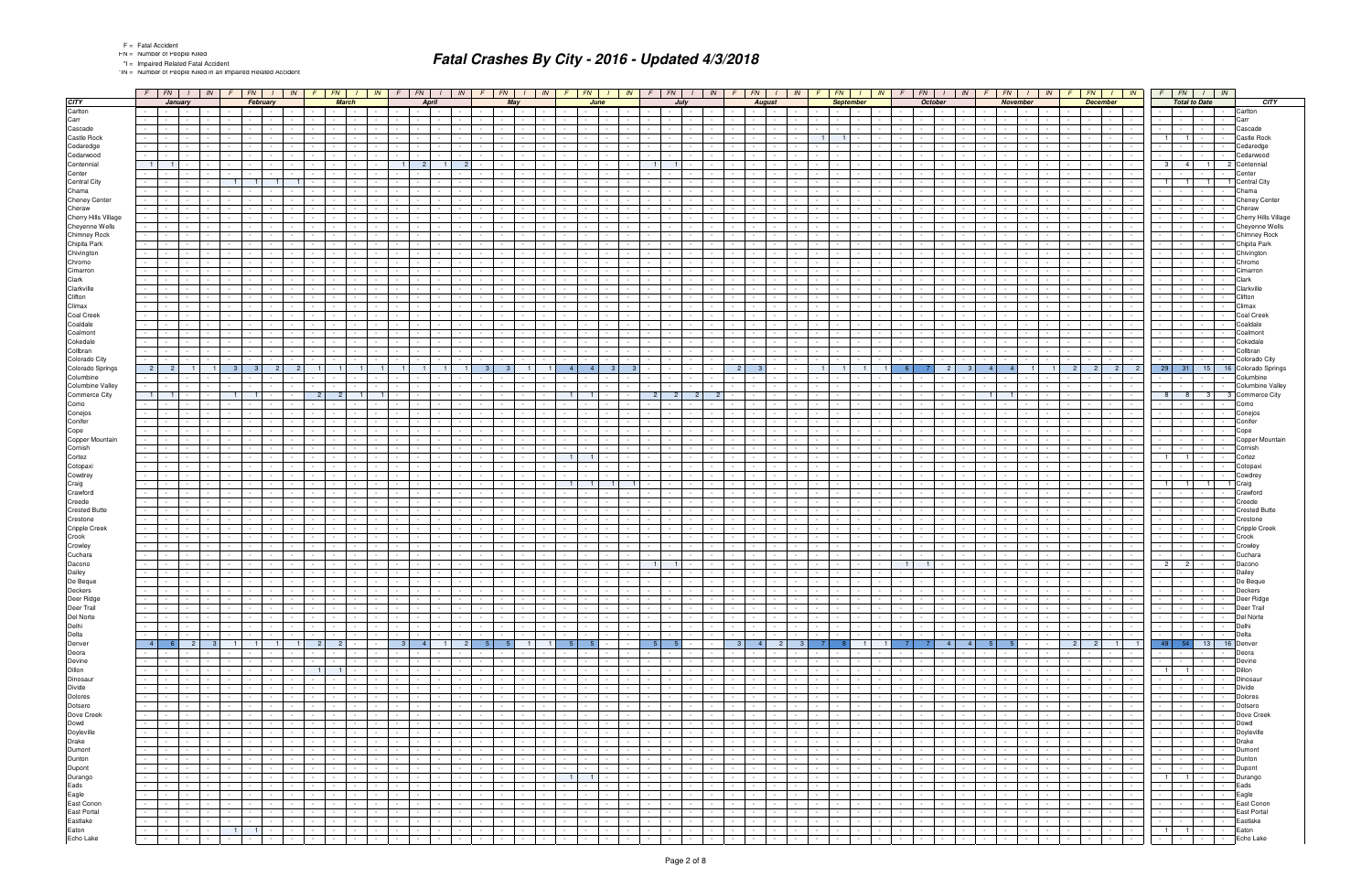\*IN = Number of People Killed in an Impaired Related Accident

|                                          | $F$ $FN$ $I$ $N$                                                                                              | $F$ $FN$ $1$<br>IN                                                           | $F$   $FN$  <br>IN                                                      | $F$ $FN$                                                                      | $I$ $IN$ $F$ $FN$<br>$1 \parallel lN$                                                                            | $F \mid FN \mid$                                                     | $I$ $\mid$ $IN$ $\mid$ $F$ $\mid$ $FN$ $\mid$ $I$ $\mid$ $IN$ $\mid$ |                                                      | $F$ $FN$ $I$ $IN$                                             | $FN$ $I$<br>F<br>IN                                             | $F$   $FN$   $I$   $IN$               |                                             |                      | $F$   $FN$                                       | IN               |                                        | $FN$ $I$ $IN$                                             | $F$ $FN$ $I$ $IN$                                                                                                        |
|------------------------------------------|---------------------------------------------------------------------------------------------------------------|------------------------------------------------------------------------------|-------------------------------------------------------------------------|-------------------------------------------------------------------------------|------------------------------------------------------------------------------------------------------------------|----------------------------------------------------------------------|----------------------------------------------------------------------|------------------------------------------------------|---------------------------------------------------------------|-----------------------------------------------------------------|---------------------------------------|---------------------------------------------|----------------------|--------------------------------------------------|------------------|----------------------------------------|-----------------------------------------------------------|--------------------------------------------------------------------------------------------------------------------------|
| <b>CITY</b>                              | January                                                                                                       | February                                                                     | <b>March</b>                                                            | <b>April</b>                                                                  | May                                                                                                              | June                                                                 | July                                                                 |                                                      | <b>August</b>                                                 | <b>September</b>                                                |                                       | <b>October</b>                              |                      | <b>November</b>                                  |                  | <b>December</b>                        |                                                           | <b>Total to Date</b><br><b>CITY</b>                                                                                      |
| Eckley                                   | and the control<br>$\sim 100$                                                                                 | and the state of the state<br>$\sim$                                         | <b>Contract Contract</b>                                                | the contract of the<br>$\sim$                                                 | <b>Service</b> Service<br><b>Contract Contract</b><br>$\sim$                                                     | $\sim$<br>$\sim$ $\sim$ $\sim$ $\sim$                                | <b>Contract Contract</b>                                             | $\sim$<br>$\sim$ $-$                                 | <b>Contract Contract</b>                                      | $\sim$                                                          | the contract of the contract of       |                                             |                      | <b>Contract</b>                                  | $\sim$           | $\sim$                                 | <b>Contract Contract</b>                                  | Eckley<br>$\sim 100$<br>$\sim$                                                                                           |
| Edgewater<br>Edwards                     | $\sim$                                                                                                        |                                                                              |                                                                         |                                                                               |                                                                                                                  |                                                                      |                                                                      |                                                      |                                                               |                                                                 |                                       |                                             |                      |                                                  |                  |                                        | $\sim$                                                    | Edgewater<br>Edwards                                                                                                     |
| Egnar                                    | $\sim$                                                                                                        | <b>Service</b>                                                               |                                                                         | $\sim$                                                                        |                                                                                                                  |                                                                      |                                                                      |                                                      | $\sim$                                                        |                                                                 |                                       |                                             |                      |                                                  |                  |                                        | $\sim$                                                    | Egnar                                                                                                                    |
| El Moro                                  |                                                                                                               |                                                                              |                                                                         |                                                                               |                                                                                                                  |                                                                      |                                                                      |                                                      |                                                               |                                                                 |                                       |                                             |                      |                                                  |                  |                                        |                                                           | El Moro                                                                                                                  |
| El Rancho                                |                                                                                                               |                                                                              |                                                                         |                                                                               |                                                                                                                  |                                                                      |                                                                      |                                                      |                                                               |                                                                 |                                       |                                             |                      |                                                  |                  |                                        |                                                           | El Rancho                                                                                                                |
| Elbert                                   |                                                                                                               |                                                                              |                                                                         |                                                                               |                                                                                                                  |                                                                      |                                                                      |                                                      |                                                               |                                                                 |                                       |                                             |                      |                                                  |                  |                                        |                                                           | Elbert                                                                                                                   |
| Eldora                                   |                                                                                                               |                                                                              |                                                                         |                                                                               |                                                                                                                  |                                                                      |                                                                      |                                                      |                                                               |                                                                 |                                       |                                             |                      |                                                  |                  |                                        |                                                           | Eldora                                                                                                                   |
| Eldorado Springs                         |                                                                                                               |                                                                              |                                                                         |                                                                               |                                                                                                                  |                                                                      |                                                                      |                                                      |                                                               |                                                                 |                                       |                                             |                      |                                                  |                  |                                        |                                                           | Eldorado Springs                                                                                                         |
| Elizabeth<br>Elk Springs                 |                                                                                                               |                                                                              |                                                                         |                                                                               |                                                                                                                  |                                                                      |                                                                      |                                                      |                                                               |                                                                 |                                       |                                             |                      |                                                  |                  |                                        |                                                           | Elizabeth<br>Elk Springs                                                                                                 |
| Ellicott                                 |                                                                                                               |                                                                              |                                                                         |                                                                               |                                                                                                                  |                                                                      |                                                                      |                                                      |                                                               |                                                                 |                                       |                                             |                      |                                                  |                  |                                        |                                                           | Ellicott                                                                                                                 |
| Empire                                   |                                                                                                               |                                                                              |                                                                         |                                                                               |                                                                                                                  |                                                                      |                                                                      |                                                      |                                                               |                                                                 |                                       |                                             |                      |                                                  |                  |                                        |                                                           | Empire                                                                                                                   |
| Englewood                                | $-1$                                                                                                          |                                                                              |                                                                         | 11<br>$\blacksquare$                                                          |                                                                                                                  |                                                                      |                                                                      | $\blacksquare$                                       |                                                               |                                                                 | 2 <sup>1</sup><br>$\mathcal{P}$       |                                             |                      |                                                  |                  |                                        |                                                           | 6<br>6<br>3 <sup>1</sup><br>3 Englewood                                                                                  |
| Erie                                     | 11                                                                                                            |                                                                              |                                                                         |                                                                               |                                                                                                                  |                                                                      |                                                                      |                                                      |                                                               |                                                                 |                                       |                                             |                      |                                                  |                  |                                        |                                                           | 2 <sup>1</sup><br>2 <sup>1</sup><br>1 <sup>1</sup><br>1 Erie                                                             |
| Estes Park                               | 11                                                                                                            |                                                                              |                                                                         |                                                                               |                                                                                                                  |                                                                      |                                                                      |                                                      |                                                               |                                                                 |                                       |                                             |                      |                                                  |                  |                                        |                                                           | <b>Estes Park</b><br>$\overline{1}$<br>1 <sup>1</sup>                                                                    |
| Evans                                    |                                                                                                               |                                                                              |                                                                         |                                                                               |                                                                                                                  | $\overline{1}$                                                       |                                                                      |                                                      |                                                               |                                                                 |                                       |                                             |                      |                                                  |                  |                                        |                                                           | 11<br>$\blacksquare$<br>$\overline{1}$<br>1 Evans                                                                        |
| Evergreen                                |                                                                                                               |                                                                              |                                                                         |                                                                               |                                                                                                                  |                                                                      |                                                                      |                                                      |                                                               |                                                                 |                                       |                                             |                      |                                                  |                  |                                        |                                                           | Evergreer                                                                                                                |
| Fairplay<br>Falcon                       | $\sim$                                                                                                        |                                                                              |                                                                         |                                                                               |                                                                                                                  |                                                                      |                                                                      |                                                      |                                                               |                                                                 |                                       |                                             |                      |                                                  |                  |                                        |                                                           | Fairplay<br>Falcon<br>$\sim$                                                                                             |
| Farisita                                 |                                                                                                               |                                                                              |                                                                         |                                                                               |                                                                                                                  |                                                                      |                                                                      |                                                      |                                                               |                                                                 |                                       |                                             |                      |                                                  |                  |                                        |                                                           | Farisita                                                                                                                 |
| <b>Federal Heights</b>                   |                                                                                                               |                                                                              |                                                                         |                                                                               |                                                                                                                  |                                                                      |                                                                      |                                                      |                                                               |                                                                 |                                       |                                             |                      |                                                  |                  |                                        |                                                           | <b>Federal Heights</b>                                                                                                   |
| Firestone                                | $\sim$                                                                                                        |                                                                              |                                                                         |                                                                               |                                                                                                                  |                                                                      |                                                                      | - 1                                                  | $\blacksquare$                                                |                                                                 |                                       |                                             |                      |                                                  |                  |                                        |                                                           | Firestone<br>11<br>11                                                                                                    |
| Firstview                                |                                                                                                               |                                                                              |                                                                         |                                                                               |                                                                                                                  |                                                                      |                                                                      |                                                      |                                                               |                                                                 |                                       |                                             |                      |                                                  |                  |                                        |                                                           | Firstview                                                                                                                |
| Flagler                                  |                                                                                                               |                                                                              |                                                                         |                                                                               |                                                                                                                  |                                                                      |                                                                      |                                                      |                                                               |                                                                 |                                       |                                             |                      |                                                  |                  |                                        |                                                           | Flagler                                                                                                                  |
| Fleming<br>Florence                      |                                                                                                               |                                                                              |                                                                         |                                                                               |                                                                                                                  |                                                                      |                                                                      |                                                      |                                                               |                                                                 |                                       |                                             |                      |                                                  |                  |                                        | $\sim$                                                    | Fleming<br>Florence                                                                                                      |
| Florissant                               |                                                                                                               |                                                                              |                                                                         |                                                                               |                                                                                                                  |                                                                      |                                                                      |                                                      |                                                               |                                                                 |                                       |                                             |                      |                                                  |                  |                                        |                                                           | Florissant                                                                                                               |
| Fort Collins                             |                                                                                                               |                                                                              |                                                                         |                                                                               |                                                                                                                  |                                                                      |                                                                      |                                                      | $\overline{2}$                                                | 11                                                              |                                       |                                             |                      |                                                  |                  |                                        | 2 <sup>1</sup><br>$\overline{2}$                          | 8<br>8 <sup>1</sup><br>3 <sup>1</sup><br>3 Fort Collins                                                                  |
| Fort Garland                             |                                                                                                               |                                                                              |                                                                         |                                                                               |                                                                                                                  |                                                                      |                                                                      |                                                      |                                                               |                                                                 |                                       |                                             |                      |                                                  |                  |                                        |                                                           | Fort Garland                                                                                                             |
| Fort Lewis                               |                                                                                                               |                                                                              |                                                                         |                                                                               |                                                                                                                  |                                                                      |                                                                      |                                                      |                                                               |                                                                 |                                       |                                             |                      |                                                  |                  |                                        |                                                           | Fort Lewis                                                                                                               |
| Fort Lupton                              |                                                                                                               |                                                                              |                                                                         |                                                                               |                                                                                                                  |                                                                      |                                                                      |                                                      |                                                               | $\overline{1}$                                                  |                                       |                                             |                      |                                                  |                  |                                        |                                                           | 2 <sup>1</sup><br>$\overline{2}$<br>Fort Lupton                                                                          |
| Fort Lyon                                |                                                                                                               |                                                                              |                                                                         |                                                                               |                                                                                                                  |                                                                      |                                                                      |                                                      |                                                               |                                                                 |                                       |                                             |                      |                                                  |                  |                                        |                                                           | Fort Lyon                                                                                                                |
| Fort Morgan<br>Fosston                   |                                                                                                               |                                                                              |                                                                         |                                                                               |                                                                                                                  |                                                                      |                                                                      |                                                      |                                                               |                                                                 |                                       |                                             |                      |                                                  |                  |                                        |                                                           | Fort Morgan<br>Fosston                                                                                                   |
| Fountain                                 |                                                                                                               |                                                                              |                                                                         | $\overline{1}$                                                                |                                                                                                                  |                                                                      |                                                                      |                                                      |                                                               |                                                                 |                                       |                                             |                      |                                                  |                  |                                        |                                                           | 3 <sup>1</sup><br>3 <sup>1</sup><br>1 Fountain<br>$\overline{1}$                                                         |
| Fowler                                   |                                                                                                               |                                                                              |                                                                         |                                                                               |                                                                                                                  |                                                                      |                                                                      |                                                      |                                                               |                                                                 |                                       |                                             |                      |                                                  |                  |                                        |                                                           | Fowler                                                                                                                   |
| Foxfield                                 |                                                                                                               |                                                                              |                                                                         |                                                                               |                                                                                                                  |                                                                      |                                                                      |                                                      |                                                               |                                                                 |                                       |                                             |                      |                                                  |                  |                                        |                                                           | Foxfield                                                                                                                 |
| Foxton                                   |                                                                                                               |                                                                              |                                                                         |                                                                               |                                                                                                                  |                                                                      |                                                                      |                                                      |                                                               |                                                                 |                                       |                                             |                      |                                                  |                  |                                        |                                                           | Foxton                                                                                                                   |
| Franktown                                |                                                                                                               |                                                                              |                                                                         |                                                                               |                                                                                                                  |                                                                      |                                                                      |                                                      |                                                               |                                                                 |                                       |                                             |                      |                                                  |                  |                                        |                                                           | Franktown                                                                                                                |
| Fraser                                   |                                                                                                               |                                                                              |                                                                         |                                                                               |                                                                                                                  |                                                                      |                                                                      |                                                      |                                                               |                                                                 |                                       |                                             |                      |                                                  |                  |                                        |                                                           | Fraser                                                                                                                   |
| Frederick<br>Frisco                      |                                                                                                               |                                                                              |                                                                         |                                                                               |                                                                                                                  |                                                                      |                                                                      |                                                      |                                                               |                                                                 |                                       |                                             |                      |                                                  |                  |                                        |                                                           | Frederick<br>Frisco                                                                                                      |
| Fruita                                   |                                                                                                               |                                                                              |                                                                         |                                                                               |                                                                                                                  |                                                                      |                                                                      |                                                      |                                                               |                                                                 |                                       |                                             |                      |                                                  |                  |                                        |                                                           | 1 <sup>1</sup><br>1 <sup>1</sup><br>$\overline{1}$<br>1 Fruita                                                           |
| Galatea                                  | $\sim$                                                                                                        |                                                                              |                                                                         |                                                                               |                                                                                                                  |                                                                      |                                                                      |                                                      |                                                               |                                                                 |                                       |                                             |                      |                                                  |                  |                                        |                                                           | Galatea                                                                                                                  |
| Galeton                                  |                                                                                                               |                                                                              |                                                                         |                                                                               |                                                                                                                  |                                                                      |                                                                      |                                                      |                                                               |                                                                 |                                       |                                             |                      |                                                  |                  |                                        |                                                           | Galeton                                                                                                                  |
| Garcia                                   |                                                                                                               |                                                                              |                                                                         |                                                                               |                                                                                                                  |                                                                      |                                                                      |                                                      |                                                               |                                                                 |                                       |                                             |                      |                                                  |                  |                                        |                                                           | Garcia                                                                                                                   |
| Garden City                              | $\sim$                                                                                                        |                                                                              |                                                                         |                                                                               |                                                                                                                  |                                                                      |                                                                      |                                                      |                                                               |                                                                 |                                       |                                             |                      |                                                  |                  |                                        |                                                           | Garden City                                                                                                              |
| Gardner<br>Garfield                      |                                                                                                               |                                                                              |                                                                         |                                                                               |                                                                                                                  |                                                                      |                                                                      |                                                      |                                                               |                                                                 |                                       |                                             |                      |                                                  |                  |                                        |                                                           | Gardner<br>Garfield                                                                                                      |
| Garo Park                                | $\sim$                                                                                                        |                                                                              |                                                                         |                                                                               |                                                                                                                  |                                                                      |                                                                      |                                                      | $\sim$                                                        |                                                                 |                                       |                                             |                      |                                                  |                  |                                        | $\sim$                                                    | Garo Park                                                                                                                |
| Gateway                                  |                                                                                                               |                                                                              |                                                                         |                                                                               |                                                                                                                  |                                                                      |                                                                      |                                                      |                                                               |                                                                 |                                       |                                             |                      |                                                  |                  |                                        |                                                           | Gateway                                                                                                                  |
| Gem Village                              |                                                                                                               |                                                                              |                                                                         |                                                                               |                                                                                                                  |                                                                      |                                                                      |                                                      |                                                               |                                                                 |                                       |                                             |                      |                                                  |                  |                                        |                                                           | Gem Village                                                                                                              |
| Genoa                                    | $\sim$                                                                                                        |                                                                              |                                                                         | $\sim$                                                                        | $\sim$                                                                                                           |                                                                      |                                                                      | $\mathcal{L}_{\mathcal{A}}$                          | $\sim$                                                        |                                                                 |                                       |                                             |                      | $\sim$                                           |                  |                                        | $\sim$                                                    | Genoa                                                                                                                    |
| Georgtown                                |                                                                                                               |                                                                              |                                                                         |                                                                               |                                                                                                                  |                                                                      |                                                                      |                                                      |                                                               |                                                                 |                                       |                                             |                      |                                                  |                  |                                        |                                                           | Georgio                                                                                                                  |
|                                          | $\sim$<br>$\sim 10^{-1}$<br>$\sim 10^{-11}$<br><b>Contract Contract</b>                                       | $\sim$<br>$\sim$ $\sim$ $\sim$<br>$\sim$ $-$                                 | $\sim$ $-$                                                              | $\sim$                                                                        | $\sim$<br>$\sim$<br>$\sim$                                                                                       | $\sim$                                                               | $\sim$ 100 $\pm$                                                     | $\sim$                                               | $\sim$ $-$<br><b>Contract Contract</b>                        | $\sim$<br><b>Service</b>                                        |                                       | $\sim$ $\sim$                               |                      | $\sim 10^{-1}$                                   | $\sim$           | $\sim$                                 | $\sim$ $-$<br><b>Service</b>                              | Gilcrest<br>Gill<br>$\sim 10^{-1}$<br>$\sim$ 100 $\mu$<br>$\sim$                                                         |
|                                          | $\sim$<br>$\sim$<br>$\sim$                                                                                    | <b>Service</b>                                                               | $\sim$                                                                  | $\sim$                                                                        | $\sim$<br>$\sim$                                                                                                 |                                                                      | $\sim$                                                               | $\sim$                                               | $\sim$                                                        | $\sim$                                                          |                                       |                                             |                      |                                                  |                  | $\sim$                                 | <b>Service</b><br>$\sim$                                  | Gilman<br>$\sim$<br>$\sim$ 100 $\mu$                                                                                     |
| Gilcrest<br>Gill<br>Gilman<br>Glade Park | $\sim$<br>$\sim 10^{-10}$<br>$\sim 10^{-11}$<br>$\sim$                                                        | $\sim$<br><b>Contract</b><br>$\sim$                                          | $\sim 10^{-11}$                                                         | $\sim$ $-$<br>$\sim$<br>$\sim$                                                | $\sim 10^{-11}$<br>$\sim$<br>$\sim$<br>$\sim$                                                                    | $\sim$<br>$\sim$                                                     | $\sim 100$<br>$\sim$                                                 | $\sim$<br>$\sim$                                     | $\sim 10^{-11}$<br>$\sim$<br>$\sim$ $-$                       | $\sim$<br>$\sim 10^{-10}$<br>$\sim$                             | $\sim$                                | $\sim$ $-$                                  |                      | $\sim 10^{-11}$<br>$\sim$ $-$                    | $\sim$           | $\sim 100$<br>$\sim$                   | the contract of                                           | Glade Park<br>$\sim 100$<br>$\sim 10^{-1}$<br>$\sim$<br>$\sim$                                                           |
| Gladstone                                | $\sim 100$<br>$\sim 10^{-10}$<br>$\sim 100$<br>$\sim$                                                         | <b>Service</b><br>$\sim$                                                     | $\sim$ $-$<br>$\sim$                                                    | $\sim$<br>$\sim$<br>$\sim$                                                    | $\sim$<br>$\sim$ $-$<br>$\sim$<br>$\sim$                                                                         | $\sim$                                                               | $\sim$ $-$<br>$\sim$                                                 | $\sim$                                               | <b>Contract</b><br>$\sim$ $-$                                 | $\sim$<br>$\sim$ $-$<br>$\sim$                                  |                                       | $\sim$                                      |                      | $\sim 10^{-1}$<br>$\sim 10^{-1}$                 | $\sim$           | $\sim$<br>$\sim$                       | the contract                                              | Gladstone<br>$\sim$<br>$\sim$                                                                                            |
| Glen Haven                               | $\sim 10^{-1}$<br>$\sim 10^{-11}$<br>$\sim$ $-$                                                               | $\sim 10^{-11}$<br>$\sim$<br>$\sim$                                          | $\sim$ $-$                                                              | $\sim$                                                                        | $\sim$<br>$\sim$<br>$\sim$<br>$\sim$                                                                             | $\sim$                                                               | $\sim 100$                                                           | $\sim$                                               | $\sim$ $\sim$<br>$\sim$                                       | $\sim$                                                          |                                       | $\sim$ 10 $\sim$                            |                      | $\sim$<br>$\sim 10^{-1}$                         | $\sim$           | $\sim$                                 | <b>Contract</b><br>$\sim$ $-$                             | Glen Haven<br>$\sim 100$<br>$\sim 10^{-1}$<br>$\sim$                                                                     |
| Glendale                                 | $\sim 10$<br>$\sim 100$<br>$\sim$                                                                             | $\sim$<br>$\sim$ $-$<br>$\sim$                                               | <b>Contract</b>                                                         | $\sim 10^{-11}$<br>$\sim$<br>$\sim$                                           | <b>Contract</b><br>$\sim$<br>$\sim$<br>$\sim$ $-$                                                                | $\sim$<br>$\sim$ $-$<br>$\sim$                                       | $\sim 100$<br>$\sim$<br>$\sim$                                       | $\sim 10$<br>$\sim$ 100 $\pm$                        | $\sim 10^{-10}$<br>$\sim$<br>$\sim$ $-$                       | $\sim$<br><b>Service</b><br>$\sim$                              | <b>Service</b>                        | $\sim$ $-$<br>$\sim$                        | $\sim$ $-$           | $\sim 10^{-11}$<br><b>Contract Contract</b>      | $\sim$           | $\sim 100$<br>$\sim$                   | <b>Contract Contract</b>                                  | Glendale<br>the contract of<br><b>Contract Contract</b><br>$\sim$                                                        |
| Glendevey<br>Glenwood Springs            | $\sim 10^{-1}$<br>$\sim 100$<br>$\sim$                                                                        | $\sim$<br><b>Service</b><br>$\sim$                                           | $\sim$ $-$<br>$\sim$                                                    | $\sim 10^{-11}$<br>$\sim$<br>$\sim$                                           | $\sim$<br>$\sim$<br>$\sim$<br>$\sim$                                                                             | $\sim$                                                               | $\sim$<br>$\sim$ $-$                                                 | $\sim 10$                                            | $\sim 10^{-11}$<br>$\sim$ $-$                                 | $\sim$<br><b>Contract</b><br>$\sim$                             |                                       | $\sim$ $-$                                  |                      | $\sim 10^{-1}$                                   | $\sim$           | $\sim$<br>$\sim$                       | the contract                                              | Glendevey<br>$\sim 100$<br>$\sim$<br>$\sim$                                                                              |
|                                          | $\sim 100$<br>$\sim 10^{-10}$<br>$\sim 10^{-11}$<br>$\sim 10$<br>$\sim 10^{-10}$<br><b>Contract Contract</b>  | <b>Contract</b><br>$\sim$<br>$\sim$<br>$\sim$<br>$\sim$ $\sim$ $\sim$ $\sim$ | $\sim$ $-$<br>$2$ 2<br> 2 <br>$\overline{2}$                            | $\sim$<br>$\sim$<br>$\sim 10^{-11}$<br>$\sim$                                 | $\sim$<br>$\sim$<br><b>Service</b><br>$\sim$<br><b>Contract</b><br>$\sim$<br>$\sim$<br>$\sim$ $-$                | $\sim$<br>1 <sup>1</sup><br>1 <sup>1</sup><br>$\sim$ $\sim$          | $\sim 100$<br>$\sim 100$                                             | $\sim$<br>$\sim$ $\sim$<br>$\sim 10$<br>$\sim$ $-$   | $\sim$ $\sim$<br>$\sim$<br>$\sim$<br><b>Contract Contract</b> | $\sim$<br><b>Contract</b><br>$\sim$<br>$\sim$<br><b>Service</b> |                                       | $\sim$ $-$<br>$\sim 10^{-1}$                |                      | $\sim$ $-$<br>$\sim 10^{-11}$                    | $\sim$<br>$\sim$ | $\sim$<br>$\sim$ $-$<br><b>Service</b> | $\sim$ $\sim$ $\sim$<br>$\sim 10^{-1}$<br>the contract    | Glenwood Springs<br>$\sim$ $\sim$<br>$\sim 100$<br>$\sim$<br>$\sim$ 100 $\mu$<br>3 3 2 2 Golden                          |
| Golden<br>Goodrich                       | $\sim$<br>$\sim$ 10 $\mu$<br>$\sim$ $-$<br>$\sim$                                                             | $\sim$<br><b>Service</b><br>$\sim$                                           |                                                                         | $\sim$ $-$<br>$\sim$<br>$\sim$                                                | $\sim$ $-$<br>$\sim$<br>$\sim$<br>$\sim$                                                                         | $\sim$                                                               | $\sim$                                                               | $\sim$                                               | $\sim$ $\sim$<br>$\sim$                                       | $\sim$<br>$\sim$                                                |                                       | $\sim$                                      |                      | $\sim$ $-$                                       | $\sim$           | $\sim$<br>$\sim$                       | $\sim$<br><b>Service</b>                                  | Goodrich<br>$\sim$                                                                                                       |
| Gould                                    | $\sim 100$<br>$\sim 10^{-10}$<br>$\sim 10^{-10}$                                                              | $-1$<br>$\sim$<br>$\sim$                                                     | $\sim$<br>$\sim$                                                        | $\sim 10^{-11}$<br>$\sim 10^{-1}$<br>$\sim$                                   | <b>Contract</b><br>$\sim$<br>$\sim$<br>$\sim$                                                                    | <b>Service</b><br>$\sim$                                             | $\sim 100$<br>$\sim$<br>$\sim$ $-$                                   | $\sim 100$<br>$\sim$                                 | $\sim 10^{-10}$<br>$\sim$ $-$                                 | $\sim$<br>$\sim 10^{-11}$<br>$\sim$                             | <b>Contract Contract</b>              | $\sim$ $-$                                  |                      | $\sim 10^{-11}$<br>$\sim$ $-$                    | $\sim$           | $\sim$<br>$\sim$                       | $\sim$ $\sim$ $\sim$<br>$\sim 100$                        | Gould<br>$\sim 100$<br>$\sim 100$<br>$\sim$                                                                              |
| Granada                                  | $\sim 10$<br>$\sim$ $-$<br>$\sim 10^{-10}$                                                                    | <b>Contract</b><br>$\sim$                                                    | $\sim$ $-$                                                              | $\sim 10^{-1}$<br>$\sim$                                                      | $\sim 10^{-11}$<br>$\sim$<br>$\sim 100$<br>$\sim$                                                                | $\sim$                                                               | $\sim 100$                                                           | $\sim$<br>$\sim$                                     | $\sim$<br><b>Contract</b>                                     | $\sim$                                                          |                                       | $\sim$                                      |                      | $\sim$ $-$                                       |                  | $\sim$                                 | $\sim$ $\sim$ $\sim$<br>$\sim$                            | Granada<br>$\sim$<br><b>Service</b><br>$\sim$                                                                            |
| Granby                                   | $\mathcal{L}_{\rm{max}}$<br><b>Contract</b><br>$\sim$ $-$                                                     | <b>Service</b><br>$\sim$<br>$\sim$                                           | $\sim$ $\sim$                                                           | $\sim 10^{-1}$                                                                | $\sim$<br>$\sim$<br>$\sim$<br>$\sim$                                                                             | $\sim$                                                               | $\sim$ 10 $\pm$                                                      | $\sim 10$                                            | $\sim 10^{-1}$<br>$\sim$                                      | $\sim$<br><b>Service</b>                                        |                                       | $\sim$                                      |                      | $\sim$ $-$                                       |                  | $\sim$                                 | the contract                                              | Granby<br>$\sim 10^{-11}$<br>$\sim$                                                                                      |
| <b>Grand Junction</b>                    | $\sim$<br>$\sim$ $-$<br>$\sim 10^{-11}$<br>$\sim$                                                             | $\sim$<br>$\sim$ $-$<br>$\sim$ $ \sim$                                       | $1 \mid 1 \mid$<br>$\sim$                                               | $\sim$<br>$\sim 10^{-11}$<br>$\sim$<br>$\sim 100$                             | <b>Contract</b><br>$\sim$<br>$\sim$<br>$\sim$                                                                    | $2 \mid 2 \mid$<br>$\sim$                                            | $\vert$ 1  <br>$-1$                                                  | $\blacksquare$ 1<br>1 <sub>1</sub><br>$\overline{1}$ | 1<br>11                                                       | $1 \ 1$                                                         | $\blacksquare$                        | $\sim$ 1   $\sim$<br>$\sim$                 | $\sim$ $-$           | $\sim 10^{-11}$<br>$\sim 100$                    | $\sim$           | $\sim$<br><b>Contract Contract</b>     | the contract of the con-                                  | 7 7 2 2 Grand Junction                                                                                                   |
| <b>Grand Lake</b><br><b>Grand Valley</b> | $\sim 100$<br>$\sim 10^{-10}$<br>$\sim 10^{-11}$<br>$\sim 100$<br><b>Contract</b><br>$\sim$ $-$               | $\sim 10^{-11}$<br>$\sim$<br>$\sim 10^{-11}$                                 | $\sim$ $\sim$                                                           | $\sim$ $-$<br>$\sim$ $-$                                                      | $\sim$<br>$\sim$ $-$<br>$\sim$<br>$\sim$<br>$\sim$<br>$\sim$                                                     |                                                                      | $\sim$                                                               | $\sim$<br>$\sim 10$                                  | $\sim$<br>$\sim$ $\sim$<br>$\sim$                             | $\sim$                                                          |                                       |                                             |                      |                                                  |                  | $\sim$<br>$\sim$                       | $\sim 100$<br>$\sim$<br>$\sim 10^{-1}$<br>$\sim 10^{-11}$ | <b>Grand Lake</b><br>$\sim 100$<br>$\sim$<br>$\sim 10^{-1}$<br><b>Contract Contract</b>                                  |
| Granite                                  | $\sim 100$<br>$\sim$ $-$<br>$\sim 10^{-11}$<br>$\sim$                                                         | $\sim$<br>$\sim$ $-$<br>$\sim$ $ \sim$<br>$\sim$                             | <b>Contract</b><br>$\sim$ $-$                                           | $\sim$<br>$\sim 10^{-11}$<br>$\sim$<br>$\sim 100$                             | $\sim 10^{-11}$<br>$\sim$<br>$\sim$<br>$\sim$                                                                    | $\sim$<br>$\sim$<br>$\sim$<br>$\sim$                                 | $\sim 100$<br>$\sim$<br>$\sim$                                       | $\sim 100$<br>$\sim$ 100 $\pm$                       | <b>Contract</b><br>$\sim 10^{-11}$<br>$\sim$                  | $\sim$<br>$\sim 10^{-11}$<br>$\sim$                             | $\sim 10^{-11}$                       | $\sim$ $-$                                  | $\sim$               | $\sim 10^{-11}$<br>$\sim 100$                    | $\sim$           | $\sim$<br>$\sim 100$                   | the contract of the con-                                  | <b>Grand Valley</b><br>Granite<br>the control of the<br><b>Contract</b><br>$\sim$                                        |
| Grant                                    | $\sim 100$<br>$\sim 100$                                                                                      | <b>Contract</b><br>$\sim$                                                    | $\sim 10^{-11}$                                                         | $\sim$                                                                        | <b>Contract</b><br>$\sim$                                                                                        | $\sim$                                                               | $\sim 100$                                                           | $\sim$                                               | $\sim$<br>$\sim$                                              | $\sim$                                                          |                                       | $\sim$ $-$                                  |                      | $\sim$ $-$                                       |                  | $\sim$                                 | $\sim 10^{-11}$<br>$\sim$ $-$                             | Grant<br><b>Second Control</b><br>$\sim$                                                                                 |
| <b>Great Divide</b>                      | $\mathcal{L}_{\rm{max}}$<br><b>Contractor</b><br>$\sim 100$                                                   | $\sim$<br><b>Service</b><br>$\sim$                                           | $\sim$ $-$                                                              | $\sim 10^{-11}$                                                               | $\sim$<br>$\sim$<br>$\sim$<br>$\sim$                                                                             | $\sim$<br>٠.<br>$\sim$                                               | $\sim 100$                                                           | $\sim 100$                                           | $\sim 10^{-10}$<br>$\sim 10^{-1}$                             | $\sim$                                                          |                                       | $\sim$                                      |                      | $\sim 10^{-1}$                                   | $\sim$           | $\sim$                                 | <b>Service State</b>                                      | <b>Great Divide</b><br><b>All Parties</b><br>$\sim$ $-$<br>$\sim$                                                        |
| Greeley                                  | $-1$ $-1$ $-$<br>$\sim$ 100 $\pm$                                                                             | $\sim$<br>the contract                                                       | $1$ $1$ $\cdot$                                                         | $\sim 10^{-10}$<br>$\sim$ $\sim$ $\sim$<br><b>Contract Contract</b><br>$\sim$ | $-1$ $-1$ $-$<br>$\sim 10^{-1}$                                                                                  | $2$ $2$ $1$<br>$\blacksquare$                                        | $\sim$ $\sim$ $\sim$<br>$\sim$<br>$\sim$ $-$                         | $\sim$ 100 $\pm$                                     |                                                               | $\sim$<br>$\sim$                                                | the contract of the con-              | $\sim 10^{-11}$                             |                      | $1$ $1$ $+$                                      | $\sim$ $-$       | $\sim$ $-$<br><b>Service</b>           | <b>Service</b>                                            | 7 7 1 1 Greeley                                                                                                          |
| Green Mountain Falls                     | $\mathcal{L}_{\text{max}}$<br><b>Contract Contract</b><br>$\sim 100$                                          | $\sim$<br><b>Contract Contract</b><br>$\sim$                                 | $\sim$                                                                  | $\sim$ $-$                                                                    | <b>Contract</b><br>$\sim$<br>$\sim$<br>$\sim$                                                                    |                                                                      | $\sim$                                                               | $\sim$                                               | $\sim$                                                        | $\sim$                                                          |                                       | $\sim$                                      |                      |                                                  |                  | $\sim$                                 | <b>Service</b><br>$\sim$                                  | Green Mountain Falls<br>the control of the<br>$\sim$                                                                     |
| Greenwood Village                        | $\sim 100$<br>$\sim 10^{-10}$<br>$\sim 10^{-11}$                                                              | <b>Contract</b><br>$\sim$                                                    | $\sim$ $-$                                                              | $\sim$ $-$<br>$\sim$<br>$\sim$                                                | $\sim$ $-$<br>$\sim$<br>$\sim$<br>$\sim$                                                                         | $\sim$                                                               | $\sim$                                                               | $\sim 10$<br>$\sim$ $\sim$                           | $\sim$ $-$<br>$\sim$                                          | $\sim$<br>$\sim$                                                |                                       | $\sim$                                      |                      | $\sim 10^{-1}$<br>$\sim$ $-$                     | $\sim$           | $\sim$<br>$\sim$                       | $\sim 10^{-11}$<br>$\sim$ $-$                             | Greenwood Village<br>$\sim 100$<br>$\sim$ $-$<br>$\sim$                                                                  |
| Greystone<br>Grover                      | $\mathcal{L}_{\rm{max}}$<br><b>Contract Contract</b><br>$\sim 100$<br>$\sim$<br>$\sim 10^{-11}$<br>$\sim$ $-$ | $\sim$<br>the contract<br>$\sim$<br>$\sim$<br><b>Contract</b><br>$\sim$      | $\mathbf{I}$ and $\mathbf{I}$<br>$\sim$ $-$<br><b>Contract Contract</b> | $\sim 10^{-11}$<br><b>Contract</b><br>$\sim$<br>$\sim$<br>$\sim 10^{-11}$     | $\sim 10^{-11}$<br>$\sim$ $\sim$ $\sim$<br>$\sim 10^{-11}$<br>$\sim$<br>$\sim$ $-$<br>$\sim$<br>$\sim$<br>$\sim$ | $\sim$ $-$<br>$\sim$<br>$\sim$ $\sim$<br>$\sim$                      | $\sim$<br>$\sim$ $-$<br>$\sim$ $\sim$ $\sim$<br>$\sim 100$           | $\sim 10$<br>$\sim 10^{-1}$<br>$\sim$<br>$\sim$      | and the state<br>$\sim$<br>$\sim$                             | $\sim$<br>$\sim$ $\sim$ $\sim$<br>$\sim$<br>$\sim$<br>$\sim$    | $ -$                                  | $\sim 10^{-1}$<br>$\sim 10^{-11}$<br>$\sim$ | $\sim$ $-$           | $\sim 10^{-11}$<br><b>Contract</b><br>$\sim$ $-$ | $\sim$<br>$\sim$ | $\sim$<br>$\sim 100$<br>$\sim$         | the contract of<br><b>Service</b><br>$\sim$               | <b>Figure 19</b><br>Greystone<br>$\sim 10^{-10}$ m $^{-1}$<br>$\sim$<br>Grover<br><b>Service</b><br>$\sim 100$<br>$\sim$ |
|                                          | $\sim 100$<br><b>Contract</b><br>$\sim$ $-$<br>$\sim$                                                         | <b>Contract</b><br>$\sim$<br>$\sim$                                          | $\sim 10^{-11}$                                                         | $\sim$ $-$<br>$\sim$ $-$<br>$\sim$                                            | $\sim 10^{-11}$<br>$\sim$<br>$\sim$<br>$\sim$                                                                    | $\sim$<br>$\sim$                                                     | $\sim$<br>$\sim$                                                     | $\sim 10$<br>$\sim$ 100 $\mu$                        | $\sim 10^{-11}$<br>$\sim$ $-$<br>$\sim$ $\sim$                | $\sim$<br>$\sim 10^{-11}$                                       | $\sim$                                | $\sim$ $-$                                  | $\sim$ $-$           | $\sim 10^{-1}$<br>$\sim$ $-$                     | $\sim$           | $\sim$<br>$\sim$                       | $\sim 10^{-11}$<br>$\sim 100$                             | Guffey<br>$\sim$<br>$\sim$<br>$\sim$ $-$                                                                                 |
| Guffey<br>Gulnare                        | $\sim$ 1<br><b>Contract Contract</b><br>$\sim 100$                                                            | $\sim$<br><b>Contract Contract</b><br>$\sim$                                 | $\sim$<br>$\mathbf{1}$ and $\mathbf{1}$<br>$\sim$                       | $\sim 10^{-11}$<br>$\sim 10^{-1}$<br>$\sim$ $\sim$ $\sim$<br><b>Contract</b>  | the contract of<br>$\sim 10^{-11}$<br>$\sim$                                                                     | $\sim$<br>$\sim$<br>$\sim$ $\sim$ $\sim$<br><b>Contract Contract</b> | $\sim$<br>$\sim 100$<br>$\sim$ $\sim$ $\sim$                         | $\sim$ $-$<br>$\sim 10^{-1}$                         | <b>Contract Contract</b><br>$\sim$                            | $\sim$<br>$\sim$ $-$<br>$\sim$                                  | $\sim$<br>$\sim$ $\sim$ $\sim$ $\sim$ | $\sim 10^{-1}$<br>$\sim$ $-$                | $\sim$ $\sim$ $\sim$ | $\sim 10^{-11}$<br>$\sim 10^{-10}$               | $\sim$ $-$       | $\sim 10^{-11}$<br>$\sim 10^{-1}$      | <b>Service</b> Service                                    | Gulnare<br><b>Service State</b><br>$\sim$<br><b>Contract</b>                                                             |
| Gunnison                                 | $\sim 10^{-1}$<br>$\sim 10^{-11}$<br>$\sim$ $\sim$                                                            | $\sim$<br>$\sim 10^{-11}$<br>$\sim$                                          | $\sim 10^{-11}$<br>$\sim$<br>$\sim$                                     | $\sim 10^{-11}$<br>$\sim 10^{-11}$<br>$\sim$<br>$\sim$ $-$                    | $\sim 10^{-11}$<br>$\sim$<br>$\sim 10^{-11}$<br>$\sim$                                                           | $\sim$<br>$\sim$ $-$<br>$\sim$                                       | $\sim 10$<br>$\sim 10^{-11}$<br>$\sim$ $-$                           | $\sim 10$<br>$\sim 10^{-1}$                          | $\sim 10^{-11}$<br>$\sim 10^{-1}$<br>$\sim$                   | $\sim$<br>$\sim 10^{-10}$<br>$\sim$                             | $\sim$ $-$                            | $\sim 10^{-1}$<br>$\sim$                    | $\sim 10^{-1}$       | $\sim 10^{-11}$<br>$\sim 10^{-1}$                | $\sim$           | $\sim$ $-$<br>$\sim$                   | $\sim 10^{-11}$<br>$\sim$                                 | Gunnison<br><b>Service</b> Service<br>$\sim$<br>$\sim$                                                                   |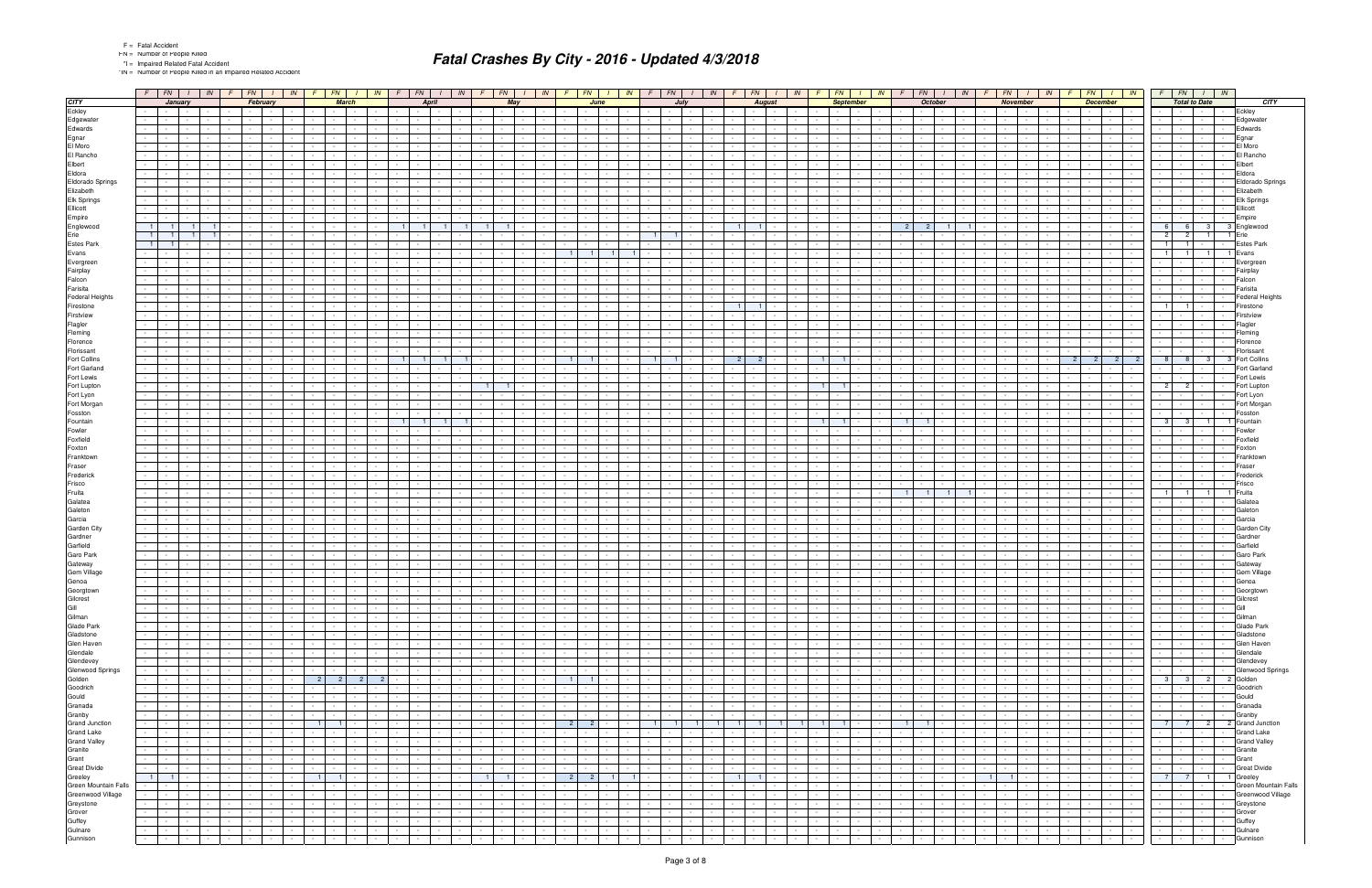\*IN = Number of People Killed in an Impaired Related Accident

|                         | $F$ $\boxed{FN}$ $I$ $\boxed{IN}$ $F$ $\boxed{FN}$ $I$                                      | $\mathsf{IN}$                                                                                       | $F$ $FN$                                                                                   |                                                                   |                                             |                                                       |                |                                                  |                             |                  |                                                                                                  | I   IN   F   FN   I   IN   F   FN   I   IN   F   FN   I   IN   F   FN   I   IN   F   FN   I   IN   F |                                                                                            | $FN$ $I$ $N$ $F$ $F$ $N$ $I$ $N$                                                                | FN<br>$I$ $IN$ $F$                                           | $FN$ $I$ $IN$                                                                |                                          | $F$ $FN$ $I$ $IN$                                            |  |
|-------------------------|---------------------------------------------------------------------------------------------|-----------------------------------------------------------------------------------------------------|--------------------------------------------------------------------------------------------|-------------------------------------------------------------------|---------------------------------------------|-------------------------------------------------------|----------------|--------------------------------------------------|-----------------------------|------------------|--------------------------------------------------------------------------------------------------|------------------------------------------------------------------------------------------------------|--------------------------------------------------------------------------------------------|-------------------------------------------------------------------------------------------------|--------------------------------------------------------------|------------------------------------------------------------------------------|------------------------------------------|--------------------------------------------------------------|--|
| <b>CITY</b>             | January                                                                                     | February                                                                                            | <b>March</b>                                                                               | <b>April</b>                                                      |                                             | May                                                   |                |                                                  | June                        |                  | July                                                                                             | <b>August</b>                                                                                        | <b>September</b>                                                                           | October                                                                                         | <b>November</b>                                              | <b>December</b>                                                              |                                          | <b>Total to Date</b><br>CITY                                 |  |
| Gypsum                  | <b>Contract Contract</b><br>$\sim$                                                          | $\sim$ $-$                                                                                          | $\sim 10^{-11}$<br>$\sim$ $-$<br>$\sim$                                                    | $\sim$ $\sim$ $\sim$<br>$\sim 100$                                | $\sim$                                      |                                                       | $\sim$         |                                                  |                             | $\sim$           | $\sim 10^{-11}$                                                                                  | $\sim$<br>$\sim$<br>$\sim$                                                                           | $\sim$ $\sim$<br>$\sim$ $-$                                                                | $\sim$                                                                                          | $\sim$<br><b>Contract Contract</b><br>$\sim 10^{-1}$         | $\sim$<br>$\sim$ $-$<br>$\sim$                                               | $\sim$<br><b>Contract Contract</b>       | Gypsum                                                       |  |
| <b>Hahns Peak</b>       |                                                                                             |                                                                                                     |                                                                                            |                                                                   |                                             |                                                       |                |                                                  |                             |                  |                                                                                                  |                                                                                                      |                                                                                            |                                                                                                 |                                                              |                                                                              |                                          | <b>Hahns Peak</b>                                            |  |
| Hale                    |                                                                                             |                                                                                                     |                                                                                            |                                                                   |                                             |                                                       |                |                                                  |                             |                  |                                                                                                  |                                                                                                      |                                                                                            |                                                                                                 |                                                              |                                                                              |                                          | Hale                                                         |  |
| Hamilton                |                                                                                             |                                                                                                     | $\sim$                                                                                     | $\sim$                                                            |                                             |                                                       |                |                                                  |                             |                  | $\sim$                                                                                           | $\sim$<br>$\sim$                                                                                     |                                                                                            |                                                                                                 | $\sim$                                                       | $\sim$<br><b>Service</b>                                                     |                                          | Hamilton                                                     |  |
| Hartman                 |                                                                                             |                                                                                                     |                                                                                            |                                                                   |                                             |                                                       |                |                                                  |                             |                  |                                                                                                  |                                                                                                      |                                                                                            |                                                                                                 |                                                              |                                                                              |                                          | Hartman                                                      |  |
| Hartsel                 |                                                                                             |                                                                                                     |                                                                                            |                                                                   |                                             |                                                       |                |                                                  |                             |                  |                                                                                                  |                                                                                                      |                                                                                            |                                                                                                 |                                                              |                                                                              |                                          | Hartsel                                                      |  |
| Hasty                   |                                                                                             |                                                                                                     |                                                                                            | $\sim$                                                            |                                             |                                                       |                |                                                  |                             |                  |                                                                                                  | $\sim$                                                                                               |                                                                                            |                                                                                                 |                                                              |                                                                              |                                          | Hasty                                                        |  |
| Haswell                 |                                                                                             |                                                                                                     |                                                                                            |                                                                   |                                             |                                                       |                |                                                  |                             |                  |                                                                                                  |                                                                                                      |                                                                                            |                                                                                                 |                                                              |                                                                              |                                          | Haswell                                                      |  |
| Hawley                  |                                                                                             |                                                                                                     |                                                                                            |                                                                   |                                             |                                                       |                |                                                  |                             |                  |                                                                                                  |                                                                                                      |                                                                                            |                                                                                                 |                                                              |                                                                              |                                          | Hawley                                                       |  |
| Haxton                  |                                                                                             |                                                                                                     |                                                                                            |                                                                   |                                             |                                                       |                |                                                  |                             |                  |                                                                                                  |                                                                                                      |                                                                                            |                                                                                                 |                                                              |                                                                              |                                          | Haxton                                                       |  |
| Hayden                  |                                                                                             |                                                                                                     |                                                                                            |                                                                   |                                             |                                                       |                |                                                  |                             |                  |                                                                                                  |                                                                                                      |                                                                                            |                                                                                                 |                                                              |                                                                              |                                          | Hayden                                                       |  |
| Heartstrong             |                                                                                             |                                                                                                     |                                                                                            |                                                                   |                                             |                                                       |                |                                                  |                             |                  |                                                                                                  |                                                                                                      |                                                                                            |                                                                                                 |                                                              |                                                                              |                                          | Heartstrong                                                  |  |
| Heaney                  |                                                                                             |                                                                                                     |                                                                                            |                                                                   |                                             |                                                       |                |                                                  |                             |                  |                                                                                                  |                                                                                                      |                                                                                            |                                                                                                 |                                                              |                                                                              |                                          | Heaney                                                       |  |
| Henderson               |                                                                                             |                                                                                                     |                                                                                            |                                                                   |                                             |                                                       |                |                                                  |                             |                  |                                                                                                  |                                                                                                      |                                                                                            |                                                                                                 |                                                              |                                                                              |                                          | Henderson                                                    |  |
| Hereford                |                                                                                             |                                                                                                     |                                                                                            |                                                                   |                                             |                                                       |                |                                                  |                             |                  |                                                                                                  |                                                                                                      |                                                                                            |                                                                                                 |                                                              |                                                                              |                                          | Hereford                                                     |  |
| Hermosa                 |                                                                                             |                                                                                                     |                                                                                            |                                                                   |                                             |                                                       |                |                                                  |                             |                  |                                                                                                  |                                                                                                      |                                                                                            |                                                                                                 |                                                              |                                                                              |                                          | Hermosa                                                      |  |
| Hesperus                |                                                                                             |                                                                                                     |                                                                                            |                                                                   |                                             |                                                       |                |                                                  |                             |                  |                                                                                                  |                                                                                                      |                                                                                            |                                                                                                 |                                                              |                                                                              |                                          | Hesperus                                                     |  |
| Hiawatha                |                                                                                             |                                                                                                     |                                                                                            |                                                                   |                                             |                                                       |                |                                                  |                             |                  |                                                                                                  |                                                                                                      |                                                                                            |                                                                                                 |                                                              |                                                                              |                                          | Hiawatha                                                     |  |
| <b>Hideaway Park</b>    |                                                                                             |                                                                                                     |                                                                                            |                                                                   |                                             |                                                       |                |                                                  |                             |                  |                                                                                                  |                                                                                                      |                                                                                            |                                                                                                 |                                                              |                                                                              |                                          | Hideaway Park                                                |  |
| <b>Highlands Ranch</b>  |                                                                                             |                                                                                                     |                                                                                            |                                                                   |                                             |                                                       |                |                                                  |                             |                  |                                                                                                  |                                                                                                      |                                                                                            |                                                                                                 |                                                              |                                                                              |                                          | <b>Highlands Ranch</b>                                       |  |
|                         |                                                                                             |                                                                                                     |                                                                                            |                                                                   |                                             |                                                       |                |                                                  |                             |                  |                                                                                                  |                                                                                                      |                                                                                            |                                                                                                 |                                                              |                                                                              |                                          |                                                              |  |
| Hillrose                |                                                                                             |                                                                                                     |                                                                                            |                                                                   |                                             |                                                       |                |                                                  |                             |                  |                                                                                                  |                                                                                                      |                                                                                            |                                                                                                 |                                                              |                                                                              |                                          | Hillrose                                                     |  |
| Hillside                |                                                                                             |                                                                                                     |                                                                                            |                                                                   |                                             |                                                       |                |                                                  |                             |                  |                                                                                                  |                                                                                                      |                                                                                            |                                                                                                 |                                                              |                                                                              |                                          | Hillside                                                     |  |
| Hoehne                  |                                                                                             |                                                                                                     |                                                                                            |                                                                   |                                             |                                                       |                |                                                  |                             |                  |                                                                                                  |                                                                                                      |                                                                                            |                                                                                                 |                                                              |                                                                              |                                          | Hoehne                                                       |  |
| Holly                   |                                                                                             |                                                                                                     |                                                                                            |                                                                   |                                             |                                                       |                |                                                  |                             |                  |                                                                                                  |                                                                                                      |                                                                                            |                                                                                                 |                                                              |                                                                              |                                          | Holly                                                        |  |
| Holyoke                 |                                                                                             |                                                                                                     |                                                                                            |                                                                   |                                             |                                                       |                |                                                  |                             |                  |                                                                                                  |                                                                                                      |                                                                                            |                                                                                                 |                                                              |                                                                              |                                          | Holyoke                                                      |  |
| Homelake                |                                                                                             |                                                                                                     |                                                                                            |                                                                   |                                             |                                                       |                |                                                  |                             |                  |                                                                                                  |                                                                                                      |                                                                                            |                                                                                                 |                                                              |                                                                              |                                          | Homelake                                                     |  |
| Hooper                  |                                                                                             |                                                                                                     |                                                                                            |                                                                   |                                             |                                                       |                |                                                  |                             |                  |                                                                                                  |                                                                                                      |                                                                                            |                                                                                                 |                                                              |                                                                              |                                          | Hooper                                                       |  |
| Hot Sulphur Springs     |                                                                                             |                                                                                                     |                                                                                            |                                                                   |                                             |                                                       |                |                                                  |                             |                  |                                                                                                  |                                                                                                      |                                                                                            |                                                                                                 |                                                              |                                                                              |                                          | Hot Sulphur Springs                                          |  |
| Hotchkiss               |                                                                                             |                                                                                                     |                                                                                            |                                                                   |                                             |                                                       |                |                                                  |                             |                  |                                                                                                  |                                                                                                      |                                                                                            |                                                                                                 |                                                              |                                                                              |                                          | Hotchkiss                                                    |  |
| Howard                  |                                                                                             |                                                                                                     |                                                                                            |                                                                   |                                             |                                                       |                |                                                  |                             |                  |                                                                                                  |                                                                                                      |                                                                                            |                                                                                                 |                                                              |                                                                              |                                          | Howard                                                       |  |
| Hoyt                    |                                                                                             |                                                                                                     |                                                                                            |                                                                   |                                             |                                                       |                |                                                  |                             |                  |                                                                                                  |                                                                                                      |                                                                                            |                                                                                                 |                                                              |                                                                              |                                          | Hoyt                                                         |  |
| Hudson                  |                                                                                             |                                                                                                     |                                                                                            |                                                                   |                                             |                                                       |                |                                                  |                             |                  |                                                                                                  |                                                                                                      |                                                                                            |                                                                                                 |                                                              |                                                                              |                                          | Hudson                                                       |  |
| Hugo                    |                                                                                             |                                                                                                     |                                                                                            |                                                                   |                                             |                                                       |                |                                                  |                             |                  |                                                                                                  |                                                                                                      |                                                                                            |                                                                                                 |                                                              |                                                                              |                                          | Hugo                                                         |  |
| Hygiene                 |                                                                                             |                                                                                                     |                                                                                            |                                                                   |                                             |                                                       |                |                                                  |                             |                  |                                                                                                  |                                                                                                      |                                                                                            |                                                                                                 |                                                              |                                                                              |                                          | Hygiene                                                      |  |
| Idaho Springs           |                                                                                             |                                                                                                     |                                                                                            |                                                                   |                                             |                                                       |                |                                                  |                             |                  |                                                                                                  |                                                                                                      |                                                                                            |                                                                                                 |                                                              |                                                                              |                                          | Idaho Springs                                                |  |
| Idalia                  |                                                                                             |                                                                                                     |                                                                                            |                                                                   |                                             |                                                       |                |                                                  |                             |                  |                                                                                                  |                                                                                                      |                                                                                            |                                                                                                 |                                                              |                                                                              |                                          | Idalia                                                       |  |
| Idledale                |                                                                                             |                                                                                                     |                                                                                            |                                                                   |                                             |                                                       |                |                                                  |                             |                  |                                                                                                  |                                                                                                      |                                                                                            |                                                                                                 |                                                              |                                                                              |                                          | Idledale                                                     |  |
| Ignacio<br><b>Iliff</b> |                                                                                             |                                                                                                     |                                                                                            |                                                                   |                                             |                                                       |                |                                                  |                             |                  |                                                                                                  |                                                                                                      |                                                                                            |                                                                                                 |                                                              |                                                                              |                                          | Ignacio                                                      |  |
|                         |                                                                                             |                                                                                                     |                                                                                            |                                                                   |                                             |                                                       |                |                                                  |                             |                  |                                                                                                  |                                                                                                      |                                                                                            |                                                                                                 |                                                              |                                                                              |                                          |                                                              |  |
| Indian Hills            |                                                                                             |                                                                                                     |                                                                                            |                                                                   |                                             |                                                       |                |                                                  |                             |                  |                                                                                                  |                                                                                                      |                                                                                            |                                                                                                 |                                                              |                                                                              |                                          | Indian Hills                                                 |  |
| Jamestown               |                                                                                             |                                                                                                     |                                                                                            |                                                                   |                                             |                                                       |                |                                                  |                             |                  |                                                                                                  |                                                                                                      |                                                                                            |                                                                                                 |                                                              |                                                                              |                                          | Jamestown                                                    |  |
| Jansen                  |                                                                                             |                                                                                                     |                                                                                            |                                                                   |                                             |                                                       |                |                                                  |                             |                  |                                                                                                  |                                                                                                      |                                                                                            |                                                                                                 |                                                              |                                                                              |                                          | Jansen                                                       |  |
| Jaroso<br>Jefferson     |                                                                                             |                                                                                                     |                                                                                            |                                                                   |                                             |                                                       |                |                                                  |                             |                  |                                                                                                  |                                                                                                      |                                                                                            |                                                                                                 |                                                              |                                                                              |                                          | Jaroso<br>Jefferson                                          |  |
|                         |                                                                                             |                                                                                                     |                                                                                            |                                                                   |                                             |                                                       |                |                                                  |                             |                  |                                                                                                  |                                                                                                      |                                                                                            |                                                                                                 |                                                              |                                                                              |                                          |                                                              |  |
| Joes                    |                                                                                             |                                                                                                     |                                                                                            |                                                                   |                                             |                                                       |                |                                                  |                             |                  |                                                                                                  |                                                                                                      |                                                                                            |                                                                                                 |                                                              |                                                                              |                                          | Joes                                                         |  |
| Johnson Village         |                                                                                             |                                                                                                     |                                                                                            |                                                                   |                                             |                                                       |                |                                                  |                             |                  |                                                                                                  |                                                                                                      |                                                                                            |                                                                                                 |                                                              |                                                                              |                                          | Johnson Village                                              |  |
| Johnstown               |                                                                                             |                                                                                                     |                                                                                            |                                                                   |                                             |                                                       |                |                                                  |                             |                  |                                                                                                  |                                                                                                      |                                                                                            |                                                                                                 |                                                              |                                                                              | 1<br>1 <sup>1</sup>                      | Johnstown<br>1 <sup>1</sup>                                  |  |
| Julesburg               |                                                                                             |                                                                                                     |                                                                                            |                                                                   |                                             |                                                       |                |                                                  |                             |                  |                                                                                                  |                                                                                                      |                                                                                            |                                                                                                 |                                                              |                                                                              |                                          | Julesburg                                                    |  |
| Karval                  |                                                                                             |                                                                                                     |                                                                                            |                                                                   |                                             |                                                       |                |                                                  |                             |                  |                                                                                                  |                                                                                                      |                                                                                            |                                                                                                 |                                                              |                                                                              |                                          | Karval<br>Kassler                                            |  |
| Kassler                 |                                                                                             |                                                                                                     |                                                                                            |                                                                   |                                             |                                                       |                |                                                  |                             |                  |                                                                                                  |                                                                                                      |                                                                                            |                                                                                                 |                                                              |                                                                              |                                          |                                                              |  |
| Keenesburg              |                                                                                             |                                                                                                     |                                                                                            |                                                                   |                                             |                                                       |                |                                                  |                             |                  | $\sim$                                                                                           |                                                                                                      |                                                                                            |                                                                                                 |                                                              |                                                                              |                                          | Keenesburg<br>Kelim                                          |  |
| Kelim                   |                                                                                             |                                                                                                     |                                                                                            |                                                                   |                                             |                                                       |                |                                                  |                             |                  |                                                                                                  |                                                                                                      |                                                                                            |                                                                                                 |                                                              |                                                                              |                                          |                                                              |  |
| Keota                   |                                                                                             |                                                                                                     | $\sim$                                                                                     | $\sim$                                                            |                                             |                                                       |                |                                                  |                             |                  | $\sim$<br>$\sim$                                                                                 | $\sim$<br>$\sim$                                                                                     |                                                                                            |                                                                                                 | $\sim$<br>$\sim$                                             | $\sim$ $-$                                                                   |                                          | Keota                                                        |  |
| Kersey                  | $\sim 100$                                                                                  |                                                                                                     |                                                                                            | $\sim$                                                            |                                             |                                                       |                |                                                  | $\sim$                      |                  |                                                                                                  | $\sim$                                                                                               |                                                                                            |                                                                                                 | <b>Contract Contract</b><br>$\sim$                           | $\sim$                                                                       | $\sim$                                   | Kersey                                                       |  |
| Keystone<br>Kim         |                                                                                             |                                                                                                     |                                                                                            |                                                                   |                                             |                                                       |                |                                                  |                             |                  | $\sim$<br>$\sim 10^{-11}$<br>$\sim$                                                              | $\sim$                                                                                               | $\mathbf{I}$                                                                               |                                                                                                 | the contract of the con-                                     | $\sim$<br>$\sim$<br><b>Contract</b>                                          | the contract of the contract of the con- | <b>Neyston</b><br>Kim<br>$\sim$                              |  |
|                         | <b>Contract Contract</b>                                                                    | $\sim$ $-$<br><b>Contract Contract</b><br>$\sim$ $-$                                                | $\sim 10^{-11}$<br><b>Contract Contract</b><br>$\sim 10^{-11}$                             | <b>Contract Contract</b><br><b>Contract</b>                       | $\sim$                                      | $\sim$                                                | $\sim$         | $\sim$ $-$<br>$\sim$ $-$                         | $\sim$ $\sim$ $\sim$        | $\sim$ $-$       | $\sim 10^{-11}$<br>$\sim$ $-$<br><b>Contract Contract</b><br>$\sim$                              | $\sim$<br>$\sim$<br><b>Contract</b><br>$\sim 100$                                                    | $\sim$ $-$<br><b>Contract</b><br>$\sim$<br><b>Service</b>                                  | $\sim 10^{-11}$<br><b>Contract Contract</b><br>$\sim$ $-$                                       | $\sim 10^{-11}$<br><b>Contract Contract</b>                  | $\sim$ $-$<br><b>Contract</b>                                                | <b>Second Control</b>                    | Kiowa<br>$\sim$<br>$\sim$                                    |  |
| Kiowa<br>Kirk           | <b>Contract Contract</b>                                                                    | $\sim$ $-$<br><b>Contract Contract</b><br>$\sim 10^{-1}$                                            | $\sim 100$<br>$\sim 100$                                                                   | <b>Contract Contract</b><br>$\sim$                                | $\sim$                                      | $\sim 100$                                            | $\sim$         | $\sim$ $-$                                       | the contract                | $\sim$           | $\sim$<br>$\sim$<br>$\sim$                                                                       | $\sim$<br>$\sim$<br>$\sim 100$<br>$\sim 100$                                                         | $\sim$ $-$<br>$\mathbf{I}$                                                                 | $\sim$ $-$<br>$\sim$<br>$\sim 10^{-11}$<br>$\sim 10^{-11}$                                      | $\sim$ $-$<br>the contract of                                | <b>Contract Contract</b><br>$\sim 10^{-1}$<br><b>Contract Contract</b>       |                                          | Kirk                                                         |  |
| Kit Carson              | <b>Contract Contract</b><br>$\sim 10^{-11}$                                                 | $\sim$ $-$<br>$\sim 10^{-11}$<br>$\sim 10^{-1}$                                                     | $\sim 10^{-11}$<br>and the state                                                           | <b>Contract Contract</b><br>$\sim$ $-$                            | $\sim$<br><b>Contract</b>                   | $\sim$<br><b>Contract</b>                             | $\sim$ $-$     | $\sim 10^{-11}$<br>$\sim$ $-$                    | $\sim$ $\sim$ $\sim$        | $\sim 10^{-1}$   | $\sim$ $-$<br><b>Service</b><br>$\sim 10^{-11}$<br>$\sim$ 10 $\pm$                               | $\sim$<br>$\sim 100$<br>$\sim$<br>$\sim 100$                                                         | $\sim$ $-$<br>$\mathbf{I}$<br><b>Contract</b>                                              | $\sim$ $-$<br>$\sim$ $-$<br>$\sim 10^{-11}$<br><b>Contract</b>                                  | $\sim 10^{-11}$<br><b>Contract Contract</b>                  | $\sim 10^{-1}$<br>$\sim$ $-$<br><b>Contract Contract Contract</b>            | the contract of<br>the contract of       | <b>Kit Carson</b><br><b>Contract</b><br>$\sim$               |  |
| Kittredge               | $\sim$<br>$\mathbf{1}$ $\mathbf{1}$<br>$\sim$                                               | $\sim$<br>$\sim 10^{-10}$                                                                           | $\sim 10^{-11}$<br>and the state                                                           | the contract of<br>$\sim 10^{-11}$                                | $\sim$                                      | $\sim$ $-$<br>$\sim$ $\sim$ $\sim$                    | $\sim$ $-$     | $\sim$<br>$\sim 10^{-11}$                        | the contract                |                  | $\sim$<br>$\sim$ $\sim$ $\sim$<br>$\sim 10^{-11}$                                                | $\sim$<br>$\sim 10^{-11}$<br>$\sim 10^{-1}$<br>$\sim 100$                                            | the contract of<br>$\sim$<br>$\sim$ $\sim$ $\sim$                                          | $\sim 10^{-1}$<br>$\sim$<br>$\sim$<br>$\sim$                                                    | $\sim$ $\sim$<br>$\sim 10^{-11}$<br><b>Contract Contract</b> | the contract of the con-<br>$\sim$ $-$                                       | the control of the                       | Kittredge<br>$\sim$<br>$\sim 10^{-11}$                       |  |
| Kline                   | $\sim$                                                                                      |                                                                                                     | $\sim$ $-$                                                                                 | $\sim$ $\sim$<br><b>Contract Contract</b>                         | $\sim$                                      |                                                       | $\sim$         | $\sim$                                           | $\sim$ 100 $\mu$            | $\sim$           | $\sim$<br>$\sim$<br>$\sim$                                                                       | $\sim$<br>$\sim$<br>$\sim 10^{-1}$                                                                   | $\sim$ $\sim$<br>$\sim 100$                                                                | $\sim 10^{-11}$                                                                                 | $\sim$ 100 $\mu$<br>$\sim 100$<br><b>Contract Contract</b>   | $\sim$ $-$<br>.<br>$\sim$                                                    | the contract                             | Kline<br>$\sim$                                              |  |
| Kornman                 | $\sim$<br><b>Contract Contract</b>                                                          | $\sim$ $-$<br>$\mathbf{I}$ and $\mathbf{I}$<br>$\sim$ $-$<br>$\sim$ $-$<br><b>Contract Contract</b> | $\sim 10^{-10}$<br><b>Contract Contract</b>                                                | the contract of the con-<br><b>Contract Contract</b>              | $\sim$<br><b>Service</b>                    | $\sim$<br>$\sim 10^{-11}$                             | $\sim$ $-$     | $\sim 10^{-11}$<br>$\sim$ $-$                    | <b>Contract Contract</b>    |                  | $\sim 100$<br>$\sim 10^{-11}$<br>$\sim 10^{-10}$<br>$\sim 100$                                   | $\sim$<br>$\sim$ $-$<br>$\sim 10^{-11}$<br>$\sim$ 100 $\pm$                                          | $\sim$<br><b>Contract</b><br>the contract of                                               | $\sim 10^{-10}$<br>$\sim$<br>$\sim 10^{-11}$<br>$\sim 100$<br><b>Contract</b>                   | $\sim 100$<br><b>Contract Contract</b>                       | $\sim 10^{-1}$<br>1999 - Personal Property Corp.<br><b>Contract</b>          | the contract of                          | Kornman<br><b>Contract Contract</b><br>$\sim$                |  |
| Kremmling               | $\sim$<br>$\mathbf{I}$ and $\mathbf{I}$                                                     | $\sim$ $-$<br>$\sim$ $-$                                                                            | $\sim 10^{-11}$<br>and the state                                                           | the contract of<br>$\sim$ 100 $\mu$                               | $\sim$                                      | $\sim$<br>$\sim 10^{-11}$                             | $\sim$ $-$     | $\sim$<br>$\sim 10^{-11}$                        | the contract                |                  | $\sim 10^{-11}$<br>$\sim$<br>$\sim 10^{-11}$                                                     | $\sim$<br>$\sim 10^{-11}$<br>$\sim$                                                                  | $\sim$<br><b>Service</b><br>the contract of                                                | $\sim 10^{-1}$<br>$\sim$<br><b>Service</b>                                                      | $\sim 10^{-11}$<br><b>Contract Contract</b>                  | $\sim 10^{-1}$<br>$\mathbf{1}$ and $\mathbf{1}$ and $\mathbf{1}$             | the control of the                       | Kremmling<br>$\sim 10^{-10}$<br>$\sim$ $-$                   |  |
| Kutch                   | $\sim$<br>$\sim$                                                                            | <b>Contract</b>                                                                                     | $\sim$ $-$                                                                                 | $\sim 10^{-11}$<br>$\sim$ $\sim$                                  | $\sim$ $-$                                  |                                                       | $\sim$         | $\sim$                                           | $\sim$ 100 $\mu$            | $\sim$           | $\sim$<br>$\sim$<br>$\sim$                                                                       | $\sim$<br>$\sim$<br>$\sim 10^{-1}$<br>$\sim$                                                         | $\sim$ $\sim$<br>$\sim 100$                                                                | $\sim 10^{-11}$                                                                                 | $\sim$ 100 $\mu$<br><b>Contract Contract</b><br>$\sim 100$   | $\sim$<br>.<br>$\sim$                                                        |                                          | Kutch<br>$\sim$ $-$                                          |  |
| La Garita               | $\sim$<br><b>Contract Contract</b>                                                          | $\sim$ $-$<br>$\sim$ $-$<br><b>Contract Contract</b>                                                |                                                                                            | the contract of the con-<br><b>Contract Contract</b>              | $\sim$ $-$<br><b>Service</b>                | $\sim$<br>$\sim 10^{-11}$                             | $\sim$ $-$     | $\sim$ $-$                                       | <b>Contract Contract</b>    |                  | $\sim 10^{-11}$<br>$\sim$ 100 $\pm$                                                              | $\sim$<br>$\sim$<br>$\sim$ 100 $\pm$                                                                 | $\sim$<br><b>Contract</b>                                                                  | $\sim 10^{-10}$<br><b>Contract Contract</b><br><b>Service</b>                                   | $\sim 100$<br>the contract of                                | $\sim 10^{-1}$<br>1999 - Personal Property Corp.<br><b>Contract Contract</b> | the contract<br>the contract of          | La Garita<br>$\sim$ $-$                                      |  |
| La Jara                 | <b>Contract</b><br>$\sim$                                                                   | and the state of<br>$\sim 10^{-11}$<br>$\sim$ $-$                                                   | $\sim 10^{-11}$<br><b>Contract Contract</b><br>$\sim 10^{-11}$<br>the contract of the con- | <b>Contract Contract</b><br>$\sim$ $-$                            | $\sim$                                      | $\sim$<br><b>Contract</b>                             | $\sim$ $-$     | $\sim 10^{-11}$<br>$\sim 10^{-11}$<br>$\sim$ $-$ | $\sim$ $\sim$ $\sim$        | $\sim$ $\sim$    | $\sim 10^{-11}$<br><b>Contract</b><br>$\sim$ $-$<br>$\sim 10^{-11}$<br>$\sim 10^{-11}$<br>$\sim$ | $\sim 100$<br>$\sim$<br>$\sim$ $  -$<br>$\sim$ $-$<br><b>Contract</b>                                | the contract of<br>$\sim$ $-$<br>$\sim 10^{-11}$<br>$\sim$<br>$\sim$ $-$<br><b>Service</b> | $\sim 10^{-11}$<br>$\sim$ $-$<br>$\sim$<br>$\sim 10^{-11}$<br>$\sim$ $\sim$                     | $\sim 10^{-11}$<br><b>Contract Contract</b>                  | $\sim$ $-$<br>the contract of the con-<br>$\sim 10^{-11}$                    | the control of the                       | $\sim 10^{-10}$<br>La Jara<br>$\sim$ $-$<br>$\sim$ 100 $\mu$ |  |
| La Junta                | $-1 - 1$                                                                                    | $\sim$<br>$\sim 10^{-11}$<br><b>Contract</b>                                                        | $\sim 10^{-11}$<br><b>Service</b><br>$\sim$ 100 $\mu$                                      | the contract of<br>$\sim$ 100 $\mu$                               | $\sim$<br><b>Contract Contract</b>          | $\sim$<br><b>Service</b>                              | $\sim$ $-$     | $\sim 10^{-11}$<br>$\sim$                        | the contract                |                  | $\sim 10^{-11}$<br>$\sim$<br>$\sim 10^{-11}$<br>$\sim$                                           | $\sim$<br>$\sim 100$<br>$\sim 10^{-1}$<br>$\sim$                                                     | the contract of                                                                            | $\sim$ $-$<br>$\sim 10^{-1}$<br>$\sim 10^{-11}$                                                 | $\sim 10^{-11}$<br><b>Contract Contract</b>                  | the contract of the contract of                                              | the contract of                          | La Junta<br>$\sim$ $-$                                       |  |
| La Salle                | <b>1999</b><br>$\sim$                                                                       | $\sim$<br><b>Contract</b><br><b>Contract Contract</b>                                               | $\sim 10^{-11}$                                                                            | <b>Contract Contract</b><br><b>Contract Contract</b>              | $\sim$<br><b>Service</b>                    | $\sim$                                                | $\sim$ $-$     | $\sim 10^{-11}$<br>$\sim$ $-$                    | the contract                |                  | $\sim$<br>$\sim 10^{-11}$<br><b>Contract Contract</b><br>$\sim 100$                              | $\sim$<br>$\sim 10^{-1}$<br>$\sim 10^{-11}$<br><b>Contract</b>                                       | $\sim$ $-$<br>$\mathbf{r}$                                                                 | $\sim 10^{-11}$<br>$\sim 10^{-10}$<br>$\sim 10^{-11}$                                           | <b>Contract Contract</b><br>$\sim 10^{-1}$                   | $\sim 10^{-1}$<br>$  \cdot  $<br><b>Contract Contract</b>                    |                                          | La Salle<br>$\sim$<br>$\sim 10^{-11}$                        |  |
| La Veta                 | $\sim$<br>$\mathbf{I}$<br>$\sim$                                                            | $\sim$ $-$<br>$\sim$ $-$<br>$\sim$<br>$\sim$                                                        | <b>Contract Contract</b><br>$\sim 10^{-11}$<br>and the state                               | <b>Contract Contract</b><br><b>Contract Contract</b>              | $\sim$<br>$\sim 10^{-11}$                   | <b>Contract</b><br>$\sim$<br><b>Contract Contract</b> | $\sim$ $-$     | $\sim 10^{-11}$<br>$\sim 10^{-1}$                | $\sim$ $-$                  | $\sim$ 100 $\mu$ | $\sim$ $-$<br>$\sim$ $-$<br><b>Contract</b><br>$\sim$                                            | $\sim$<br>$\sim$<br>$\sim 10^{-11}$<br><b>Contract</b>                                               | $\sim$ $-$<br>$\sim$<br>$\sim$ $-$<br><b>Contract</b>                                      | $\sim$ $-$<br>$\sim 10^{-11}$<br>$\sim$ 100 $\mu$<br>$\sim 10^{-11}$<br>$\sim$ $\sim$<br>$\sim$ | $\sim 10^{-11}$<br>the contract of                           | the contract of the con-<br>$\sim$ $-$<br><b>Contract</b>                    | <b>Security</b><br>the control of the    | La Veta<br>$\sim$<br>$\sim$                                  |  |
| Lafayette               | $\sim$<br>$\mathbf{I}$ $\mathbf{I}$<br>$\sim$                                               | $\sim$ $-$<br>$\mathbf{I}$ and $\mathbf{I}$<br>$\sim$ $-$<br>$\sim 10^{-11}$                        | $1$ 1 1 1 $1$ $-$                                                                          | <b>Contract Contract</b>                                          | $\sim$<br><b>Contract Contract Contract</b> | $\sim$ $-$<br><b>Contract</b>                         | $\sim$ $-$     | $\sim 10^{-1}$<br>$\sim$ $-$                     | <b>Contract Contract</b>    |                  | $\sim$ $-$<br>$\sim 10^{-11}$<br>$\sim 10^{-11}$<br>$\sim 100$                                   | $\sim$<br>$\sim 10^{-11}$<br>$\sim$<br>$\sim$ 100 $\pm$                                              | the contract of<br>$\sim$ $-$<br><b>Contract Contract</b>                                  | $\sim$<br>$\sim 10^{-11}$<br>$\sim 10^{-10}$<br>$\sim 10^{-10}$<br>$\sim$ $\sim$ $\sim$         | $\sim 100$<br>and the state of the state                     | $1 \mid 2 \mid - \mid -$                                                     |                                          | 2 3 1 1 Lafayette                                            |  |
| Laird                   | $\sim$<br>$\sim$                                                                            | $\sim$ $-$<br>$\sim$ $-$<br>$\sim 10^{-11}$                                                         | $\sim 10^{-1}$<br>$\sim$ $-$                                                               | <b>Service</b> Service<br>$\sim 10^{-11}$                         | $\sim$<br>$\sim 100$                        | $\sim$                                                | $\sim$ $-$     | $\sim 10^{-1}$<br>$\sim$ $-$                     | <b>Service</b>              |                  | $\sim 10^{-1}$<br>$\sim$<br>$\sim 10^{-11}$<br>$\sim 10^{-11}$                                   | $\sim$<br>$\sim$<br><b>Contract</b><br><b>Contract</b>                                               | $\sim$<br>$\sim$ $-$<br>$\sim$<br>$\sim 10^{-11}$                                          | $\sim 10^{-11}$<br>$\sim 10^{-11}$<br>$\sim$<br>$\sim$<br>$\sim 10^{-11}$                       | <b>Contract Contract</b><br>$\sim 10^{-11}$                  | the contract of the<br>$\sim 10^{-1}$<br>$\sim$                              | <b>Service</b> Service                   | Laird<br>$\sim 100$<br>$\sim$ $-$                            |  |
| Lake City               | $\sim$<br>$\mathbf{I}$ . The set of $\mathbf{I}$<br>$\sim$                                  | $\sim$ $-$<br>$\sim 10^{-11}$<br>$\sim 10^{-1}$<br>$\sim$<br>$\sim 10^{-11}$                        | $\sim 10^{-11}$<br>the contract of                                                         | the contract<br>$\sim 10^{-10}$                                   | $\sim$<br><b>Service</b>                    | $\sim 100$<br>$\sim$<br><b>Contract</b>               | $\sim$ $-$     | $\sim 10^{-11}$<br>$\sim 10^{-1}$                | $\sim$ $-$                  | $\sim$ 100 $\mu$ | $\sim$<br>$\sim 10^{-10}$<br><b>Contract</b><br>$\sim$                                           | $\sim$<br>$\sim$ $-$<br>$\sim 10^{-11}$<br>$\sim$                                                    | $\sim$ $-$<br>$\sim$<br>$\sim$ $-$<br><b>Contract Contract</b>                             | $\sim 10^{-11}$<br>$\sim 10^{-11}$<br>$\sim 10^{-1}$<br>$\sim$ 100 $\mu$<br>$\sim$              | $\sim 10^{-11}$                                              | $\sim 10^{-1}$<br><b>Contract Contract</b><br><b>Service</b>                 | <b>Second Control</b>                    | Lake City<br>$\sim 10^{-10}$                                 |  |
|                         |                                                                                             |                                                                                                     |                                                                                            | $\sim 10^{-10}$                                                   |                                             |                                                       |                |                                                  |                             |                  |                                                                                                  | $\sim$                                                                                               |                                                                                            | $\sim$                                                                                          | the contract of                                              |                                                                              |                                          | $\sim$<br>Lake George                                        |  |
| Lake George             | $\sim$<br>I – I                                                                             | $\sim$<br>$\sim 100$ km s $^{-1}$<br>$\sim$ $\sim$ $\sim$<br>$\sim$ $-$                             | $\sim 10^{-10}$<br><b>Contract Contract</b>                                                | <b>Contract Contract</b><br><b>Service</b>                        | $\sim$<br>$\sim$ $\sim$ $\sim$              | $\sim$ $-$<br><b>Contract</b><br>$\sim$               | $\sim$ $-$     | $\sim 10^{-1}$<br>$\sim$ $-$                     | $\sim$ $\sim$ $\sim$ $\sim$ | $\sim 10^{-1}$   | $\sim$ $-$<br>$\sim 10^{-11}$<br>$\sim 100$<br>$\sim 100$                                        | $\sim$ $  -$<br>$\sim$<br>$\sim 100$                                                                 | $\sim$ $-$<br>$\mathbf{I}$ and $\mathbf{I}$<br>$\sim$ $-$<br><b>Contract Contract</b>      | $\sim 10^{-11}$<br>$\sim 10^{-11}$<br>$\sim 10^{-11}$<br><b>Contract</b>                        | $\sim 10^{-11}$<br>and the state of the state                | $\sim 10^{-11}$<br><b>Contract Contract</b><br>$\sim$ $-$                    |                                          | $\sim$<br>Lakeside                                           |  |
| Lakeside                | $\sim$<br>$\mathbf{1}$ $\mathbf{1}$                                                         | the contract of<br>$\sim$ $-$<br>$\sim$ $-$                                                         | $\sim 10^{-11}$<br><b>Contract Contract</b>                                                | and the state                                                     | $\sim$ $-$                                  | $\sim$ $\sim$                                         | $\sim$ $-$     | $\sim 10^{-11}$<br>$\sim$                        | <b>Contract Contract</b>    |                  | $\sim 10^{-11}$<br>$\sim 10^{-11}$<br>$\sim 10^{-11}$<br>$\sim 10^{-11}$                         | $\sim$<br>$\sim 10^{-1}$<br><b>Contract</b><br>$\sim$<br>$\sim$                                      | $\sim$ $-$<br>$\sim$<br>$\sim$                                                             | $\sim 10^{-11}$<br>$\sim 10^{-11}$<br>$\sim$<br>$\sim 100$                                      | $\sim 10^{-11}$<br><b>Contract Contract</b>                  | the contract of the con-<br>$\sim 10^{-1}$                                   | $-1 - 1 - 1 - 1$                         | $\sim 10^{-1}$                                               |  |
| Lakewood                | $2$ 2                                                                                       | $2$ 2<br>$\overline{1}$<br>1 <sup>1</sup>                                                           | $\sim 10^{-10}$<br><b>Contract Contract</b>                                                | $2 \mid 2 \mid$                                                   | $-1$<br>$-1$                                | $2 \mid 2 \mid$                                       | $1$ 1          | $\overline{2}$<br> 2                             |                             | $1 \mid 1 \mid$  | $2 \mid 2 \mid$                                                                                  | $\sim$<br>$\sim 10^{-11}$<br>$\sim 100$                                                              | $1 - 1$<br>1<br>$\sim 10^{-1}$                                                             | $\sim 10^{-11}$<br>$\sim 10^{-1}$<br>$\sim$<br>$\sim$                                           | $\sim 10^{-11}$<br><b>Contract Contract</b>                  | $\sim 10^{-11}$<br>$\sim$ 100 $\mu$                                          |                                          | 13 13 4 4 Lakewood                                           |  |
| Lamar                   | $\sim$ 1 $\sim$ 1<br>$\sim$ $-$<br>$\sim 10^{-10}$                                          | the contract of<br>$\sim 10^{-11}$                                                                  | <b>Contract Contract</b><br>the contract of                                                | the contract of the con-<br><b>Contract Contract</b>              | $\sim$ $\sim$ $\sim$<br>$\sim$              | $\sim$ $ \sim$<br>$\sim 10^{-10}$                     | $\sim$ $ \sim$ | $\sim 10^{-11}$<br>$\sim$ $ \sim$                | the contract of             |                  | $\sim 10^{-11}$<br>the contract of<br><b>Contract</b><br>$\sim 10^{-1}$                          | $\sim$<br>$\sim 10^{-1}$<br>$\sim 10^{-10}$<br>$\sim$ 100 $\pm$                                      | $\sim$ $-$<br><b>Contract Contract</b><br>$\sim$<br>$\sim$                                 | $\sim 10^{-10}$<br>$\sim$<br>$\sim$ $-$<br>$\sim 10^{-10}$<br><b>Contract Contract</b>          | $\sim 100$<br><b>Contract Contract</b>                       | the contract of the contract of the<br>$\sim$ $-$                            | the contract of                          | Lamar<br>$\sim$<br>$\sim$<br>La Plata                        |  |
| La Plata                | $\mathbf{I}$ $\mathbf{I}$<br>$\mathbf{I}$ . The set of $\mathbf{I}$<br>$\sim$<br>$\sim$ $-$ | $\sim$ $-$<br>$\sim 10^{-11}$<br>$\sim 10^{-11}$<br>$\sim$                                          | $\sim 10^{-11}$<br><b>Contract Contract</b>                                                | and the property of the con-<br>$\sim 10^{-11}$<br><b>Service</b> | $\sim$ $\sim$ $\sim$<br>$\sim$              | $\sim$ $-$<br><b>Service</b>                          | $\sim$ $-$     | $\sim 10^{-11}$<br>$\sim$ $-$                    | the contract                |                  | $\sim$ $-$<br>$\sim 10^{-11}$<br>$\sim 10^{-11}$<br>$\sim$                                       | $\sim$<br>$\sim$ $  -$<br>$\sim 10^{-1}$<br>$\sim 100$<br>$\sim$                                     | $\sim$ $-$<br>$\sim$<br>$\sim$<br><b>Service</b>                                           | $\sim$ $-$<br>$\sim 10^{-11}$<br>$\sim$ $-$<br>$\sim 10^{-11}$                                  | $\sim 10^{-11}$<br><b>Contract Contract</b>                  | the contract of the contract of the con-<br>$\sim$ $-$                       | the contract of                          | $\sim$ $-$<br>$\sim$<br>$\sim$                               |  |
| Laporte                 | $\sim$                                                                                      | $\sim 10^{-11}$<br>$\sim$                                                                           | $\sim 10^{-11}$<br><b>Contract Contract</b>                                                | and the state                                                     | $\sim$<br>$\sim$ $-$                        | $\sim$<br>$\sim$ $\sim$ $\sim$                        | $\sim$         | $\sim 10^{-11}$<br>$\sim$ $-$                    | $\sim$ $\sim$ $\sim$        | $\sim 10^{-1}$   | $\sim 10^{-11}$<br>$\sim 10^{-11}$<br>$\sim 10^{-10}$                                            | $\sim$<br>$\sim$ $-$<br>$\sim$ $  -$<br>$\sim$                                                       | $\sim$ $-$<br><b>Contract</b>                                                              | $\sim 10^{-1}$<br>$\sim$                                                                        | $\sim 10^{-11}$<br><b>Contract Contract</b>                  | $\sim$<br>the contract of the con-                                           | the contract of                          | Laporte<br>$\sim$ $-$                                        |  |
| Last Chance             | $\sim$<br>$\mathbf{I}$ and $\mathbf{I}$<br>$\sim$ $-$<br>$\sim 10^{-11}$                    | the contract of<br>$\sim$ $\sim$ $\sim$<br>$\sim$ $-$<br>$\sim 10^{-11}$                            | $\sim 10^{-10}$<br>the contract of                                                         | <b>Contract Contract</b><br><b>Contract Contract</b>              | $\sim$ $-$<br>$\sim$ $\sim$                 | $\sim 10^{-11}$<br>$\sim$ $\sim$                      | $\sim 100$     | $\sim 10^{-11}$<br>$\sim$                        | <b>Service</b>              |                  | $\sim$ $-$<br><b>Contract Contract</b><br><b>Contract</b>                                        | $\sim 10^{-11}$<br>$\sim$ $-$<br><b>Contract</b>                                                     | the contract of<br>$\sim$ $-$                                                              | $\sim 10^{-11}$<br>$\sim$ $ -$<br>$\sim$<br>$\sim 10^{-11}$                                     | $\sim 10^{-11}$<br><b>Contract Contract</b>                  | the contract of the contract of<br><b>Contract Contract</b>                  | the control of the                       | Last Chance<br>$\sim$ $-$<br>$\sim$ $\sim$ $\sim$ $\sim$     |  |
| Larkspur                | $\sim 100$ km s $^{-1}$                                                                     | $\sim$ $-$<br>$\sim 10^{-11}$<br>$\sim 10^{-11}$                                                    | $\sim 10^{-11}$<br><b>Contract Contract</b><br>$\sim$ $-$                                  | <b>Contract Contract</b>                                          | $\sim$<br><b>Contract</b>                   |                                                       | $\sim$         | $\sim 10^{-11}$<br>$\sim$                        | the contract                |                  | $\sim$ $-$<br>$\sim 10^{-11}$<br>$\sim$ 100 $\mu$                                                | $\sim$<br>$\sim$<br>$\sim$ $-$<br>$\sim 100$                                                         | $\sim$<br>$\sim 10^{-11}$                                                                  | $\sim$ $-$<br>$\sim$ $-$                                                                        | $\sim 10^{-11}$<br>and the state                             | $\sim$ $-$<br><b>Contract Contract Contract</b>                              | the contract of                          | Larkspur<br>$\sim$ $-$<br>$\sim$                             |  |
| Las Animas              | $\sim$<br><b>Contract Contract</b>                                                          | $\sim 10^{-11}$                                                                                     | $\sim 10^{-11}$<br><b>Service</b><br>$\sim$ $-$                                            | $\sim$ $\sim$<br>$\sim$ 100 $\pm$<br>$\sim$ 100 $\mu$             | $\sim$<br><b>Service</b>                    | $\sim$ $-$<br>$\sim 10^{-10}$                         | $\sim$ $-$     | $\sim 10^{-11}$<br>$\sim$                        | $\sim$ $\sim$ $\sim$        | $\sim 10^{-1}$   | $\sim$<br>$\sim 10^{-11}$<br>$\sim 10^{-11}$<br>$\sim$                                           | $\sim$<br>$\sim$<br>$\sim$ $  -$<br>$\sim 100$                                                       | $\sim$<br>$\sim 100$                                                                       | $\sim$ $-$<br>$\sim$<br>$\sim 10^{-11}$<br>$\sim$                                               | $\sim$ $-$<br>$\sim 10^{-10}$<br>$\sim 100$                  | $\sim$<br>$\sim$ $-$<br>the contract of the con-                             | the contract of                          | Las Animas<br>$\sim$ 100 $\mu$<br>$\sim$ $-$                 |  |
| Lawson                  | $-1 - 1$<br>$\sim$ $-$<br>$\sim$                                                            | $\sim$ $-$<br>$\sim$ $\sim$ $\sim$<br><b>Contract</b><br>$\sim$ $-$<br>$\sim 10^{-11}$              | $\sim 10^{-10}$<br>the contract of                                                         | <b>Contract Contract</b><br>$\sim 10^{-11}$                       | $\sim$<br>$\sim$ $\sim$ $\sim$              | $\sim$<br>$\sim 10^{-10}$                             | $\sim$ $-$     | $\sim$<br>$\sim 10^{-11}$                        | <b>Service</b>              |                  | $\sim 10^{-1}$<br>$\sim$ $\sim$ $\sim$<br>$\sim 10^{-11}$<br>$\sim 100$                          | $\sim$<br>$\sim$<br>$\sim 10^{-11}$<br><b>Contract Contract</b>                                      | the contract of<br>$\sim$ $-$<br><b>Contract</b>                                           | $\sim 10^{-1}$<br>$\sim$ $ -$<br>$\sim$<br>$\sim$                                               | $\sim 10^{-1}$<br>and the state                              | $\sim 10^{-1}$<br>$\sim$ 1.000 $\sim$<br>$\sim 10^{-11}$                     | the contract of                          | Lawson<br>$\sim$<br>$\sim 10^{-11}$                          |  |
| Lay                     | $\sim 100$ km s $^{-1}$<br>$\sim$<br>$\sim$ 100 $\pm$                                       | $\sim$<br>$\sim 10^{-11}$<br>$\sim$ $-$<br>$\sim 10^{-1}$<br>$\sim 10^{-1}$                         | $\sim 10^{-1}$<br><b>Contract</b><br>$\sim 10^{-11}$                                       | <b>Contract Contract</b><br>$\sim 10^{-11}$                       | $\sim$<br><b>Service</b>                    | $\sim$<br>$\sim$                                      | $\sim$         | $\sim 10^{-1}$<br>$\sim$                         | <b>Service</b>              |                  | $\sim$<br>$\sim 10^{-11}$<br>$\sim 10^{-11}$<br>$\sim$                                           | $\sim$<br>$\sim$<br>$\sim 10^{-11}$<br>$\sim 100$                                                    | $\sim$ $-$<br>$\sim 100$<br>$\sim$<br>$\sim$                                               | $\sim 10^{-11}$<br>$\sim$<br>$\sim$<br>$\sim 10^{-11}$<br>$\sim$ $-$                            | $\sim 10^{-11}$<br>and the state                             | $\sim$<br>$\sim 10^{-10}$ m $^{-1}$<br>$\sim 10^{-11}$<br>$\sim$             | the control of the                       | Lay<br>$\sim$<br><b>Contract</b>                             |  |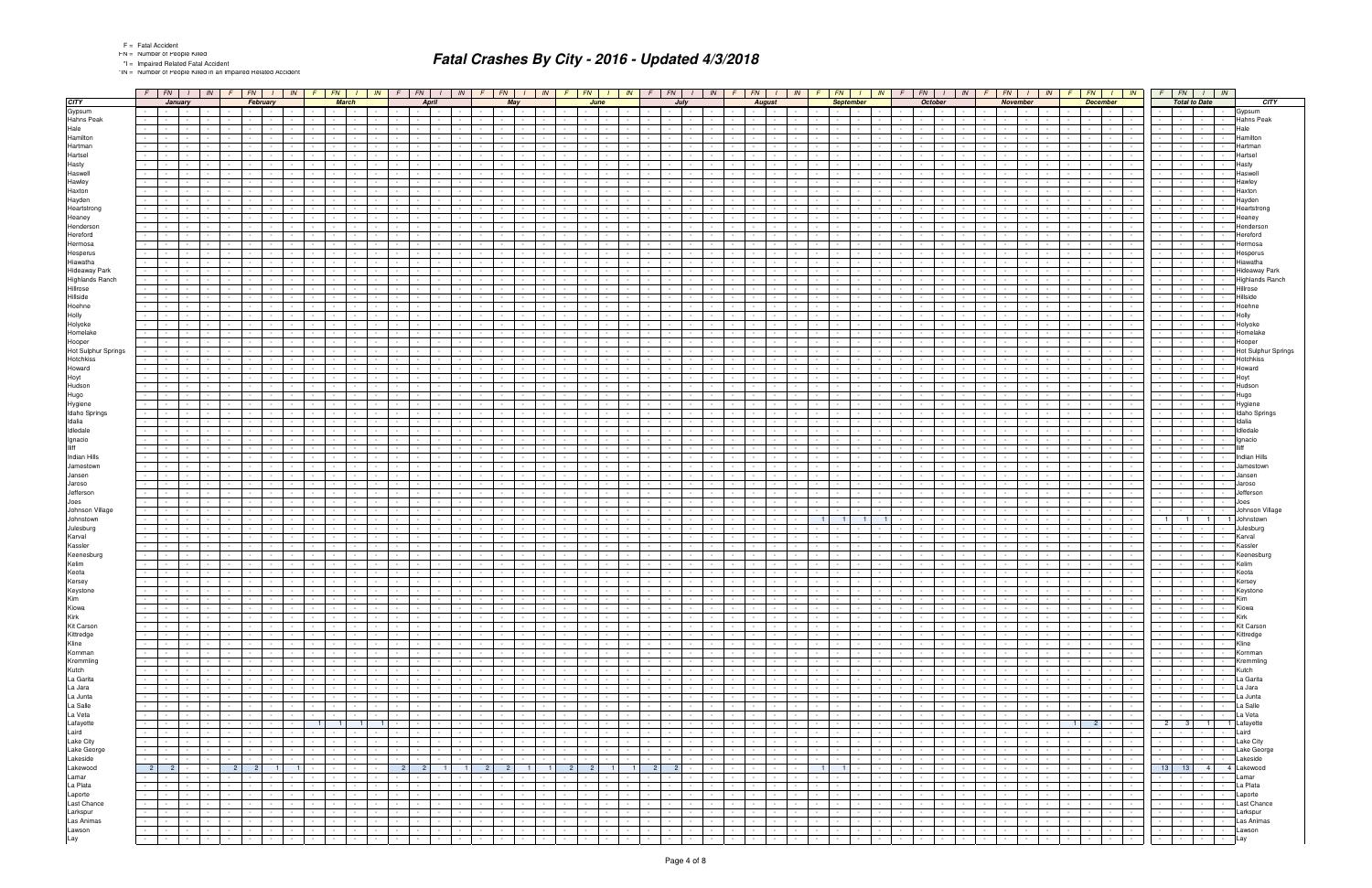\*IN = Number of People Killed in an Impaired Related Accident

|                      | $F$ $FN$ $I$ $N$ |                               |                  |        |                | $F$ $FN$ $I$      |                | IN             |                | $F$ $FN$ $I$     |              | IN |                | $F$ $FN$ $1$    |                  | IN         |                          |                 | $F$ $FN$ $I$     | IN               | $F$ $FN$ $1$               |                |        | IN   F   FN   I   IN   F   FN   I   IN |                 |                 |                  |                      |               |        | $F$ $FN$ $1$                     |                  |            | $\mid N \mid F$ | $FN$ $1$ $N$ |        | $F$ $FN$                 | $\frac{1}{1}$ IN |        | F      |                 | $FN$ $1$ $1$                                    |                          |                       | $F$ $FN$ $I$ $N$         |              |
|----------------------|------------------|-------------------------------|------------------|--------|----------------|-------------------|----------------|----------------|----------------|------------------|--------------|----|----------------|-----------------|------------------|------------|--------------------------|-----------------|------------------|------------------|----------------------------|----------------|--------|----------------------------------------|-----------------|-----------------|------------------|----------------------|---------------|--------|----------------------------------|------------------|------------|-----------------|--------------|--------|--------------------------|------------------|--------|--------|-----------------|-------------------------------------------------|--------------------------|-----------------------|--------------------------|--------------|
|                      |                  | January                       | $\sim$           |        |                | February          |                |                |                |                  | <b>March</b> |    |                |                 | <b>April</b>     |            |                          |                 | May              |                  |                            | June           |        |                                        | July            |                 |                  | <b>August</b>        |               |        |                                  | <b>September</b> |            |                 | October      |        |                          | November         |        |        | <b>December</b> |                                                 |                          | <b>Total to Date</b>  |                          |              |
|                      |                  | $\sim 100$<br><b>Contract</b> |                  |        |                |                   |                |                |                |                  |              |    |                |                 |                  |            |                          |                 |                  |                  |                            |                |        |                                        |                 |                 |                  |                      |               |        |                                  |                  |            |                 |              |        |                          |                  |        |        |                 | $\sim$                                          |                          | $\sim$<br>$\sim$      |                          |              |
|                      |                  |                               |                  |        |                |                   |                |                |                |                  |              |    |                |                 |                  |            |                          |                 |                  |                  |                            |                |        |                                        |                 |                 |                  |                      |               |        |                                  |                  |            |                 |              |        |                          |                  |        |        |                 |                                                 |                          |                       |                          |              |
|                      | $\sim$           | <b>Contract Contract</b>      | $\sim$           |        |                |                   |                |                |                |                  |              |    |                |                 |                  |            |                          | $\sim$          |                  |                  |                            |                |        |                                        |                 |                 |                  |                      |               |        |                                  |                  |            |                 |              |        |                          |                  |        |        |                 | $\sim$                                          |                          | $\sim$                |                          |              |
|                      |                  |                               |                  |        |                |                   |                |                |                |                  |              |    |                |                 |                  |            |                          |                 |                  |                  |                            |                |        |                                        |                 |                 |                  |                      |               |        |                                  |                  |            |                 |              |        |                          |                  |        |        |                 |                                                 |                          |                       |                          |              |
|                      |                  |                               |                  |        |                |                   |                |                |                |                  |              |    |                |                 |                  |            |                          |                 |                  |                  |                            |                |        |                                        |                 |                 |                  |                      |               |        |                                  |                  |            |                 |              |        |                          |                  |        |        |                 |                                                 |                          | $\sim$                |                          |              |
|                      | $\sim$           | $\sim$                        | $\sim$           |        |                |                   |                |                |                |                  |              |    |                |                 |                  |            |                          |                 |                  |                  |                            |                |        |                                        |                 |                 |                  |                      |               |        |                                  |                  |            |                 |              |        |                          |                  |        |        |                 |                                                 |                          | $\sim$                |                          |              |
|                      |                  |                               |                  |        |                |                   |                |                | 1 <sup>1</sup> |                  |              |    |                |                 |                  |            |                          |                 |                  |                  |                            |                |        |                                        |                 |                 |                  |                      |               |        |                                  |                  |            |                 |              |        |                          |                  |        |        |                 |                                                 | $\overline{1}$           | $\blacksquare$        |                          |              |
|                      |                  |                               |                  |        |                |                   |                |                |                |                  |              |    |                |                 |                  |            |                          |                 |                  |                  |                            |                |        |                                        |                 |                 |                  |                      |               |        |                                  |                  |            |                 |              |        |                          |                  |        |        |                 |                                                 |                          | $\sim$                |                          |              |
|                      |                  |                               |                  |        |                |                   |                |                |                |                  |              |    |                |                 |                  |            |                          |                 |                  |                  | 1 <sup>1</sup>             | $\blacksquare$ |        |                                        |                 |                 |                  |                      |               |        |                                  |                  |            |                 |              |        |                          |                  |        |        |                 |                                                 | $\vert$ 1                | $1 -$                 |                          |              |
|                      |                  |                               |                  |        |                |                   |                |                |                |                  |              |    |                |                 |                  |            |                          |                 |                  |                  |                            |                |        |                                        |                 |                 |                  |                      |               |        |                                  |                  |            |                 |              |        |                          |                  |        |        |                 |                                                 |                          |                       |                          |              |
|                      | $\sim 100$       |                               |                  |        |                |                   |                |                |                |                  |              |    |                |                 |                  |            |                          |                 |                  |                  |                            |                |        |                                        |                 |                 |                  |                      |               |        |                                  |                  |            |                 |              |        |                          |                  |        |        |                 |                                                 |                          | $\sim$                | $\sim$ $-$               | $\sim$       |
|                      |                  |                               |                  |        |                |                   |                |                |                |                  |              |    |                |                 |                  |            |                          |                 |                  |                  |                            |                |        | $\overline{2}$                         | 2 <sup>1</sup>  |                 |                  |                      |               |        |                                  |                  |            |                 |              |        |                          |                  |        |        |                 |                                                 | $4 \mid$                 | 4 <sup>1</sup>        | $\overline{1}$           |              |
|                      |                  |                               |                  |        |                |                   |                |                |                |                  |              |    |                |                 |                  |            |                          | $\overline{1}$  |                  |                  | $\vert$ 1                  |                |        |                                        |                 |                 |                  |                      |               |        |                                  |                  |            |                 |              |        |                          |                  |        |        |                 |                                                 | 2 <sup>1</sup>           | 2 <sup>1</sup>        |                          |              |
|                      | $\sim$           | $\sim$ $-$                    |                  |        |                |                   |                |                |                |                  |              |    |                |                 |                  |            |                          |                 |                  |                  | $\vert$ 1                  |                |        |                                        |                 |                 |                  |                      |               |        |                                  |                  |            |                 |              |        |                          |                  |        |        |                 |                                                 | $\overline{1}$           | $1 \mid$              |                          |              |
|                      |                  |                               |                  |        |                |                   |                |                |                |                  |              |    |                |                 |                  |            |                          |                 |                  |                  |                            |                |        |                                        |                 |                 |                  |                      |               |        |                                  |                  |            |                 |              |        |                          |                  |        |        |                 |                                                 |                          |                       |                          |              |
|                      | 11               | $-1$                          |                  |        | 1 <sup>1</sup> | $\blacksquare$    |                |                |                |                  |              |    |                |                 |                  |            |                          |                 |                  |                  |                            |                |        |                                        |                 | 2 <sup>1</sup>  |                  | -3<br>$\blacksquare$ |               |        |                                  |                  |            |                 |              |        |                          |                  |        |        |                 |                                                 | 6                        | 7 <sup>1</sup>        | 2                        |              |
|                      |                  |                               |                  |        |                |                   |                |                |                |                  |              |    |                |                 |                  |            |                          |                 |                  |                  |                            |                |        |                                        |                 |                 |                  |                      |               |        |                                  |                  |            |                 |              |        |                          |                  |        |        |                 |                                                 |                          |                       |                          |              |
|                      |                  |                               |                  |        |                |                   |                |                |                |                  |              |    |                |                 |                  |            |                          |                 |                  |                  |                            |                |        |                                        |                 |                 |                  |                      |               |        |                                  |                  |            |                 |              |        |                          |                  |        |        |                 |                                                 |                          |                       |                          |              |
|                      |                  |                               |                  |        |                |                   |                |                |                |                  |              |    |                |                 |                  |            |                          |                 |                  |                  |                            |                |        |                                        |                 |                 |                  |                      |               |        |                                  |                  |            |                 |              |        |                          |                  |        |        |                 |                                                 |                          |                       |                          |              |
|                      |                  |                               |                  |        |                |                   |                |                |                |                  |              |    |                |                 |                  |            |                          |                 |                  |                  |                            |                |        |                                        |                 |                 |                  |                      |               |        |                                  |                  |            |                 |              |        |                          |                  |        |        |                 |                                                 |                          | $\sim$                |                          |              |
|                      |                  |                               |                  |        |                |                   |                |                |                |                  |              |    |                |                 |                  |            |                          |                 |                  |                  |                            |                |        |                                        |                 |                 |                  |                      |               |        |                                  |                  |            |                 |              |        |                          |                  |        |        |                 |                                                 |                          |                       |                          |              |
|                      |                  |                               |                  |        |                |                   |                |                |                |                  |              |    |                |                 |                  |            |                          |                 |                  |                  |                            |                |        |                                        |                 |                 |                  |                      |               |        |                                  |                  |            |                 |              |        |                          |                  |        |        |                 |                                                 |                          |                       |                          |              |
|                      |                  |                               |                  |        |                |                   |                |                |                |                  |              |    |                |                 |                  |            |                          |                 |                  |                  |                            |                |        |                                        |                 |                 |                  |                      |               |        |                                  |                  |            |                 |              |        |                          |                  |        |        |                 |                                                 |                          |                       |                          |              |
|                      |                  |                               |                  |        |                |                   |                |                |                |                  |              |    |                |                 |                  |            |                          |                 |                  |                  |                            |                |        |                                        |                 |                 |                  |                      |               |        |                                  |                  |            |                 |              |        |                          |                  |        |        |                 |                                                 |                          |                       |                          |              |
|                      |                  |                               |                  |        |                |                   |                |                |                |                  |              |    |                |                 |                  |            |                          |                 |                  |                  |                            |                |        |                                        |                 |                 |                  |                      |               |        |                                  |                  |            |                 |              |        |                          |                  |        |        |                 |                                                 |                          |                       |                          |              |
|                      | $\sim 100$       | $\sim$ $-$                    | $\sim$           |        |                |                   |                |                |                |                  |              |    |                |                 |                  |            |                          |                 |                  |                  |                            |                |        |                                        |                 |                 |                  |                      |               |        |                                  |                  |            |                 |              |        |                          |                  |        |        |                 |                                                 |                          | $\sim$                |                          | $\sim$       |
|                      |                  |                               |                  |        |                |                   |                |                |                |                  |              |    |                |                 |                  |            |                          |                 |                  |                  |                            |                |        |                                        |                 |                 |                  |                      |               |        |                                  |                  |            |                 |              |        |                          |                  |        |        |                 |                                                 |                          |                       |                          |              |
|                      |                  |                               |                  |        |                |                   |                |                |                |                  |              |    |                |                 |                  |            |                          |                 |                  |                  |                            |                |        |                                        |                 |                 |                  |                      |               |        |                                  |                  |            |                 |              |        |                          |                  |        |        |                 |                                                 |                          | $\sim$                |                          |              |
|                      |                  |                               |                  |        |                |                   |                |                |                |                  |              |    |                |                 |                  |            |                          |                 |                  |                  |                            |                |        |                                        |                 |                 |                  |                      |               |        |                                  |                  |            |                 |              |        |                          |                  |        |        |                 |                                                 |                          | $\sim$                |                          |              |
|                      |                  |                               |                  |        |                |                   |                |                |                |                  |              |    |                |                 |                  |            |                          |                 |                  |                  |                            |                |        |                                        |                 |                 |                  |                      |               |        |                                  |                  |            |                 |              |        |                          |                  |        |        |                 |                                                 |                          |                       |                          |              |
|                      |                  |                               |                  |        |                |                   |                |                |                |                  |              |    |                |                 |                  |            |                          |                 |                  |                  |                            |                |        |                                        |                 |                 |                  |                      |               |        |                                  |                  |            |                 |              |        |                          |                  |        |        |                 |                                                 |                          |                       |                          |              |
|                      |                  |                               |                  |        |                |                   |                |                |                |                  |              |    |                |                 |                  |            |                          |                 |                  |                  |                            |                |        |                                        |                 |                 |                  |                      |               |        |                                  |                  |            |                 |              |        |                          |                  |        |        |                 |                                                 |                          |                       |                          |              |
|                      | $\sim$           | $\sim$                        | $\sim$           |        |                |                   |                |                |                |                  |              |    |                |                 |                  |            |                          |                 |                  |                  |                            |                |        |                                        |                 |                 |                  |                      |               |        |                                  |                  |            |                 |              |        |                          |                  |        |        |                 |                                                 |                          | $\sim$                |                          |              |
|                      |                  |                               |                  |        |                |                   |                |                |                |                  |              |    |                |                 |                  |            |                          |                 |                  |                  |                            |                |        |                                        |                 |                 |                  |                      |               |        |                                  |                  |            |                 |              |        |                          |                  |        |        |                 |                                                 |                          |                       |                          |              |
|                      |                  |                               |                  |        |                |                   |                |                |                |                  |              |    |                |                 |                  |            |                          |                 |                  |                  |                            |                |        |                                        |                 |                 |                  |                      |               |        |                                  |                  |            |                 |              |        |                          |                  |        |        |                 |                                                 |                          |                       |                          |              |
|                      | $\sim$           | $\sim$                        | $\sim$           |        |                |                   |                |                |                |                  |              |    |                |                 |                  |            |                          |                 |                  |                  |                            |                |        |                                        |                 |                 |                  |                      |               |        |                                  |                  |            |                 |              |        |                          |                  |        |        |                 | $\sim$                                          |                          | $\sim$                |                          |              |
|                      |                  |                               |                  |        |                |                   |                |                |                |                  |              |    |                |                 |                  |            |                          |                 |                  |                  |                            |                |        |                                        |                 |                 |                  |                      |               |        |                                  |                  |            |                 |              |        |                          |                  |        |        |                 |                                                 |                          |                       |                          |              |
|                      | $\sim$           | $\sim$ $-$                    | $\sim$           |        |                |                   |                |                |                |                  |              |    |                |                 |                  |            |                          |                 |                  |                  |                            |                |        |                                        |                 |                 |                  |                      |               |        |                                  |                  |            |                 |              |        |                          |                  |        |        |                 |                                                 |                          | $\sim$                |                          |              |
|                      |                  |                               |                  |        |                |                   |                |                |                |                  |              |    |                |                 |                  |            |                          |                 |                  |                  |                            |                |        |                                        |                 |                 |                  |                      |               |        |                                  |                  |            |                 |              |        |                          |                  |        |        |                 |                                                 |                          | $\sim$                |                          |              |
|                      |                  |                               |                  |        |                |                   |                |                |                |                  |              |    |                |                 |                  |            |                          |                 |                  |                  |                            |                |        |                                        |                 |                 |                  |                      |               |        |                                  |                  |            |                 |              |        |                          |                  |        |        |                 |                                                 |                          |                       |                          |              |
|                      |                  |                               | $\sim$           |        |                |                   |                |                |                |                  |              |    |                |                 |                  |            |                          |                 |                  |                  |                            |                |        |                                        |                 |                 |                  |                      |               |        |                                  |                  |            |                 |              |        |                          |                  |        |        |                 |                                                 |                          | $\sim$                |                          |              |
|                      |                  |                               |                  |        |                |                   |                |                |                |                  |              |    |                |                 |                  |            |                          |                 |                  |                  |                            |                |        |                                        |                 |                 |                  |                      |               |        |                                  |                  |            |                 |              |        |                          |                  |        |        |                 |                                                 |                          |                       |                          |              |
|                      |                  |                               |                  |        |                |                   |                |                |                |                  |              |    |                |                 |                  |            |                          |                 |                  |                  |                            |                |        |                                        |                 |                 |                  |                      |               |        |                                  |                  |            |                 |              |        |                          |                  |        |        |                 |                                                 |                          |                       |                          |              |
|                      |                  |                               |                  |        |                |                   |                |                |                |                  |              |    |                |                 |                  |            |                          |                 |                  |                  |                            |                |        |                                        |                 |                 |                  |                      |               |        |                                  |                  |            |                 |              |        |                          |                  |        |        |                 |                                                 |                          |                       |                          |              |
|                      |                  |                               |                  |        |                |                   |                |                |                |                  |              |    |                |                 |                  |            |                          |                 |                  |                  |                            |                |        |                                        |                 |                 |                  |                      |               |        |                                  |                  |            |                 |              |        |                          |                  |        |        |                 |                                                 |                          | $\sim$                |                          |              |
|                      |                  |                               |                  |        |                |                   |                |                |                |                  |              |    |                |                 |                  |            |                          |                 |                  |                  |                            |                |        |                                        |                 |                 |                  |                      |               |        |                                  |                  |            |                 |              |        |                          |                  |        |        |                 |                                                 |                          |                       |                          |              |
|                      |                  |                               |                  |        |                |                   |                |                |                |                  |              |    |                |                 |                  |            |                          |                 |                  |                  |                            |                |        |                                        |                 |                 |                  |                      |               |        |                                  |                  |            |                 |              |        |                          |                  |        |        |                 |                                                 |                          | $\sim$                |                          |              |
|                      |                  |                               |                  |        |                |                   |                |                |                |                  |              |    |                |                 |                  |            |                          |                 |                  |                  |                            |                |        |                                        |                 |                 |                  |                      |               |        |                                  |                  |            |                 |              |        |                          |                  |        |        |                 |                                                 |                          | $\sim$                |                          |              |
|                      |                  |                               |                  |        |                |                   |                |                |                |                  |              |    |                |                 |                  |            |                          |                 |                  |                  |                            |                |        |                                        |                 |                 |                  |                      |               |        |                                  |                  |            |                 |              |        |                          |                  |        |        |                 |                                                 |                          |                       |                          |              |
|                      |                  |                               |                  |        |                |                   |                |                |                |                  |              |    |                |                 |                  |            |                          |                 |                  |                  |                            |                |        |                                        |                 |                 |                  |                      |               |        |                                  |                  |            |                 |              |        |                          |                  |        |        |                 |                                                 |                          | $\sim$                |                          |              |
|                      |                  |                               |                  |        |                |                   |                |                |                |                  |              |    |                |                 |                  |            |                          |                 |                  |                  |                            |                |        |                                        |                 |                 |                  |                      |               |        |                                  |                  |            |                 |              |        |                          |                  |        |        |                 |                                                 |                          |                       |                          |              |
|                      |                  |                               |                  |        |                |                   |                |                |                |                  |              |    |                |                 |                  |            |                          |                 |                  |                  |                            |                |        |                                        |                 |                 |                  |                      |               |        |                                  |                  |            |                 |              |        |                          |                  |        |        |                 |                                                 |                          |                       |                          |              |
|                      |                  |                               |                  |        |                |                   |                |                |                |                  |              |    |                |                 |                  |            |                          |                 |                  |                  |                            |                |        |                                        |                 |                 |                  |                      |               |        |                                  |                  |            |                 |              |        |                          |                  |        |        |                 |                                                 |                          | $\sim$                |                          |              |
|                      |                  |                               |                  |        |                |                   |                |                |                |                  |              |    |                |                 |                  |            |                          |                 |                  |                  |                            |                |        |                                        |                 |                 |                  |                      |               |        |                                  |                  |            |                 |              |        |                          |                  |        |        |                 |                                                 |                          |                       |                          |              |
|                      |                  |                               |                  |        |                |                   |                |                |                |                  |              |    |                |                 |                  |            |                          |                 |                  |                  |                            |                |        |                                        |                 |                 |                  |                      |               |        |                                  |                  |            |                 |              |        |                          |                  |        |        |                 |                                                 |                          |                       |                          |              |
|                      | $\sim 100$       | <b>Contract Contract</b>      | $\sim 100$       |        |                |                   |                |                |                |                  |              |    |                |                 |                  |            |                          | $\sim$ $-$      |                  |                  |                            |                |        |                                        |                 |                 |                  |                      |               |        |                                  | $\sim$           |            |                 |              |        |                          |                  |        |        |                 | $\sim$ $-$<br><b>Contract Contract</b>          |                          | $\sim 10^{-1}$        |                          |              |
|                      |                  | <b>Contract Contract</b>      |                  |        |                |                   |                |                |                |                  |              |    |                |                 |                  |            |                          | $1 \mid$        | $\blacksquare$   |                  |                            |                |        |                                        |                 |                 | $\blacksquare$   | $\blacksquare$       |               |        |                                  | $\sim$           |            |                 |              |        |                          |                  |        |        |                 |                                                 | $2 \mid$                 | $\overline{2}$        | $\overline{1}$           |              |
|                      |                  |                               | $\sim$           |        |                |                   |                |                |                |                  |              |    |                |                 |                  |            |                          |                 |                  |                  |                            |                |        |                                        |                 |                 |                  | 11                   |               |        |                                  |                  |            |                 |              |        |                          |                  |        |        |                 |                                                 |                          |                       |                          |              |
|                      |                  | $\sim$ $\sim$                 | $\sim$           |        |                |                   |                |                |                |                  |              |    | 1 <sup>1</sup> | 1 <sup>1</sup>  |                  |            |                          | $\sim$          | $\sim$           |                  |                            |                |        |                                        |                 |                 |                  |                      |               |        |                                  |                  |            |                 |              |        |                          |                  |        |        |                 | $\sim$ $\sim$<br>$\sim$                         | $1 \vert$                | $1 \cdot$             |                          | $\sim$       |
|                      | $\sim 100$       | the contract of the con-      |                  |        | $\sim$         | $\sim 10^{-10}$   |                |                |                | $\sim 10^{-11}$  |              |    |                | $\sim 10^{-11}$ | $\sim$ 100 $\pm$ | $\sim$ $-$ |                          | the contract of | $\sim$ $-$       | $\sim$           |                            |                |        | $\sim$                                 |                 | $\sim 10^{-11}$ | $\sim$ 100 $\pm$ | $\sim$               |               | $\sim$ | $\sim$                           | $\sim$           |            |                 |              |        |                          |                  |        |        | $\sim 10^{-11}$ | the contract of                                 | $\sim 100$               | the contract of       |                          | $\sim$       |
|                      |                  | <b>Contract Contract</b>      | $\sim$           |        | $\sim$         | $\sim$            |                |                |                | $\sim$           |              |    |                |                 |                  |            | $\sim$ $-$               | $\sim$ $-$      |                  |                  |                            |                |        |                                        |                 | $\sim$          |                  |                      |               |        |                                  | $\sim$           |            |                 |              |        |                          |                  |        |        | $\sim$          | $\sim 10^{-11}$<br>$\sim$                       |                          | $\sim$                | $\sim$ 100 $\mu$         |              |
|                      | $\sim$           | the contract of               |                  |        | $\sim$         | $\sim 100$        |                |                |                | $\sim$ 100 $\mu$ |              |    |                | $\sim$          | $\sim$ $-$       | $\sim$     | <b>Contract</b>          | $\sim 10^{-1}$  | $\sim$           | $\sim$           | $\sim 100$                 |                |        |                                        |                 | $\sim$          | $\sim$ 100 $\pm$ | $\sim$ $-$           | $\sim$ $-$    | $\sim$ | $\sim$                           | $\sim$           |            |                 |              |        |                          |                  |        |        | $\sim$          | <b>Contract Contract</b>                        |                          | <b>Second Control</b> | <b>Contract</b>          | $\sim$       |
| Mount Princeton Hots | $\sim$           |                               | $\sim 10^{-11}$  | $\sim$ | $\sim$         | $\sim 10^{-11}$   | $\sim$         |                |                | $\sim$ $-$       | $\sim$       |    |                | $\sim$ $-$      | $\sim$ $-$       | $\sim$     | <b>Service</b>           | $\sim 10^{-1}$  |                  | $\sim$<br>$\sim$ | $\sim$<br>$\sim 100$       |                | $\sim$ | $\sim$                                 | $\sim$ $-$      | $\sim 10^{-1}$  | $\sim 10^{-1}$   | $\sim$ $-$           | $\sim$        | $\sim$ | $\sim$ $-$                       | $\sim$           |            | $\sim$          | $\sim$       |        | $\sim 10^{-11}$          | $\sim$           |        |        | $\sim 100$      | $\sim$ 100 $\pm$                                |                          | $\sim 10^{-11}$       | <b>Contractor</b>        | $\sim$       |
|                      | $\sim 10^{-1}$   | $\sim 10^{-10}$               | $\sim$           |        | $\sim$         | $\sim 100$        |                |                |                | $\sim$ $\sim$    |              |    |                | $\sim$          |                  |            | $\sim$                   | $\sim$          |                  |                  | $\sim$ 100 $\mu$           |                |        |                                        |                 | $\sim$          | $\sim$           | $\sim$               |               |        |                                  | $\sim$           |            |                 |              |        |                          |                  |        |        |                 | $\sim 10^{-10}$<br>$\sim$ $-$                   |                          | $\sim 10^{-11}$       | $\sim 10^{-1}$           | $\sim$       |
|                      | $\sim$           | <b>Contract</b>               | $\sim$           |        | $\sim$         | $\sim 100$        |                |                |                | $\sim$ $-$       |              |    | $\sim$         | $\sim$ $-$      | $\sim$           | $\sim$     | <b>Contract</b>          | $\sim$          | $\sim$           | $\sim$           | $\sim$ $-$                 |                |        |                                        |                 | $\sim$          | $\sim$ $\sim$    | $\sim$               | $\sim$ $-$    | $\sim$ | $\sim$                           | $\sim$           | $\sim$     |                 |              |        |                          |                  |        |        | $\sim$          | <b>Contract</b><br>$\sim$ $-$                   | <b>Contract Contract</b> | $\sim 10^{-11}$       | <b>Contract</b>          | $\sim$       |
|                      |                  | $\sim 10^{-10}$               | $\sim$           |        | $\sim$         |                   |                |                |                | $\sim$           |              |    |                | $\sim$          | $\sim$           |            | $\sim$                   | $\sim$          | $\sim$           | $\sim$           |                            |                |        |                                        |                 | $\sim$          | $\sim 10^{-1}$   | $\sim$               |               | $\sim$ | $\sim$                           | $\sim$           |            |                 |              |        |                          |                  |        |        | $\sim$          | <b>Contract</b><br>$\sim 10^{-1}$               |                          | $\sim$                | $\sim 10^{-11}$          | $\sim$       |
|                      |                  | <b>Contract</b>               | $\sim$           |        | $\sim$         | $\sim$            |                |                |                | $\sim$           |              |    |                | $\sim$          |                  |            | $\sim$                   | $\sim 10^{-1}$  |                  |                  | <b>Service</b>             |                |        |                                        |                 | $\sim$          |                  |                      |               |        |                                  | $\sim$           |            |                 |              |        |                          |                  |        |        |                 | $\sim$ $\sim$<br>$\sim$                         |                          | $\sim$ $-$            | $\sim$                   |              |
|                      | $\sim$           | <b>Contract</b>               | $\sim$           |        | $\sim$         | $\sim 100$        |                |                |                | $\sim$ $-$       |              |    | $\sim$         | $\sim$ $-$      |                  | $\sim$     | <b>Contract</b>          | $\sim$          | $\sim$           | $\sim$           | $\sim$ $-$                 |                |        |                                        |                 | $\sim$          | $\sim$ $\sim$    | $\sim$               | $\sim$        | $\sim$ | $\sim$                           | $\sim$           | $\sim$     |                 |              |        |                          |                  |        |        | $\sim$          | <b>Contract</b><br>$\sim$                       | $\sim 100$               | $\sim$                | $\sim$ $-$               | $\sim$       |
|                      | $\sim$           | <b>Contract Contract</b>      | $\sim$           |        | $\sim$         | $\sim 10^{-10}$   |                |                |                | $\sim$           |              |    |                | $\sim$          | $\sim$           |            | $\sim$                   | $\sim$ $-$      |                  | $\sim$           |                            |                |        |                                        |                 | $\sim$          | $\sim 10^{-1}$   | $\sim$               |               | $\sim$ | $\sim$                           | $\sim$           |            |                 |              |        |                          |                  |        |        | $\sim$          | $\sim 100$<br><b>Contract Contract</b>          |                          | $\sim 10^{-10}$       | $\sim$ $-$               | $\sim$       |
|                      | $\sim$           | <b>Contract Contract</b>      | $\sim$           |        | $\sim$         | <b>Contract</b>   |                |                |                | $\sim 10^{-11}$  |              |    |                | $\sim$          |                  |            | $\sim$                   | $\sim$          |                  |                  | $\sim$ 100 $\mu$           |                |        |                                        |                 | $\sim$          | $\sim$           | $\sim$               |               | $\sim$ |                                  | $\sim$           |            |                 |              |        |                          |                  |        |        | $\sim$          | <b>Service</b><br>$\sim$ $-$                    |                          | $\sim 10^{-11}$       | $\sim$ $\sim$            | $\sim$       |
|                      |                  |                               |                  |        |                |                   |                |                |                |                  |              |    |                |                 |                  |            |                          |                 |                  |                  |                            |                |        |                                        |                 |                 |                  |                      |               |        |                                  |                  |            |                 |              |        |                          |                  |        |        |                 |                                                 |                          |                       |                          |              |
|                      | $\sim$           | the contract of the con-      |                  |        | $\sim$         | <b>Contractor</b> |                |                |                | $\sim$ $-$       |              |    |                | <b>Contract</b> |                  | $\sim$     | $\sim$ $\sim$            | $\sim 100$      | $\sim$           | $\sim$           | <b>Contract</b>            |                |        | $\sim$                                 |                 | $\sim 100$      | $\sim$ 100 $\pm$ | $\sim$               |               | $\sim$ | $\sim$                           | $\sim$           |            |                 |              |        |                          |                  |        |        | $\sim$          | the contract                                    | $\sim 100$               | $\sim 10^{-11}$       | <b>Contract</b>          | $\sim$       |
|                      | $\sim$           | $\sim 100$                    | $\sim$           |        | $\sim$         | $\sim$            |                |                |                | $\sim 10^{-11}$  | $\sim$       |    |                | $\sim 10^{-11}$ | $\sim$           |            | $\sim$                   | $\sim$          | $\sim$           | $\sim$           |                            |                |        | $\sim$                                 |                 | $\sim$          | $\sim 100$       | $\sim$               |               | $\sim$ | $\sim$ $-$                       | $\sim$           |            |                 |              |        |                          |                  |        |        | $\sim$          | <b>Contract Contract</b><br>$\sim$ 100 $\pm$    |                          | <b>Contract</b>       | <b>Contract</b>          | $\sim$       |
|                      | $\sim$           | $\sim 10^{-10}$               | $\sim 10^{-1}$   |        |                | $1 \quad 1$       | 1 <sup>1</sup> | $\overline{1}$ |                | $\sim$ $-$       |              |    |                | $\sim$          | $\sim$ $-$       |            |                          | $-1$            | $\blacksquare$ 1 | $\sim$           |                            |                |        |                                        |                 | $\sim 10$       | $\sim$ 100 $\pm$ | $\sim$               |               |        | 3 <sup>1</sup><br>3 <sup>1</sup> | $\sim$           |            |                 |              |        |                          |                  |        |        | $\sim$ $-$      | <b>Service</b>                                  |                          |                       | 5 5 1                    | 1 Northglenn |
|                      | $\sim$           | $\sim$ $\sim$ $\sim$ $\sim$   | $\sim 10^{-1}$   |        | $\sim$         | $\sim 10^{-11}$   |                |                |                | $\sim$           |              |    |                | $\sim 10^{-11}$ | $\sim 10^{-1}$   | $\sim$     | $\sim$ $\sim$            | $\sim$ $-$      | $\sim$           | $\sim$           | <b>Service</b><br>$\sim$   |                | $\sim$ | $\sim$                                 | $\sim$ $-$      | $\sim$          | $\sim 10^{-1}$   | $\sim 10^{-1}$       |               | $\sim$ | $\sim$                           | $\sim$           |            |                 |              |        | $\sim 10^{-11}$          |                  |        |        | $\sim$ $-$      | $\sim$                                          |                          | $\sim 10^{-11}$       | $\sim 10^{-11}$          | $\sim$       |
|                      | $\sim$           | $\sim 10^{-11}$               | $\sim$           |        | $\sim$         |                   |                |                |                | $\sim$           |              |    |                | $\sim$          | $\sim$           |            | $\sim$                   | $\sim$          | $\sim$           | $\sim$           | $\sim$                     |                |        | $\sim$                                 | $\sim$          | $\sim$          | $\sim$           | $\sim$               |               | $\sim$ | $\sim$ $-$                       | $\sim$           |            |                 |              |        |                          |                  |        |        | $\sim$          | $\sim 10^{-10}$<br>$\sim$ $-$                   |                          | $\sim$ $-$            | $\sim$ $\sim$            | $\sim$       |
|                      | $\sim$           | $\sim 10^{-10}$               | $\sim 10^{-1}$   |        | $\sim$         | $\sim 100$        |                |                |                | $\sim$ $-$       |              |    |                | $\sim$          |                  |            | $\sim$                   | $\sim$          |                  | $\sim$           |                            |                |        |                                        |                 | $\sim 10$       | $\sim$ 100 $\pm$ | $\sim$               |               | $\sim$ |                                  | $\sim$           |            |                 |              |        |                          |                  |        |        | $\sim$          | $\sim$ 100 $\pm$                                |                          | $\sim 100$            | $\sim 100$               | $\sim$       |
|                      | $\sim$           |                               | $\sim$ $-$       |        | $\sim$         | $\sim 10^{-10}$   |                |                |                | $\sim$ $-$       |              |    |                | $\sim$          |                  |            | <b>Service</b>           | $\sim$          |                  | $\sim$           | $\sim 100$                 |                |        |                                        |                 | $\sim$          | $\sim$ $-$       | $\sim 10^{-1}$       |               | $\sim$ |                                  | $\sim$           |            |                 |              |        |                          |                  |        |        | $\sim$          | <b>Contract</b><br>$\sim$                       |                          | $\sim 10^{-11}$       | <b>Contract</b>          | $\sim$       |
|                      | $\sim$           | <b>Contract Contract</b>      | $\sim$           |        | $\sim$         | $\sim 10^{-1}$    |                |                |                | $\sim$           |              |    |                | $\sim$          | $\sim$           |            | $\sim$                   | $\sim$          | $\sim$           | $\sim$           | <b>Service</b>             |                |        |                                        |                 | $\sim$          | $\sim$ 10 $\pm$  | $\sim$               |               | $\sim$ | $\sim$                           | $\sim$           |            |                 |              |        |                          |                  |        |        | $\sim$          | <b>Contract</b><br>$\sim$ $\sim$                |                          | $\sim$                | $\sim 100$               | $\sim$       |
|                      |                  |                               |                  |        |                | <b>Contract</b>   |                |                |                |                  |              |    |                |                 | $\sim$ $\sim$    | $\sim$     |                          |                 | $\sim$           | $\sim$           | $\sim$ 100 $\mu$<br>$\sim$ |                |        | $\sim$                                 | $\sim 10^{-11}$ |                 | $\sim$ 100 $\pm$ |                      | $\sim$        | $\sim$ | $\sim$ $-$                       |                  | $\sim$     |                 |              |        | $\sim$ $-$               | $\sim$           |        |        |                 |                                                 | $\sim$ 100 $\pm$         |                       |                          |              |
|                      | $\sim$           | the contract of the           |                  |        | $\sim$         |                   |                |                |                | $\sim 10^{-11}$  |              |    |                | $\sim 10^{-11}$ |                  |            | <b>Contract</b>          | $\sim$          |                  |                  |                            |                |        |                                        |                 | $\sim 10^{-11}$ |                  | $\sim$               |               |        |                                  | $\sim$           |            |                 |              |        |                          |                  |        |        | $\sim$          | $\sim$ $\sim$ $\sim$ $\sim$<br>$\sim 100$       |                          | <b>Contract</b>       | <b>Contract Contract</b> | $\sim$       |
|                      | $\sim$           |                               | $\sim 10^{-1}$   |        | $\sim$         | $\sim 10^{-11}$   |                |                |                | $\sim 10^{-11}$  |              |    |                | $\sim$          |                  |            | $\sim$                   | $\sim$          |                  |                  | $\sim 100$                 |                |        |                                        |                 | $\sim$          |                  | $\sim$               |               | $\sim$ |                                  | $\sim$           |            |                 |              |        |                          |                  |        |        |                 | $\sim 10^{-11}$                                 |                          | $\sim 10^{-10}$       | $\sim 10^{-11}$          | $\sim$       |
|                      | $\sim$           | <b>Contract Contract</b>      | $\sim$           |        | $\sim$         | $\sim$ $-$        |                |                |                | $\sim 10^{-11}$  |              |    |                | $\sim$          |                  |            | $\sim$                   | $\sim$          | $\sim$           | $\sim$           | $\sim 100$                 |                |        |                                        |                 | $\sim$          | $\sim$ $\sim$    | $\sim$               |               | $\sim$ | $\sim$                           | $\sim$           |            |                 |              |        |                          |                  |        |        | $\sim$ $-$      | $\sim$ $\sim$ $\sim$ $\sim$<br>$\sim$ 100 $\mu$ |                          | $\sim 10^{-10}$       | <b>Contract</b>          | $\sim$       |
|                      | $\sim 10$        | the contract of               |                  |        | $\sim$         | <b>Contractor</b> | $\sim$         |                | $\sim$         | $\sim 10^{-11}$  | $\sim$       |    |                | $\sim$ $-$      | $\sim$           | $\sim$     | <b>Contract Contract</b> | $\sim 100$      | $\sim$           | $\sim$           | $\sim 100$<br>$\sim$       |                | $\sim$ | $\sim$                                 | $\sim$ $-$      | $\sim 100$      | $\sim$ 100 $\pm$ | $\sim$ $-$           |               | $\sim$ | $\sim$ $-$                       | $\sim$           |            |                 | $\sim$       |        | $\sim$ $-$               | $\sim$           |        |        | $\sim$          | the company                                     |                          | $-1 - 1 -$            |                          | $\sim$       |
|                      | $\sim$           | <b>Contract Contract</b>      | $\sim$ 100 $\pm$ |        | $\sim$         | $\sim 10^{-11}$   |                |                |                | $\sim 10^{-11}$  |              |    |                | $\sim$          |                  |            | $\sim$ $-$               | $\sim$          | $\sim$           | $\sim$           | $\sim$                     |                |        |                                        |                 | $\sim$          | $\sim$           | $\sim$               |               | $\sim$ | $\sim$                           | $\sim$           |            |                 |              |        |                          | $\sim$           |        |        | $\sim$          | <b>Contract Contract</b><br>$\sim$ 100 $\mu$    |                          | $\sim 10^{-10}$       | $\sim$ 100 $\pm$         | $\sim$       |
|                      | $\sim$           | $\sim 10^{-10}$               | $\sim$           |        | $\sim$         | $\sim$ $\sim$     |                |                |                | $\sim 10^{-11}$  |              |    |                | $\sim$          |                  | $\sim$     | $\sim$                   | $\sim$          | $\sim$           | $\sim$           |                            |                |        |                                        |                 | $\sim$          | $\sim$ $\sim$    | $\sim 100$           |               | $\sim$ | $\sim$                           | $\sim$           |            |                 |              |        |                          |                  |        |        | $\sim$ $-$      | <b>Contract Contract</b>                        |                          | $\sim 10^{-10}$       | $\sim 10^{-11}$          | $\sim$       |
|                      | $\sim 10^{-1}$   | <b>Contract Contract</b>      |                  | $\sim$ | $\sim$         | <b>Contractor</b> | $\sim$         |                |                | $\sim 10^{-11}$  | $\sim$       |    | $\sim$         | $\sim$          | $\sim$ $-$       | $\sim$     | $\sim$ $\sim$ $\sim$     | $\sim 10^{-1}$  | $\sim$ $-$       | $\sim$           | <b>Contract</b><br>$\sim$  |                | $\sim$ | $\sim$ $-$                             | $\sim 10^{-11}$ | $\sim 100$      | $\sim 10^{-1}$   | $\sim$ $-$           | $\sim$ $\sim$ | $\sim$ | $\sim$ $-$                       | $\sim$           | $\sim$     | $\sim$          | $\sim$ $-$   | $\sim$ | <b>Contract Contract</b> | $\sim$ $-$       | $\sim$ | $\sim$ | $\sim$          | <b>Service</b>                                  | $\sim$ $\sim$            | $\sim 10^{-10}$       | $\sim 100$ km s $^{-1}$  | $\sim$       |
|                      | $\sim$           | <b>Contract Contract</b>      | $\sim 100$       | $\sim$ | $\sim$         | $\sim 10^{-11}$   |                |                |                | $\sim 10^{-11}$  |              |    |                | $\sim$ $-$      | $\sim$           | $\sim$     | <b>Contract</b>          | $\sim$ $-$      | $\sim$           | $\sim$           | $\sim$                     |                |        | $\sim$                                 | $\sim$ $-$      | $\sim$ $-$      | $\sim 10^{-1}$   | $\sim$               |               | $\sim$ | $\sim$                           | $\sim$           |            |                 |              |        | $\sim$ $-$               | $\sim$           |        |        | $\sim$          | <b>Contract</b><br>$\sim$                       |                          | $\sim$ $-$            | $\sim$ $-$               | $\sim$       |
|                      | $\sim$           | the contract of               |                  | $\sim$ | $\sim$         | $\sim 100$        |                |                | $\sim$         | $\sim 100$       |              |    |                | $\sim$          | $\sim$ $-$       | $\sim$     |                          | $\sim 10^{-1}$  | $\sim$ $-$       | $\sim$           | $\sim$ $-$                 |                |        | $\sim$                                 | $\sim 10^{-11}$ | $\sim$ $-$      | $\sim 10^{-1}$   | $\sim$               | $\sim$ $-$    | $\sim$ | $\sim$ $-$                       | $\sim$           | $\sim$ $-$ |                 |              |        | $\sim 10^{-11}$          | $\sim$ $\sim$    |        |        | $\sim$          | $\sim 10^{-10}$<br>$\sim$ $-$                   | <b>Service</b>           | $\sim 10^{-10}$       | $\sim 100$               | $\sim$       |
|                      |                  |                               |                  |        |                |                   |                |                |                |                  |              |    |                |                 |                  |            |                          |                 |                  |                  |                            |                |        |                                        |                 |                 |                  |                      |               |        |                                  |                  |            |                 |              |        |                          |                  |        |        |                 |                                                 |                          |                       |                          |              |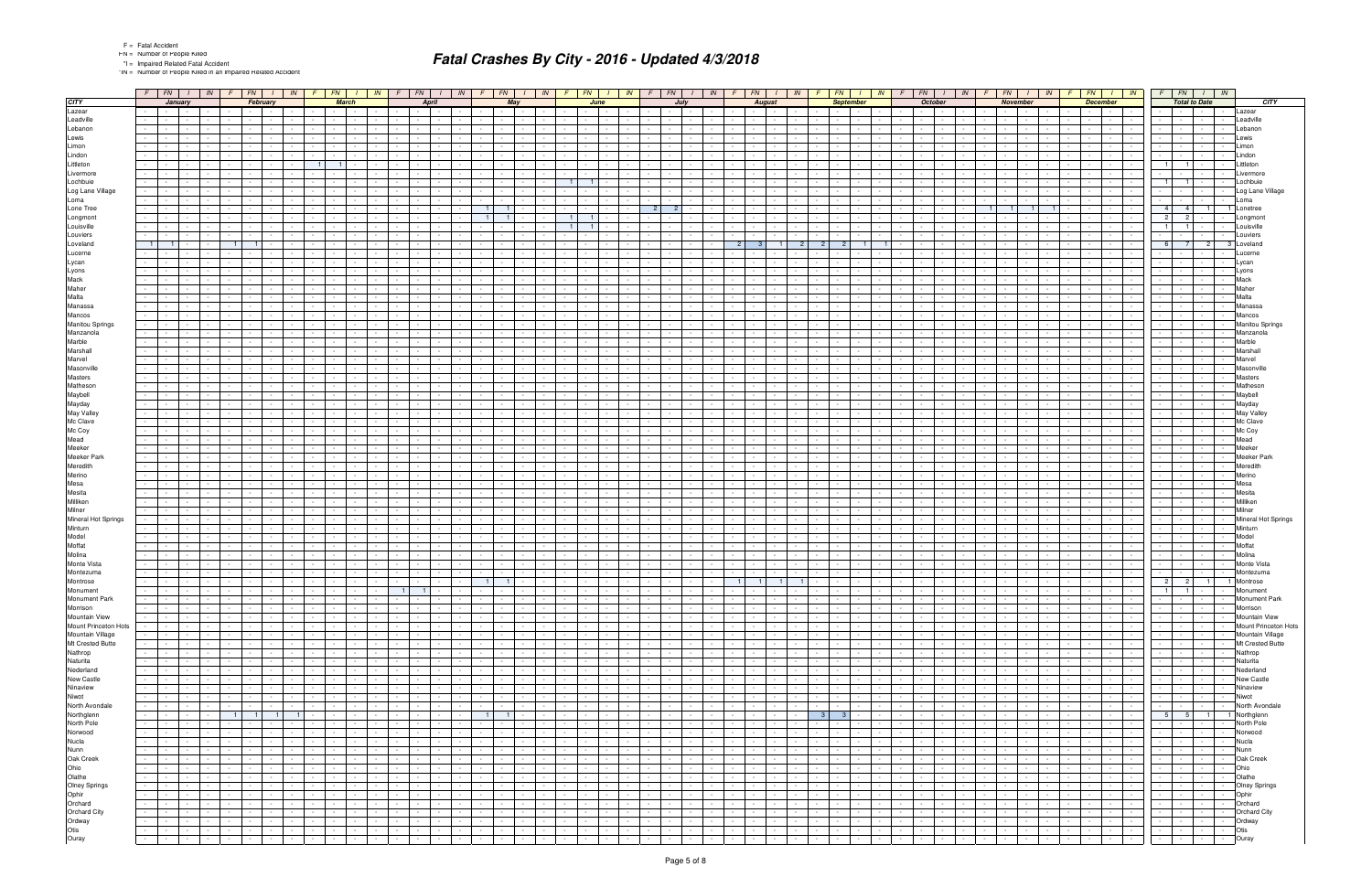\*IN = Number of People Killed in an Impaired Related Accident

|                                            | $F$ $FN$ $I$ $N$                                      |                  |                                               | $F$ $F$ $N$ $I$ $N$ $F$ $F$ $N$ $I$         |                |                                          | IN     | $F \mid FN \mid$               |                          | IN              |                                                                          | $F$ $FN$ $I$ $N$                                      |                | $F$   $FN$                             |                                 |               | $I$ $\mid$ $IN$ $\mid$ $F$ $\mid$ $FN$ $\mid$ $I$ $\mid$ $IN$ $\mid$ |                                |                                 | $F$ $FN$ $I$ $N$                            |                | $\sqrt{F}$                         | $FN$   $1$       | $IN$ $F$         | FN  I   IN               |                                  |                | FN                                       | $I$ $IN$ $F$                           |                |                     | $FN$ $I$ $IN$                         |                              | $F$ $FN$ $I$ $N$              |                                    |                          |
|--------------------------------------------|-------------------------------------------------------|------------------|-----------------------------------------------|---------------------------------------------|----------------|------------------------------------------|--------|--------------------------------|--------------------------|-----------------|--------------------------------------------------------------------------|-------------------------------------------------------|----------------|----------------------------------------|---------------------------------|---------------|----------------------------------------------------------------------|--------------------------------|---------------------------------|---------------------------------------------|----------------|------------------------------------|------------------|------------------|--------------------------|----------------------------------|----------------|------------------------------------------|----------------------------------------|----------------|---------------------|---------------------------------------|------------------------------|-------------------------------|------------------------------------|--------------------------|
| <b>CITY</b>                                | January                                               |                  |                                               | February                                    |                | <b>March</b>                             |        |                                | <b>April</b>             |                 |                                                                          | May                                                   |                |                                        | June                            |               | July                                                                 |                                |                                 | <b>August</b>                               |                |                                    | <b>September</b> |                  | October                  |                                  |                | November                                 |                                        |                | <b>December</b>     |                                       |                              | <b>Total to Date</b>          |                                    | CITY                     |
| Ovid                                       | $\sim 10^{-11}$<br>$\sim$                             |                  | <b>Service</b>                                |                                             |                |                                          |        |                                |                          |                 | $\sim$                                                                   |                                                       |                |                                        |                                 |               |                                                                      |                                |                                 | $\sim$                                      |                |                                    |                  |                  |                          |                                  |                | $\sim$                                   |                                        |                | $\sim$              |                                       |                              |                               |                                    | Ovid                     |
| Oxford                                     | $\sim$                                                |                  |                                               |                                             |                |                                          |        |                                |                          |                 | $\sim$                                                                   |                                                       |                |                                        |                                 |               |                                                                      |                                |                                 | $\sim$                                      |                |                                    |                  |                  |                          |                                  |                |                                          |                                        |                | $\sim$              |                                       |                              |                               | $\sim$                             | Oxford                   |
| Padroni                                    | $\sim$                                                |                  |                                               |                                             |                |                                          |        |                                |                          |                 | $\sim$                                                                   |                                                       |                |                                        |                                 |               |                                                                      |                                |                                 |                                             |                |                                    |                  |                  |                          |                                  |                |                                          |                                        |                |                     |                                       |                              |                               |                                    | Padroni                  |
| Pagoda                                     |                                                       |                  |                                               |                                             |                |                                          |        |                                |                          |                 |                                                                          |                                                       |                |                                        |                                 |               |                                                                      |                                |                                 |                                             |                |                                    |                  |                  |                          |                                  |                |                                          |                                        |                |                     |                                       |                              |                               |                                    | Pagoda                   |
| Pagosa Jct                                 | $\sim$                                                |                  |                                               |                                             |                |                                          |        |                                |                          |                 | $\sim$                                                                   |                                                       |                |                                        |                                 |               |                                                                      |                                |                                 |                                             |                |                                    |                  |                  |                          |                                  |                |                                          |                                        |                |                     |                                       |                              |                               |                                    | Pagosa Jct               |
| Pagosa Springs                             |                                                       |                  |                                               |                                             |                |                                          |        |                                |                          |                 |                                                                          |                                                       |                |                                        |                                 |               |                                                                      |                                |                                 |                                             |                |                                    |                  |                  |                          |                                  |                |                                          |                                        |                |                     |                                       |                              |                               |                                    | Pagosa Springs           |
| Palisade                                   |                                                       |                  |                                               |                                             |                |                                          |        |                                |                          |                 |                                                                          |                                                       |                |                                        |                                 |               | $\mathbf{1}$<br>$\overline{2}$                                       |                                |                                 |                                             |                |                                    |                  |                  |                          |                                  |                |                                          |                                        |                |                     |                                       | $1 \mid$                     | 2 <sup>1</sup>                |                                    | Palisade                 |
| Palmer Lake                                |                                                       |                  |                                               |                                             |                |                                          |        |                                |                          |                 |                                                                          |                                                       |                |                                        |                                 |               |                                                                      |                                |                                 |                                             |                |                                    |                  |                  |                          |                                  |                |                                          |                                        |                |                     |                                       |                              |                               |                                    | Palmer Lake              |
| Paoli                                      |                                                       |                  |                                               |                                             |                |                                          |        |                                |                          |                 |                                                                          |                                                       |                |                                        |                                 |               |                                                                      |                                |                                 |                                             |                |                                    |                  |                  |                          |                                  |                |                                          |                                        |                |                     |                                       |                              |                               |                                    | Paoli                    |
| Paonia                                     |                                                       |                  |                                               |                                             |                |                                          |        |                                |                          |                 |                                                                          |                                                       |                |                                        |                                 |               |                                                                      |                                |                                 |                                             |                |                                    |                  |                  |                          |                                  |                |                                          |                                        |                |                     |                                       |                              |                               |                                    | Paonia                   |
| Parachute                                  |                                                       |                  |                                               |                                             |                |                                          |        |                                |                          |                 |                                                                          |                                                       |                |                                        |                                 |               |                                                                      |                                |                                 |                                             |                |                                    |                  |                  |                          |                                  |                |                                          |                                        |                |                     |                                       |                              |                               |                                    | Parachute                |
| Paradox                                    |                                                       |                  |                                               |                                             |                |                                          |        |                                |                          |                 |                                                                          |                                                       |                |                                        |                                 |               |                                                                      |                                |                                 |                                             |                |                                    |                  |                  |                          |                                  |                |                                          |                                        |                |                     |                                       |                              |                               |                                    | Paradox                  |
| Parkdale                                   | $\sim$                                                |                  |                                               |                                             |                |                                          |        |                                |                          |                 |                                                                          |                                                       |                |                                        |                                 |               |                                                                      |                                |                                 |                                             |                |                                    |                  |                  |                          |                                  |                |                                          |                                        |                |                     |                                       |                              |                               |                                    | Parkdale                 |
| Parker                                     |                                                       |                  |                                               |                                             |                |                                          |        |                                |                          |                 |                                                                          |                                                       |                |                                        |                                 |               |                                                                      |                                |                                 |                                             |                |                                    |                  |                  |                          |                                  |                |                                          |                                        |                |                     |                                       | $\overline{2}$               | $\overline{2}$                | $\overline{1}$                     | Parker                   |
| Parlin                                     |                                                       |                  |                                               |                                             |                |                                          |        |                                |                          |                 |                                                                          |                                                       |                |                                        |                                 |               |                                                                      |                                |                                 |                                             |                |                                    |                  |                  |                          |                                  |                |                                          |                                        |                |                     |                                       |                              |                               |                                    | Parlin                   |
| Parshall                                   |                                                       |                  |                                               |                                             |                |                                          |        |                                |                          |                 |                                                                          |                                                       |                |                                        |                                 |               |                                                                      |                                |                                 | $\sim$                                      |                |                                    |                  |                  |                          |                                  |                |                                          |                                        |                |                     |                                       |                              |                               |                                    | Parshall                 |
| Peckham                                    |                                                       |                  |                                               |                                             |                |                                          |        |                                |                          |                 |                                                                          |                                                       |                |                                        |                                 |               |                                                                      |                                |                                 |                                             |                |                                    |                  |                  |                          |                                  |                |                                          |                                        |                |                     |                                       |                              |                               |                                    | Peckham                  |
| Peetz                                      |                                                       |                  |                                               |                                             |                |                                          |        |                                |                          |                 |                                                                          |                                                       |                |                                        |                                 |               |                                                                      |                                |                                 |                                             |                |                                    |                  |                  |                          |                                  |                |                                          |                                        |                |                     |                                       |                              |                               |                                    | Peetz                    |
| Penrose                                    | $\sim 100$<br>$\sim$                                  |                  |                                               | $\sim$                                      |                |                                          |        | $\sim$                         |                          |                 | $\sim$                                                                   |                                                       |                |                                        |                                 |               |                                                                      |                                |                                 | $\sim$                                      |                |                                    |                  |                  |                          |                                  |                |                                          |                                        |                | $\sim$              |                                       | $\sim$                       |                               |                                    | Penrose                  |
| Peyton                                     |                                                       |                  |                                               |                                             |                |                                          |        |                                |                          |                 |                                                                          |                                                       |                |                                        |                                 |               |                                                                      |                                |                                 |                                             |                |                                    |                  |                  |                          |                                  |                |                                          |                                        |                |                     |                                       |                              |                               |                                    | Peyton                   |
| Phippsburg                                 |                                                       |                  |                                               |                                             |                |                                          |        |                                |                          |                 |                                                                          |                                                       |                |                                        |                                 |               |                                                                      |                                |                                 |                                             |                |                                    |                  |                  |                          |                                  |                |                                          |                                        |                |                     |                                       |                              |                               |                                    | Phippsburg               |
| Pierce                                     | $\sim$                                                |                  |                                               | $\sim$                                      |                |                                          |        |                                |                          |                 | $\sim$                                                                   |                                                       |                |                                        |                                 |               |                                                                      |                                |                                 | $\sim$                                      |                |                                    |                  |                  |                          |                                  |                |                                          |                                        |                |                     |                                       |                              |                               | $\sim$                             | Pierce                   |
| Pine                                       |                                                       |                  |                                               |                                             |                |                                          |        |                                |                          |                 |                                                                          |                                                       |                |                                        |                                 |               |                                                                      |                                |                                 |                                             |                |                                    |                  |                  |                          |                                  |                |                                          |                                        |                |                     |                                       |                              |                               |                                    | Pine                     |
| Pine Junction                              | $\sim$                                                |                  |                                               |                                             |                |                                          |        |                                |                          |                 |                                                                          |                                                       |                |                                        |                                 |               |                                                                      |                                |                                 |                                             |                |                                    |                  |                  |                          |                                  |                |                                          |                                        |                |                     |                                       |                              |                               |                                    | Pine Junction            |
| Pinecliffe                                 | $\sim$                                                |                  |                                               |                                             |                |                                          |        |                                |                          |                 |                                                                          |                                                       |                |                                        |                                 |               |                                                                      |                                |                                 | $\sim$                                      |                |                                    |                  |                  |                          |                                  |                |                                          |                                        |                |                     |                                       | $\sim 100$                   |                               | $\sim$                             | Pinecliffe               |
|                                            |                                                       |                  |                                               |                                             |                |                                          |        |                                |                          |                 |                                                                          |                                                       |                |                                        |                                 |               |                                                                      |                                |                                 |                                             |                |                                    |                  |                  |                          |                                  |                |                                          |                                        |                |                     |                                       |                              |                               |                                    | <b>Pinewood Springs</b>  |
| Pinewood Springs                           |                                                       |                  |                                               |                                             |                |                                          |        |                                |                          |                 |                                                                          |                                                       |                |                                        |                                 |               |                                                                      |                                |                                 |                                             |                |                                    |                  |                  |                          |                                  |                |                                          |                                        |                |                     |                                       |                              |                               |                                    |                          |
| Pitkin<br>Placerville                      | $\sim$                                                |                  |                                               |                                             |                |                                          |        |                                |                          |                 |                                                                          |                                                       |                |                                        |                                 |               |                                                                      |                                |                                 | $\sim$                                      |                |                                    |                  |                  |                          |                                  |                |                                          |                                        |                |                     |                                       | $\sim$                       |                               |                                    | Pitkin                   |
|                                            |                                                       |                  |                                               |                                             |                |                                          |        |                                |                          |                 |                                                                          |                                                       |                |                                        |                                 |               |                                                                      |                                |                                 |                                             |                |                                    |                  |                  |                          |                                  |                |                                          |                                        |                |                     |                                       |                              |                               |                                    | Placerville              |
| Platoro                                    |                                                       |                  |                                               |                                             |                |                                          |        |                                |                          |                 |                                                                          |                                                       |                |                                        |                                 |               |                                                                      |                                |                                 |                                             |                |                                    |                  |                  |                          |                                  |                |                                          |                                        |                |                     |                                       |                              |                               |                                    | Platoro                  |
| Platteville                                |                                                       |                  |                                               |                                             |                |                                          |        |                                |                          |                 |                                                                          |                                                       |                |                                        |                                 |               |                                                                      |                                | $\overline{1}$                  |                                             |                |                                    |                  |                  |                          |                                  |                |                                          |                                        |                |                     |                                       | 2                            | $\overline{2}$                |                                    | Platteville              |
| Pleasant View                              |                                                       |                  |                                               |                                             |                |                                          |        |                                |                          |                 |                                                                          |                                                       |                |                                        |                                 |               |                                                                      |                                |                                 |                                             |                |                                    |                  |                  |                          |                                  |                |                                          |                                        |                |                     |                                       |                              |                               |                                    | <b>Pleasant View</b>     |
| Poncha Springs                             |                                                       |                  |                                               |                                             |                |                                          |        |                                |                          |                 |                                                                          |                                                       |                |                                        |                                 |               |                                                                      |                                |                                 |                                             |                |                                    |                  |                  |                          |                                  |                |                                          |                                        |                |                     |                                       |                              |                               |                                    | Poncha Springs           |
| Portland                                   |                                                       |                  |                                               |                                             |                |                                          |        |                                |                          |                 |                                                                          |                                                       |                |                                        |                                 |               |                                                                      |                                |                                 |                                             |                |                                    |                  |                  |                          |                                  |                |                                          |                                        |                |                     |                                       |                              |                               |                                    | Portland                 |
| Poudre Park                                |                                                       |                  |                                               |                                             |                |                                          |        |                                |                          |                 |                                                                          |                                                       |                |                                        |                                 |               |                                                                      |                                |                                 |                                             |                |                                    |                  |                  |                          |                                  |                |                                          |                                        |                |                     |                                       |                              |                               |                                    | Poudre Park              |
| Powderhorn                                 |                                                       |                  |                                               |                                             |                |                                          |        |                                |                          |                 |                                                                          |                                                       |                |                                        |                                 |               |                                                                      |                                |                                 |                                             |                |                                    |                  |                  |                          |                                  |                |                                          |                                        |                |                     |                                       |                              |                               |                                    | Powderhorn               |
| Powder Wash                                |                                                       |                  |                                               |                                             |                |                                          |        |                                |                          |                 |                                                                          |                                                       |                |                                        |                                 |               |                                                                      |                                |                                 |                                             |                |                                    |                  |                  |                          |                                  |                |                                          |                                        |                |                     |                                       |                              |                               |                                    | Powder Wash              |
| Pritchett                                  |                                                       |                  |                                               |                                             |                |                                          |        |                                |                          |                 |                                                                          |                                                       |                |                                        |                                 |               |                                                                      |                                |                                 |                                             |                |                                    |                  |                  |                          |                                  |                |                                          |                                        |                |                     |                                       |                              |                               |                                    | Pritchett                |
| Proctor                                    |                                                       |                  |                                               |                                             |                |                                          |        |                                |                          |                 |                                                                          |                                                       |                |                                        |                                 |               |                                                                      |                                |                                 |                                             |                |                                    |                  |                  |                          |                                  |                |                                          |                                        |                |                     |                                       |                              |                               |                                    | Proctor                  |
| Prospect Heights                           |                                                       |                  |                                               |                                             |                |                                          |        |                                |                          |                 |                                                                          |                                                       |                |                                        |                                 |               |                                                                      |                                |                                 |                                             |                |                                    |                  |                  |                          |                                  |                |                                          |                                        |                |                     |                                       |                              |                               |                                    | Prospect Heights         |
| Prospect Valley                            |                                                       |                  |                                               |                                             |                |                                          |        |                                |                          |                 |                                                                          |                                                       |                |                                        |                                 |               |                                                                      |                                |                                 |                                             |                |                                    |                  |                  |                          |                                  |                |                                          |                                        |                |                     |                                       |                              |                               |                                    | Prospect Valley          |
| Pryor                                      | $\sim$                                                |                  |                                               |                                             |                |                                          |        |                                |                          |                 |                                                                          |                                                       |                |                                        |                                 |               |                                                                      |                                |                                 |                                             |                |                                    |                  |                  |                          |                                  |                |                                          |                                        |                |                     |                                       |                              |                               | $\sim$                             | Pryor                    |
| Pueblo                                     |                                                       |                  |                                               |                                             | $\overline{2}$ | 2                                        |        |                                |                          |                 |                                                                          |                                                       |                | $\overline{1}$                         |                                 |               |                                                                      |                                |                                 |                                             |                |                                    |                  |                  |                          |                                  |                |                                          |                                        |                |                     |                                       | 5 <sup>1</sup>               | 5 <sub>1</sub>                | $\overline{2}$                     | 2 Pueblo                 |
| Pueblo West                                |                                                       |                  |                                               |                                             |                |                                          |        |                                |                          |                 |                                                                          |                                                       |                |                                        |                                 |               |                                                                      |                                |                                 |                                             |                |                                    |                  |                  |                          |                                  |                |                                          |                                        |                |                     |                                       | 1 <sup>1</sup>               |                               |                                    | Pueblo West              |
| <b>Punkin Center</b>                       |                                                       |                  |                                               |                                             |                |                                          |        |                                |                          |                 |                                                                          |                                                       |                |                                        |                                 |               |                                                                      |                                |                                 | $\sim$                                      |                |                                    |                  |                  |                          |                                  |                |                                          |                                        |                |                     |                                       |                              |                               |                                    | <b>Punkin Center</b>     |
| Purcell                                    |                                                       |                  |                                               |                                             |                |                                          |        |                                |                          |                 |                                                                          |                                                       |                |                                        |                                 |               |                                                                      |                                |                                 |                                             |                |                                    |                  |                  |                          |                                  |                |                                          |                                        |                |                     |                                       |                              |                               |                                    | Purcell                  |
| Radium                                     |                                                       |                  |                                               |                                             |                |                                          |        |                                |                          |                 |                                                                          |                                                       |                |                                        |                                 |               |                                                                      |                                |                                 |                                             |                |                                    |                  |                  |                          |                                  |                |                                          |                                        |                |                     |                                       |                              |                               |                                    | Radium                   |
| Ramah                                      |                                                       |                  |                                               |                                             |                |                                          |        |                                |                          |                 |                                                                          |                                                       |                |                                        |                                 |               |                                                                      |                                |                                 |                                             |                |                                    |                  |                  |                          |                                  |                |                                          |                                        |                |                     |                                       |                              |                               |                                    | Ramah                    |
| Rand                                       |                                                       |                  |                                               |                                             |                |                                          |        |                                |                          |                 |                                                                          |                                                       |                |                                        |                                 |               |                                                                      |                                |                                 |                                             |                |                                    |                  |                  |                          |                                  |                |                                          |                                        |                |                     |                                       |                              |                               |                                    | Rand                     |
| Rangely                                    |                                                       |                  |                                               |                                             |                |                                          |        |                                |                          |                 |                                                                          |                                                       |                |                                        |                                 |               |                                                                      |                                |                                 |                                             |                |                                    |                  |                  |                          |                                  |                |                                          |                                        |                |                     |                                       |                              |                               |                                    | Rangely                  |
| Raymer                                     |                                                       |                  |                                               |                                             |                |                                          |        |                                |                          |                 |                                                                          |                                                       |                |                                        |                                 |               |                                                                      |                                |                                 |                                             |                |                                    |                  |                  |                          |                                  |                |                                          |                                        |                |                     |                                       |                              |                               |                                    | Raymer                   |
| Raymond                                    |                                                       |                  |                                               |                                             |                |                                          |        |                                |                          |                 |                                                                          |                                                       |                |                                        |                                 |               |                                                                      |                                |                                 |                                             |                |                                    |                  |                  |                          |                                  |                |                                          |                                        |                |                     |                                       |                              |                               |                                    | Raymond                  |
| Red Cliff                                  |                                                       |                  |                                               |                                             |                |                                          |        |                                |                          |                 |                                                                          |                                                       |                |                                        |                                 |               |                                                                      |                                |                                 |                                             |                |                                    |                  |                  |                          |                                  |                |                                          |                                        |                |                     |                                       |                              |                               |                                    | <b>Red Cliff</b>         |
| Red Feather Lakes                          |                                                       |                  |                                               |                                             |                |                                          |        |                                |                          |                 |                                                                          |                                                       |                |                                        |                                 |               |                                                                      |                                |                                 |                                             |                |                                    |                  |                  |                          |                                  |                |                                          |                                        |                |                     |                                       |                              |                               |                                    | <b>Red Feather Lakes</b> |
| Redmesa                                    | $\sim 100$<br>$\sim 10^{-1}$<br>$\sim$ $-$            |                  |                                               |                                             |                |                                          |        | $\sim$                         |                          |                 |                                                                          |                                                       |                |                                        |                                 |               |                                                                      |                                |                                 |                                             |                |                                    |                  |                  |                          |                                  |                |                                          |                                        |                |                     |                                       | $\sim 100$                   |                               | $\sim$                             | Redmesa                  |
| Red Mountain                               | $-1$                                                  |                  |                                               |                                             |                |                                          |        |                                |                          |                 |                                                                          |                                                       |                |                                        | the contract of the contract of |               |                                                                      |                                |                                 | the contract of the con-                    |                |                                    |                  |                  |                          |                                  |                |                                          |                                        |                |                     | .                                     |                              |                               |                                    | Red Mountain             |
| Redstone                                   | $\sim$<br>$\sim 10^{-1}$<br>$\sim$                    | $\sim$ $-$       | $\sim$<br>$\sim 10^{-11}$                     | $\sim$                                      |                | $\sim$ $\sim$                            |        | $\sim$                         | $\sim 10^{-1}$           | $\sim$          | $\sim 10^{-11}$<br>$\sim 10^{-1}$                                        | $\sim$ $-$                                            | $\sim$         | $\sim$                                 |                                 | $\sim$ $\sim$ | $\sim$<br>$\sim$ $-$                                                 | $\sim 100$                     | $\sim 100$<br>$\sim$ $-$        | the contract of                             |                | $\sim$<br><b>Contract</b>          | $\sim$           |                  |                          | $\sim$                           | $\sim$ $-$     | $\sim$ $-$                               | <b>Contract</b><br>$\sim 100$          |                | $\sim$              | $\sim 10^{-10}$<br>$\sim$             | $\sim$ $\sim$                | $\sim 10^{-1}$                | $\sim$                             | Redstone                 |
| Redvale                                    | $\sim$ $\sim$<br><b>Contract</b><br>$\sim 10^{-11}$   |                  | $\mathcal{L}^{\text{max}}$<br><b>Contract</b> | $\sim$                                      |                | $\sim$ 100 $\mu$<br>$\sim$ $\sim$        |        | $\sim$ $\sim$ $\sim$           | $\sim$ $\sim$            |                 | $\sim 100$                                                               | $\sim$ 100 $\mu$                                      | $\sim$         | $\sim$<br><b>Service</b>               | $\sim$ 100 $\mu$                | $\sim$ $-$    | $\sim$<br>$\sim$                                                     | $\sim$ $\sim$                  | $\sim 10^{-1}$<br>$\sim$ $\sim$ | <b>Contract Contract</b><br>$\sim 10^{-11}$ |                | $\sim$<br><b>Contract</b>          | $\sim$           |                  | $\sim$                   | $\sim$ $\sim$<br>$\sim$          | $\sim$ $\sim$  | $\sim$ $  -$                             | <b>Service</b><br>$\sim 10^{-1}$       |                | $\sim 10^{-1}$      | <b>Contract</b><br>$\sim$             | <b>Service</b> Service       |                               | $\sim$<br>$\sim$                   | Redvale                  |
| Red Wing                                   | the company's<br>$\sim 10^{-10}$                      | $\sim$           | $\sim$<br>$\sim 10^{-10}$                     | $\sim 100$                                  | $\sim$         | $\sim 10^{-1}$<br>$\sim$ $\sim$          | $\sim$ | $\sim$ $  -$<br><b>Service</b> | $\sim 100$               | $\sim$ $-$      | <b>Second Card</b>                                                       | $\sim$ 100 $\mu$                                      | $\sim$ $-$     | <b>Contract Contract</b><br>$\sim$ $-$ | the contract                    |               | $\sim 10^{-11}$<br>$\sim$ $-$                                        | the contract                   | $\sim 10$                       | <b>Contract Contract</b>                    | $\sim$ $-$     | $\sim$<br><b>Contract Contract</b> | $\sim$<br>$\sim$ | $\sim$           | $ -$                     | $\sim$ $\sim$<br>$\sim 10^{-11}$ | $\sim$         | $\sim 10^{-11}$                          | $\sim 100$                             | $\sim$ $-$     | $\sim 10^{-1}$      | $\sim$ $\sim$ $\sim$ $\sim$<br>$\sim$ | <b>Service</b> Service       |                               | $\sim$ $\sim$ $\sim$<br>$\sim$ $-$ | Red Wing                 |
| Rico                                       | the control of the<br>$\sim 10^{-11}$                 | $\sim$ 10 $\pm$  | $\sim$<br>$\sim$ $-$                          | $\sim$ $-$                                  |                | <b>Service</b><br>$\sim$                 |        | $\sim 10^{-11}$                | $\sim$ 100 $\pm$         | $\sim$          | the contract of                                                          | $\sim$ $-$                                            | $\sim$         | $\sim$                                 | $\sim$ 100 $\mu$                | $\sim$        | $\sim$ 100 $\mu$<br>$\sim 100$                                       | <b>Contract</b>                | $\sim$<br>$\sim$ 10 $\pm$       | <b>Service</b><br>$\sim 100$                |                | $\sim$<br><b>Contract</b>          | $\sim$           |                  | <b>Service</b>           | $\sim$ $-$<br><b>Service</b>     | $\sim$ $\sim$  | $\sim 10^{-11}$                          | <b>Contract Contract</b><br>$\sim 100$ | $\sim$ $-$     | $\sim$              | $\sim$ $-$<br>$\sim$ $-$              | the contract of              |                               | $\sim$ $-$<br>$\sim 100$           | Rico                     |
| Ridgway                                    | $\sim$ $\sim$ $\sim$<br>$\sim 100$<br>$\sim 10^{-11}$ | $\sim$ $-$       | $\sim$<br>$\sim 10^{-11}$                     | $\sim$                                      |                | $\sim 10^{-11}$<br>$\sim$ $-$            |        | $\sim$ $-$                     | $\sim 10^{-1}$           | $\sim$          | $\sim 100$                                                               | $\sim$                                                | $\sim$         | $\sim$                                 | <b>Service</b>                  | $\sim$ $-$    | $\sim$<br>$\sim$                                                     | $\sim 100$                     | $\sim 10^{-1}$<br>$\sim$        | $\sim 10^{-10}$<br>$\sim 10^{-1}$           |                | $\sim$<br>$\sim 100$               | $\sim$           |                  | <b>Service</b>           | $\sim$<br>$\sim$                 | $\sim$ $-$     | $\sim$ $  -$                             | $\sim 10^{-10}$<br>$\sim 100$          |                | $\sim$              | <b>Common</b><br>$\sim$               | the control of the           | $\sim$ $-$                    | $\sim$                             | Ridgway                  |
| Rifle                                      | the property of<br>$\sim 10^{-11}$                    |                  | $\sim$<br>$\sim 10^{-11}$                     | $\sim$                                      |                | <b>Contract Contract</b><br>$\sim$ $-$   |        |                                | <b>Service</b> Service   | $\sim$          | the contract of                                                          | $\sim 100$                                            | $\sim$         | <b>Service</b><br>$\sim$               | the contract of                 |               | $1 \mid 1 \mid$                                                      | the contract                   | $\sim 10$                       | the contract of                             |                | $\sim$<br><b>Contract</b>          | $\sim$           | $\sim$           | $\sim$ $\sim$ $\sim$     | $\sim$ $-$<br>$\sim$             |                | $\sim$ $-$                               | <b>Contract Contract</b>               |                | $\sim 10^{-1}$      | $\sim$ $\sim$ $\sim$ $\sim$<br>$\sim$ |                              | $1 \t 1$                      | $\sim$ $-$                         | Rifle                    |
| Rio Blanco                                 | $\sim 10^{-1}$<br>$\sim$ $\sim$<br>$\sim$             | $\sim$ 10 $\pm$  | $\sim$<br>$\sim 10^{-11}$                     | $\sim$                                      |                | $\sim$ $-$<br>$\sim$ $-$                 |        | $\sim$                         | $\sim 10^{-1}$           | <b>Contract</b> | $\sim 10^{-11}$                                                          | $\sim$                                                | $\sim$         |                                        |                                 | $\sim$ $-$    |                                                                      | $\sim$                         | $\sim 10$<br>$\sim$ $\sim$      | $\sim 10^{-11}$<br>$\sim$                   |                | $\sim$<br>$\sim 10^{-11}$          | $\sim$           |                  | $\sim$                   | $\sim$                           | $\sim$ $\sim$  | $\sim$<br>$\sim$ 100 $\mu$               | $\sim$                                 | $\sim$         | $\sim$              | <b>Contract</b><br>$\sim$             | $\sim 100$                   | $\sim$ $-$                    | $\sim$ $-$                         | Rio Blanco               |
| Rockport                                   | $\sim 100$<br>$\sim 10^{-1}$<br>$\sim 10^{-11}$       | $\sim$ 10 $\pm$  | $\sim$<br>$\sim$ $-$                          | $\sim$                                      |                | $\sim$ $-$<br>$\sim 10^{-11}$            |        | $\sim$ $-$                     | $\sim 10^{-1}$           |                 | $\sim 10^{-11}$<br>$\sim 10^{-1}$                                        | $\sim$                                                | $\sim$         |                                        | <b>Service</b>                  | $\sim$        | $\sim$ $-$                                                           | $\sim 100$                     | $\sim 10$<br>$\sim$ $-$         | $\sim 10^{-11}$<br>$\sim$ $-$               |                | $\sim$<br>$\sim 100$               |                  |                  | $\sim$                   | $\sim$                           | $\sim 10^{-1}$ | $\sim 10^{-1}$<br>$\sim 10^{-11}$        | $\sim$ $-$                             |                | $\sim$              | <b>Contract</b><br>$\sim$             | <b>Service</b>               | $\sim$ $-$<br>$\sim$ $-$      | $\sim$ $-$                         | Rockport                 |
| Rockvale                                   | <b>Second Control</b><br>$\sim 10^{-1}$               |                  | $\sim$<br>$\sim 10^{-11}$                     | $\sim$                                      |                | <b>Contract Contract</b><br>$\sim$ $-$   |        | $\sim$ $\sim$                  | $\sim 100$               | $\sim$          | <b>Service</b> Service                                                   | $\sim$                                                | $\sim$         | <b>Service</b><br>$\sim$               | the contract                    |               | $\sim$<br>$\sim$ $-$                                                 | the control of the             | $\sim 10$                       | the contract of                             |                | $\sim$<br><b>Contract</b>          | $\sim$           | $\sim$           | $\sim$ $\sim$ $\sim$     | $\sim$ $-$                       |                | $\sim$ $-$                               | the contract of                        |                | $\sim$              | $\sim$ 100 $\pm$ 100 $\pm$<br>$\sim$  | the contract of              |                               | $\sim$ $-$<br>$\sim$ $\sim$        | Rockvale                 |
| Rockwood                                   | $\sim 10^{-1}$<br>$\sim 100$<br>$\sim$ $-$            | $\sim$ 100 $\mu$ | $\sim$<br>$\sim 10^{-11}$                     | $\sim$                                      |                | $\sim$<br><b>Service</b>                 |        | $\sim 100$                     | $\sim$ $\sim$            | $\sim 10^{-10}$ | $\sim 10^{-1}$                                                           | $\sim$                                                | $\sim$         |                                        |                                 | $\sim$        | $\sim$<br>$\sim$ $-$                                                 | $\sim 100$                     | $\sim 10$<br>$\sim$             | $\sim 10^{-1}$<br>$\sim$                    |                | $\sim$<br>$\sim 10^{-11}$          |                  |                  | $\sim$                   | $\sim$                           | $\sim$ $\sim$  | $\sim$<br>$\sim$ $-$                     | $\sim$                                 |                | $\sim$              | <b>Contract</b><br>$\sim$             | $\sim 10^{-11}$              | $\sim$ $-$                    | $\sim$<br><b>Service</b>           | Rockwood                 |
|                                            | the contract of<br>$\sim 10^{-11}$                    | $\sim$           | $\sim$<br>$\sim$ 100 $\mu$                    | $\sim$                                      |                | $\sim$ $\sim$<br>$\sim$                  |        | $\sim 10^{-11}$                | $\sim$ 100 $\pm$         | $\sim$          | the contract of                                                          | $\sim$                                                | $\sim$         | $\sim$                                 | <b>Service</b>                  | $\sim$        | $\sim$<br>$\sim$                                                     | $\sim 100$                     | $\sim 100$<br>$\sim$ $-$        | <b>Contract Contract</b>                    |                | $\sim$<br><b>Contract Contract</b> | $\overline{a}$   |                  | $\sim$                   | $\sim$<br>$\sim$                 | $\sim$         | $\sim 10^{-11}$                          | <b>Contract</b><br>$\sim 10^{-1}$      |                | $\sim$              | <b>Contract</b><br>$\sim$             | $ \blacksquare$              | $\sim 10^{-1}$                | the contract of                    | Rocky Ford               |
|                                            | $\sim 100$<br>$\sim 10^{-10}$<br>$\sim 10^{-11}$      |                  | $\sim$ $-$                                    |                                             |                | $\sim$<br>$\sim$                         |        | $\sim$                         |                          |                 | $\sim 10^{-11}$<br>$\sim$                                                |                                                       |                |                                        |                                 | $\sim$        |                                                                      | $\sim 100$                     | $\sim$                          | $\sim$<br>$\sim$ $-$                        |                | $\sim$                             |                  |                  |                          |                                  |                | $\sim$                                   | <b>Contract Contract</b>               |                | $\sim$              | <b>Contract</b>                       | $\sim$ $\sim$ $\sim$         |                               | $\sim$ $-$<br><b>Contract</b>      | Rocky Mtn. Arsenal       |
| Rocky Ford<br>Rocky Mtn. Arsenal<br>Roggen | <b>Service Control</b><br>$\sim 10^{-11}$             | $\sim$ $\sim$    | $\sim$<br>$\sim$ 100 $\mu$                    | $\sim$                                      |                | $\sim$ 100 $\mu$<br>$\sim$ $-$           |        | $\sim$ $-$                     | $\sim$ 10 $\pm$          |                 | $\sim$ $\sim$ $\sim$<br>$\sim 10^{-11}$                                  | $\sim$                                                | $\sim$         |                                        | $\sim$ 100 $\mu$                | $\sim$        |                                                                      | $\sim 100$                     | $\sim 100$<br>$\sim$ $\sim$     | $\sim 10^{-1}$<br>$\sim 10^{-10}$           |                | $\sim$<br><b>Contract</b>          |                  |                  | $\sim$ 100 $\mu$         | $\sim$                           | $\sim$ $\sim$  | $\sim$ $  -$<br><b>Contract Contract</b> | $\sim 10^{-1}$                         |                | $\sim$ $-$          | <b>1999</b><br>$\sim$                 | the contract of              |                               | $\sim$ $\sim$ $\sim$<br>$\sim$ $-$ | Roggen                   |
| Rollinsville                               | $\sim$<br><b>Contract Contract</b><br>$\sim 10^{-11}$ | $\sim$           | $\sim$<br><b>Service</b>                      | $\sim$                                      |                | $\sim$<br><b>Service</b>                 |        | $\sim$ $-$                     | $\sim$ 100 $\pm$         | $\sim$          | $\sim$ $\sim$ $\sim$<br>$\sim 100$                                       | $\sim 10^{-10}$                                       | $\sim$         | <b>Service</b><br>$\sim$               | $\sim$ 100 $\mu$                | $\sim$ $-$    | $\sim$<br>$\sim$ $-$                                                 | $\sim$ $\sim$ $\sim$           | $\sim 10$<br>$\sim$ 100 $\pm$   | <b>Service</b><br>$\sim 100$                |                | $\sim$<br><b>Contract Contract</b> | $\sim$           |                  | <b>Contract Contract</b> | $\sim$ $-$<br>$\sim$             | $\sim$ $-$     | $\sim 10^{-11}$                          | <b>Contract Contract</b><br>$\sim$ $-$ |                | $\sim$              | $\sim$ $-$                            |                              | $\sim$ $-$                    | $\sim$ $-$<br><b>Service</b>       | Rollinsville             |
| Romeo                                      | $\sim 100$<br>$\sim 100$                              |                  | $\sim$<br>$\sim$ $-$                          | $\sim$                                      |                | $\sim$ $\sim$                            |        | $\sim$                         | $\sim 100$               |                 |                                                                          | $\sim$                                                | $\sim$         |                                        |                                 | $\sim$        |                                                                      |                                | $\sim$ 10 $\pm$<br>$\sim$       | $\sim$ $\sim$                               |                | $\sim$                             |                  |                  |                          | $\sim$ $-$                       |                | $\sim$ $-$<br>$\sim 10^{-11}$            |                                        |                |                     | <b>Contract</b>                       | $-1$                         |                               | $\sim$                             | Romeo                    |
| Rosedale                                   | $\sim$ $-$<br>$\sim$ 100 $\pm$                        |                  | $\sim$<br>$\sim 10^{-11}$                     | $\sim$                                      |                | $\sim$ 100 $\mu$<br>$\sim$ $-$<br>$\sim$ |        |                                | $\sim 10^{-1}$           |                 | $\sim$ $\sim$ $\sim$<br>$\sim 100$<br>$\sim$ $\sim$ $\sim$<br>$\sim$ $-$ | $\sim$                                                | $\sim$         |                                        | <b>Service</b>                  | $\sim$        |                                                                      | $\sim 100$<br>$\sim$ 100 $\pm$ | $\sim$<br>$\sim$ 10 $\pm$       | $\sim$<br>$\sim 10^{-10}$<br>$\sim$ $-$     |                | $\sim$<br><b>Contract</b>          |                  |                  | $\sim$                   | $\sim$ $-$                       | $\sim$ $-$     | $\sim$ $-$                               | $\sim 10^{-10}$<br>$\sim$              |                | $\sim$<br>$\sim$    | <b>Contract</b>                       | $\sim 100$<br><b>Service</b> |                               | $\sim$<br>$\sim$                   |                          |
|                                            | $\sim 100$<br>$\sim 10^{-1}$                          |                  |                                               |                                             |                |                                          |        | $\sim$ $-$                     |                          |                 |                                                                          |                                                       |                |                                        |                                 |               |                                                                      |                                |                                 |                                             |                |                                    |                  |                  |                          |                                  |                |                                          |                                        |                |                     |                                       |                              |                               |                                    | Rosedale                 |
| Rosita                                     | <b>Second Control</b><br>$\sim 10^{-11}$              | $\sim$ 100 $\mu$ | $\sim$<br>$\sim 10^{-10}$                     | $\sim$                                      |                | $\sim$<br><b>Service</b>                 |        | $\sim$ $-$                     | $\sim$ 100 $\pm$         | $\sim$          | $\sim 100$                                                               | $\sim$                                                | $\sim$         | $\sim$                                 | <b>Service</b>                  | $\sim$        | $\sim$<br>$\sim$                                                     | $\sim 100$                     | $\sim 10$<br>$\sim$ $-$         | $\sim 100$<br><b>Contract Contract</b>      |                | $\sim$<br><b>Service</b>           | $\sim$           |                  | <b>Service</b>           | $\sim$ $-$<br>$\sim$             | $\sim$ $-$     | $\sim 10^{-11}$                          | $\sim$ $-$<br><b>Contract Contract</b> |                | $\sim$              | $\sim$ $-$<br>$\sim$ $-$              | $\sim$ $\sim$                | $\sim$ $-$                    | $\sim$<br><b>Service</b>           | Rosita                   |
| Roxborough Park<br>Royal Gorge<br>Rush     | $\sim$ $\sim$<br>$\sim 10^{-11}$<br>$\sim 10^{-11}$   |                  | $\sim$<br>$\sim$ $-$                          | $\sim$                                      |                | $\sim$ 100 $\mu$<br>$\sim$               |        | $\sim$                         | $\sim 100$               |                 | <b>Contract</b><br>$\sim 10^{-1}$                                        | $\sim$                                                | $\sim$         |                                        |                                 | $\sim$        |                                                                      | $\sim 100$                     | $\sim$ 10 $\pm$<br>$\sim$       | $\sim 10^{-1}$<br>$\sim$                    |                | $\sim$<br>$\sim 10^{-11}$          |                  |                  |                          | $\sim$ $-$                       |                | $\sim$<br>$\sim 10^{-11}$                | $\sim$ $-$                             |                | $\sim$              | <b>Contractor</b><br>$\sim$           | <b>Contract Contract</b>     | $\sim 10^{-1}$                | $\sim$ $-1$<br>$\sim$ $-$          | Roxborough Park          |
|                                            | the contract of<br>$\sim 10^{-11}$                    | $\sim$ $-$       | $\sim$<br>$\sim 100$                          | $\sim$                                      |                | $\sim$ $-$<br>$\sim$                     |        | $\sim$ $-$                     | $\sim$ 100 $\pm$         |                 | <b>Contract Contract</b>                                                 | $\sim$                                                | $\sim$         |                                        | <b>Service</b>                  | $\sim$        |                                                                      | $\sim 100$                     | $\sim$<br>$\sim$ 100 $\pm$      | $\sim 10^{-10}$<br>$\sim 10^{-11}$          |                | $\sim$<br><b>Contract</b>          |                  |                  | $\sim$                   | $\sim$ $-$<br>$\sim$             | $\sim 10^{-1}$ | $\sim$ $  -$                             | $\sim 10^{-10}$<br>$\sim 10^{-1}$      |                | $\sim$ $-$          | <b>Contract</b>                       | the control of               | $\sim 10^{-11}$               | <b>Contract Contract</b>           | Royal Gorge              |
|                                            | $\sim$ $\sim$<br>$\sim 10^{-11}$<br>$\sim 10^{-10}$   | $\sim$ 10 $\pm$  | $\sim$<br>$\sim 100$                          | $\sim$                                      |                | $\sim$ $-$<br>$\sim$ 100 $\mu$           |        | $\sim 10^{-1}$                 | $\sim 10^{-1}$           | $\sim$          | $\sim$ $\sim$<br>$\sim 100$                                              | $\sim$                                                | $\sim$         | $\sim$                                 | $\sim$ 100 $\mu$                | $\sim$        | $\sim$<br>$\sim$                                                     | $\sim 100$                     | $\sim$<br>$\sim$ $-$            | $\sim$ $\sim$ $\sim$<br>$\sim 10^{-11}$     |                | $\sim$<br>$\sim 10^{-11}$          | $\sim$           |                  | $\sim 100$               | $\sim$                           | $\sim$         | $\sim$ $  -$                             | <b>Contract</b><br>$\sim 10^{-1}$      |                | $\sim$              | <b>Contract Contract</b><br>$\sim$    | the control of the           |                               | $\sim$ $-$<br>$\sim 100$           | Rush                     |
| Rustic<br>Rye                              | $\sim$<br>$\sim 100$<br>$\sim 10^{-11}$               |                  | $\sim$<br>$\sim$ 100 $\mu$                    | $\sim$                                      |                | <b>Service</b><br>$\sim$ $\sim$          |        | $\sim 10^{-11}$                | $\sim 100$               |                 | <b>Contract</b><br>$\sim 10^{-1}$                                        | $\sim$                                                | $\sim$         |                                        |                                 | $\sim$        |                                                                      | $\sim 100$                     | $\sim$<br>$\sim$ 10 $\pm$       | $\sim$<br>$\sim$                            |                | $\sim$                             | $\sim$           |                  |                          | $\sim$ $-$                       |                | $\sim$ $-$                               | $\sim$ 100 $\mu$<br>$\sim 10^{-1}$     |                | $\sim$ $-$          | <b>Contractor</b>                     | the contract of              |                               | $\sim$<br><b>Service</b>           | Rustic                   |
|                                            | $\sim$ $\sim$<br><b>Contract</b><br>$\sim 10^{-11}$   | $\sim$ $-$       | $\sim$<br><b>Contract</b>                     | $\sim$                                      |                | <b>Contract</b><br>$\sim$                |        | $\sim 10^{-11}$<br>$\sim$      | $\sim 10^{-1}$           | $\sim$ $-$      | the contract of the                                                      | $\sim$ $-$                                            | $\sim$         | <b>Contract</b><br>$\sim$              | $\sim$                          | $\sim$        | $\sim$<br>$\sim$ $-$                                                 | <b>Contract</b>                | $\sim 100$<br>$\sim$ 100 $\pm$  | <b>Contract</b><br>$\sim 100$               | $\sim$         | $\sim$<br><b>Contract</b>          | $\sim$           |                  | <b>Service</b>           | $\sim$ $-$<br>$\sim$             | $\sim$ $-$     | $\sim 10^{-11}$                          | <b>Contract</b><br>$\sim 10^{-1}$      | $\sim$ $-$     | $\sim$              | <b>Common</b><br>$\sim$               | $\sim$ $\sim$                | $\sim$ $ \sim$                | $\sim 10^{-11}$<br>$\sim$          | Rye                      |
| Saguache                                   | the contract of<br>$\sim$                             | $\sim$ $-$       | $\sim$<br>$\sim$ 100 $\mu$                    | $\sim$                                      |                | $\sim$ $-$<br><b>Service</b>             |        | $\sim 100$                     | $\sim 100$               | $\sim$          | <b>Service</b> Service                                                   | $\sim$ 100 $\mu$                                      | $\sim$         | $\sim$                                 |                                 | $\sim$        | $\sim$                                                               | $\sim 100$                     | $\sim 10$<br>$\sim$ 10 $\pm$    | the contract of                             |                | $\sim$<br><b>Contract</b>          |                  |                  | $\sim$                   | $\sim$                           | $\sim 10^{-1}$ | $\sim 10^{-1}$                           | <b>Contract Contract</b><br>$\sim 100$ |                | $\sim$              | <b>Contract Contract</b>              | the control of the           |                               | $\sim 10^{-1}$                     | Saguache                 |
| Salida                                     | $\sim$<br>$\sim 10^{-1}$<br>$\sim 10^{-11}$           |                  | $\sim$<br>$\sim 10^{-11}$                     | $\sim$                                      |                | <b>Contract Contract</b><br>$\sim$       |        | $\sim$ $-$                     | $\sim$ 10 $\pm$          |                 | $\sim 10^{-11}$<br>$\sim 10^{-1}$                                        | $\sim$                                                | $\sim$         |                                        |                                 | $\sim$        | $\sim$                                                               | $\sim 100$                     | $\sim$<br>$\sim$ $\sim$         | $\sim$ $\sim$<br>$\sim$                     |                | $\sim$                             |                  |                  |                          | $\sim$                           |                | $\sim$ $-$                               | $\sim$ 100 $\mu$<br>$\sim 10^{-1}$     |                | $\sim$              | <b>Contract</b><br>$\sim$             | <b>Contract</b>              | $\sim$ $-$                    | $\sim$ $-$                         | Salida                   |
| San Acacio                                 | $\sim$ $\sim$<br><b>Contract</b><br>$\sim 100$        | $\sim$ $-$       | $\sim$<br><b>Contract</b>                     | $\sim$                                      | $\sim$         | <b>Contract</b><br>$\sim$                |        | $\sim$ $\sim$<br>$\sim$ $-$    | $\sim$ 100 $\pm$         | $\sim$          | $\sim$ $-$<br>$\sim 100$                                                 | $\sim$ $-$                                            | $\sim$         | $\sim$ 100 $\pm$<br>$\sim$             | $\sim$ 100 $\mu$                | $\sim$        | $\sim$<br>$\sim$                                                     | <b>Contract</b>                | $\sim 100$<br>$\sim$ 100 $\pm$  | <b>Contract</b><br>$\sim 10^{-11}$          | $\sim 100$     | $\sim$<br><b>Contract</b>          | $\sim$           | $\sim$<br>$\sim$ | <b>Service</b>           | $\sim$ $-$<br>$\sim$             | $\sim$ $-$     | $\sim 10^{-11}$                          | <b>Contract</b><br>$\sim 10^{-11}$     | $\sim$ $-$     | $\sim$              | <b>Contract</b><br>$\sim$             | $\sim$ $\sim$                | $\sim$ $-$                    | <b>Contract</b><br>$\sim$ $-$      | San Acacio               |
| San Francisco                              | the contract of<br>$\sim$                             | $\sim$ $-$       | $\sim$<br>$\sim$                              | $\sim$                                      |                | $\sim$ $-$<br><b>Service</b>             |        | $\sim$                         | $\sim 10^{-1}$           | $\sim$          | the contract of                                                          | $\sim$ $-$                                            | $\sim$         | $\sim$                                 |                                 | $\sim$        | $\sim$                                                               | $\sim 100$                     | $\sim 10$<br>$\sim$ 10 $\pm$    | the contract of                             |                | $\sim$<br><b>Contract</b>          |                  |                  | $\sim$                   | $\sim$                           | $\sim$ $-$     | $\sim$ $-$                               | $\sim 10^{-1}$<br><b>Service</b>       |                | $\sim$              | <b>Contract Contract</b>              | $\sim$ $\sim$                | $\sim$ $-$                    | $\sim$ $-$<br>$\sim$ 100 $\pm$     | San Francisco            |
| San Luis                                   | $\sim 10^{-11}$<br>$\sim 10^{-1}$<br>$\sim 10^{-11}$  | $\sim$ $\sim$    | $\sim$<br>$\sim 10^{-1}$                      | $\sim$                                      |                | $\sim 10^{-11}$<br>$\sim$ $-$            |        | $\sim 10^{-11}$                | $\sim 10^{-1}$           | $\sim$ $-$      | $\sim 10^{-1}$                                                           | $\sim 10^{-11}$                                       | $\sim$         | $\sim$<br><b>Contract</b>              | <b>Service</b>                  | $\sim$ $-$    | $\sim$<br>$\sim$ $-$                                                 | $\sim 100$                     | $\sim 100$<br>$\sim 10^{-1}$    | $\sim 10^{-10}$<br>$\sim 100$               | $\sim$         | $\sim$<br><b>Contract</b>          | $\sim$           |                  | $\sim 100$               | $\sim$ $-$<br>$\sim$             | $\sim$ $-$     | $\sim$ $-$                               | $\sim 10^{-10}$<br>$\sim 10^{-11}$     | $\sim$ $-$     | $\sim$ $-$          | <b>Contract</b><br>$\sim$             | $-1$                         | $\sim$ $-$<br><b>Contract</b> | $\sim$ $-$                         | San Luis                 |
| San Pablo                                  | <b>Second Control</b><br>$\sim 10^{-11}$              | $\sim 100$       | $\sim 10$                                     | <b>Contract Contract</b><br><b>Contract</b> | $\sim$         | <b>Contract Contract</b>                 | $\sim$ | $\sim 10^{-11}$                | <b>Contract Contract</b> | $\sim 10^{-11}$ | <b>Contract Contract</b>                                                 | $\mathcal{L}_{\rm{max}}$ and $\mathcal{L}_{\rm{max}}$ | $\sim 10^{-1}$ | $\sim$ $\sim$ $\sim$<br>$\sim$ $-$     | <b>Service</b>                  |               | $\sim 10^{-11}$<br>$\sim$ $-$                                        | <b>Contract Contract</b>       | $\sim 10^{-1}$                  | <b>Contract Contract</b>                    | $\sim 10^{-1}$ | the contract of the con-           | $\sim$           | $\sim$           | the control of the       | $\sim 10^{-1}$                   |                | <b>Carl Park</b>                         | <b>Contract Contract</b>               | $\sim 10^{-1}$ | the contract of the | $\sim$                                | the control of the           |                               | $\sim$<br>$\sim$ $\sim$            | San Pablo                |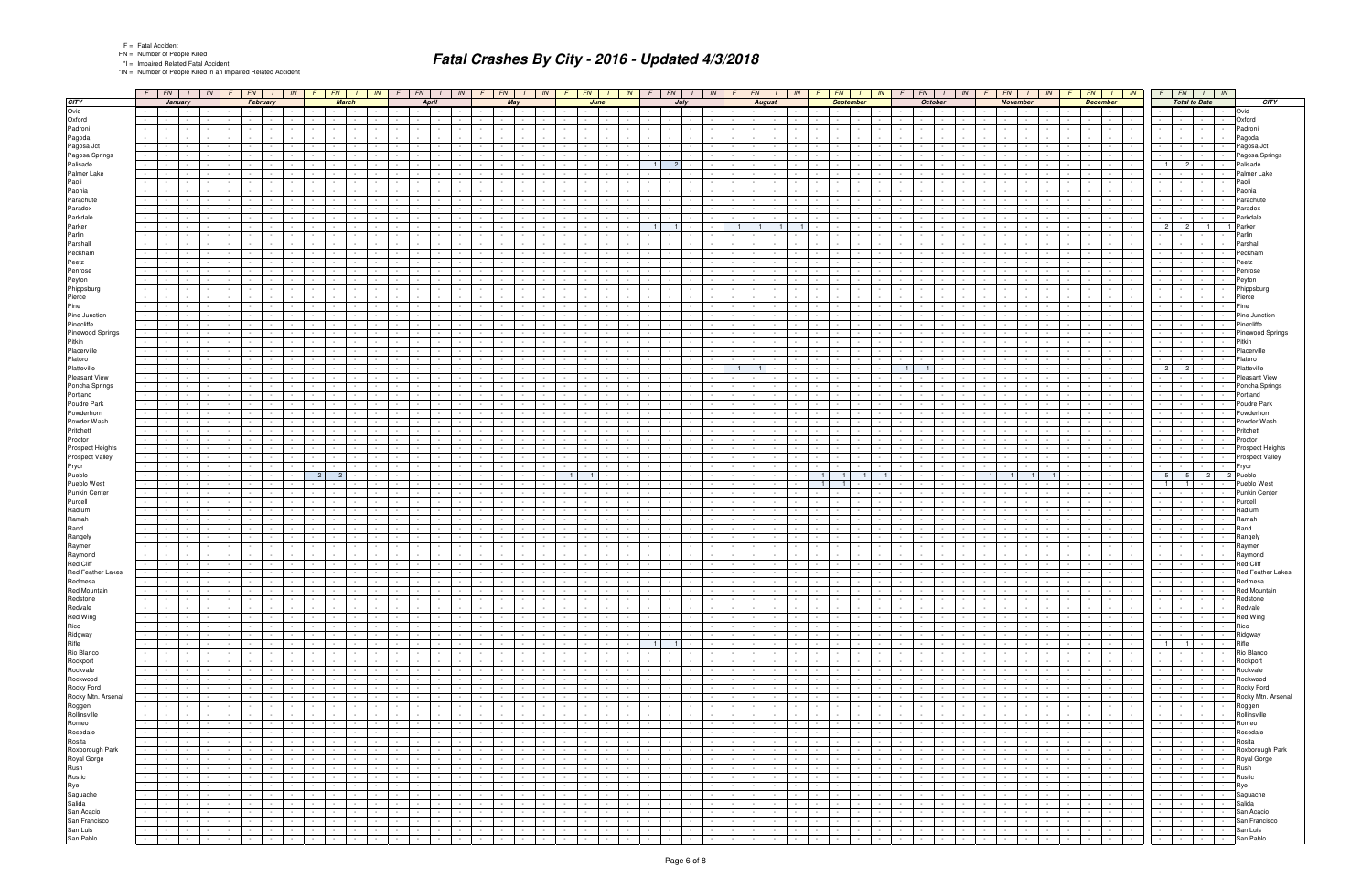\*IN = Number of People Killed in an Impaired Related Accident

|                                    |                       | $F$   $FN$   $1$                         |                          | IN               |                                 | FN                                                   |                 | IN                   | <b>FN</b>                      | IN                                             |                  | $F \mid FN$                                 | IN                                          |                          | FN                                          | IN                           | FN                            |                             | IN                   | FN                                 |                          | IN                                 | FN -                              | IN                                     |        | FN                       |                          | IN. | FN -                                         |                      | IN              | FN                   |                                 | IN              | FN                         |                          | IN                                 |                          | $FN$ $I$ $IN$                                    |                |                          |
|------------------------------------|-----------------------|------------------------------------------|--------------------------|------------------|---------------------------------|------------------------------------------------------|-----------------|----------------------|--------------------------------|------------------------------------------------|------------------|---------------------------------------------|---------------------------------------------|--------------------------|---------------------------------------------|------------------------------|-------------------------------|-----------------------------|----------------------|------------------------------------|--------------------------|------------------------------------|-----------------------------------|----------------------------------------|--------|--------------------------|--------------------------|-----|----------------------------------------------|----------------------|-----------------|----------------------|---------------------------------|-----------------|----------------------------|--------------------------|------------------------------------|--------------------------|--------------------------------------------------|----------------|--------------------------|
| <b>CITY</b>                        |                       |                                          | January                  |                  |                                 | February                                             |                 |                      | <b>March</b>                   |                                                |                  | April                                       |                                             |                          | May                                         |                              |                               | June                        |                      | July                               |                          |                                    |                                   | <b>August</b>                          |        |                          | <b>September</b>         |     |                                              | <b>October</b>       |                 |                      | <b>November</b>                 |                 |                            | <b>December</b>          |                                    |                          | <b>Total to Date</b>                             |                | <b>CITY</b>              |
| Sanford                            |                       | and the property of the con-             |                          |                  |                                 |                                                      |                 |                      |                                |                                                |                  | $\sim 10^{-11}$                             |                                             |                          | $\sim$                                      |                              |                               |                             |                      |                                    |                          |                                    |                                   | $\sim$                                 |        |                          |                          |     |                                              |                      |                 | $\sim 100$           |                                 |                 | $\sim$                     | $\sim 100$               |                                    |                          |                                                  |                | Sanford                  |
| Sapinero                           |                       |                                          |                          |                  |                                 |                                                      |                 |                      |                                |                                                |                  |                                             |                                             |                          |                                             |                              |                               |                             |                      |                                    |                          |                                    |                                   |                                        |        |                          |                          |     |                                              |                      |                 |                      |                                 |                 |                            |                          |                                    |                          |                                                  |                | Sapinero                 |
| Sargents                           |                       |                                          |                          |                  |                                 |                                                      |                 |                      |                                |                                                |                  |                                             |                                             |                          |                                             |                              |                               |                             |                      |                                    |                          |                                    |                                   |                                        |        |                          |                          |     |                                              |                      |                 |                      |                                 |                 |                            |                          |                                    |                          |                                                  |                | Sargents                 |
| Saw Pit                            |                       | $\sim$                                   |                          |                  |                                 |                                                      |                 |                      |                                |                                                |                  |                                             |                                             |                          |                                             |                              |                               |                             |                      |                                    |                          |                                    |                                   |                                        |        |                          |                          |     |                                              |                      |                 |                      |                                 |                 |                            |                          |                                    |                          |                                                  |                | Saw Pit                  |
| Security-Widefield                 |                       |                                          |                          |                  |                                 |                                                      |                 |                      |                                |                                                |                  |                                             |                                             |                          |                                             |                              |                               |                             |                      |                                    |                          |                                    |                                   |                                        |        |                          |                          |     |                                              |                      |                 |                      |                                 |                 |                            |                          |                                    |                          |                                                  |                | Security-Widefield       |
| Sedalia                            |                       |                                          |                          |                  |                                 |                                                      |                 |                      |                                |                                                |                  |                                             |                                             |                          |                                             |                              |                               |                             |                      |                                    |                          |                                    |                                   |                                        |        |                          |                          |     |                                              |                      |                 |                      |                                 |                 |                            |                          |                                    |                          |                                                  |                | Sedalia                  |
| Sedgwick                           |                       |                                          |                          |                  |                                 |                                                      |                 |                      |                                |                                                |                  |                                             |                                             |                          |                                             |                              |                               |                             |                      |                                    |                          |                                    |                                   |                                        |        |                          |                          |     |                                              |                      |                 |                      |                                 |                 |                            |                          |                                    |                          |                                                  |                | Sedgwick                 |
| Segundo                            |                       |                                          |                          |                  |                                 |                                                      |                 |                      |                                |                                                |                  |                                             |                                             |                          |                                             |                              |                               |                             |                      |                                    |                          |                                    |                                   |                                        |        |                          |                          |     |                                              |                      |                 |                      |                                 |                 |                            |                          |                                    |                          |                                                  |                | Segundo                  |
| Seibert                            |                       |                                          |                          |                  |                                 |                                                      |                 |                      |                                |                                                |                  |                                             |                                             |                          |                                             |                              |                               |                             |                      |                                    |                          |                                    |                                   |                                        |        |                          |                          |     |                                              |                      |                 |                      |                                 |                 |                            |                          |                                    |                          |                                                  |                | Seibert                  |
| Severance                          |                       |                                          |                          |                  |                                 |                                                      |                 |                      |                                |                                                |                  |                                             |                                             |                          |                                             |                              |                               |                             |                      |                                    |                          |                                    |                                   |                                        |        |                          |                          |     |                                              |                      |                 |                      |                                 |                 |                            |                          | $\overline{\phantom{a}}$           |                          |                                                  |                | Severance                |
| Shawnee                            |                       |                                          |                          |                  |                                 |                                                      |                 |                      |                                |                                                |                  |                                             |                                             |                          |                                             |                              |                               |                             |                      |                                    |                          |                                    |                                   |                                        |        |                          |                          |     |                                              |                      |                 |                      |                                 |                 |                            |                          |                                    |                          |                                                  |                | Shawnee                  |
| <b>Shaffers Crossing</b>           |                       |                                          |                          |                  |                                 |                                                      |                 |                      |                                |                                                |                  |                                             |                                             |                          |                                             |                              |                               |                             |                      |                                    |                          |                                    |                                   |                                        |        |                          |                          |     |                                              |                      |                 |                      |                                 |                 |                            |                          |                                    |                          |                                                  |                | <b>Shaffers Crossing</b> |
| Sheridan                           |                       |                                          |                          |                  |                                 |                                                      |                 |                      |                                |                                                |                  |                                             |                                             |                          |                                             |                              |                               |                             |                      |                                    |                          |                                    |                                   |                                        |        |                          |                          |     |                                              |                      |                 |                      |                                 |                 |                            |                          |                                    |                          | $\blacksquare$<br>$\sim$                         | $\sim$         | Sheridan                 |
| Sheridan Lake                      |                       |                                          |                          |                  |                                 |                                                      |                 |                      |                                |                                                |                  |                                             |                                             |                          |                                             |                              |                               |                             |                      |                                    |                          |                                    |                                   |                                        |        |                          |                          |     |                                              |                      |                 |                      |                                 |                 |                            |                          |                                    |                          |                                                  |                | Sheridan Lake            |
| Silt                               |                       |                                          |                          |                  |                                 |                                                      |                 |                      |                                |                                                |                  |                                             |                                             |                          |                                             |                              |                               |                             |                      |                                    |                          |                                    |                                   |                                        |        |                          |                          |     |                                              |                      |                 |                      |                                 |                 |                            |                          |                                    |                          |                                                  |                |                          |
| Silver Cliff                       |                       |                                          |                          |                  |                                 |                                                      |                 |                      |                                |                                                |                  |                                             |                                             |                          |                                             |                              |                               |                             |                      |                                    |                          |                                    |                                   |                                        |        |                          |                          |     |                                              |                      |                 |                      |                                 |                 |                            |                          |                                    |                          |                                                  |                | Silver Cliff             |
| Silver Plume                       |                       |                                          |                          |                  |                                 |                                                      |                 |                      |                                |                                                |                  |                                             |                                             |                          |                                             |                              |                               |                             |                      |                                    |                          |                                    |                                   |                                        |        |                          |                          |     |                                              |                      |                 |                      |                                 |                 |                            |                          |                                    |                          |                                                  |                |                          |
| Silverthorne                       |                       |                                          |                          |                  |                                 |                                                      |                 |                      |                                |                                                |                  |                                             |                                             |                          |                                             |                              |                               |                             |                      |                                    |                          |                                    |                                   |                                        |        |                          |                          |     |                                              |                      |                 |                      |                                 |                 |                            |                          |                                    |                          |                                                  |                | Silverthorne             |
| Silverton                          |                       |                                          |                          |                  |                                 |                                                      |                 |                      |                                |                                                |                  |                                             |                                             |                          |                                             |                              |                               |                             |                      |                                    |                          |                                    |                                   |                                        |        |                          |                          |     |                                              |                      |                 |                      |                                 |                 |                            |                          |                                    |                          |                                                  |                | Silverton                |
| Simla                              |                       |                                          |                          |                  |                                 |                                                      |                 |                      |                                |                                                |                  |                                             |                                             |                          |                                             |                              |                               |                             |                      |                                    |                          |                                    |                                   |                                        |        |                          |                          |     |                                              |                      |                 |                      |                                 |                 |                            |                          |                                    |                          |                                                  |                | Simla                    |
| Skyway                             |                       |                                          |                          |                  |                                 |                                                      |                 |                      |                                |                                                |                  |                                             |                                             |                          |                                             |                              |                               |                             |                      |                                    |                          |                                    |                                   |                                        |        |                          |                          |     |                                              |                      |                 |                      |                                 |                 |                            |                          |                                    |                          |                                                  |                | Skyway                   |
| Slater                             |                       |                                          |                          |                  |                                 |                                                      |                 |                      |                                |                                                |                  |                                             |                                             |                          |                                             |                              |                               |                             |                      |                                    |                          |                                    |                                   |                                        |        |                          |                          |     |                                              |                      |                 |                      |                                 |                 |                            |                          |                                    |                          |                                                  |                | Slater                   |
| Slick Rock                         |                       |                                          |                          |                  |                                 |                                                      |                 |                      |                                |                                                |                  |                                             |                                             |                          |                                             |                              |                               |                             |                      |                                    |                          |                                    |                                   |                                        |        |                          |                          |     |                                              |                      |                 |                      |                                 |                 |                            |                          |                                    |                          |                                                  |                | <b>Slick Rock</b>        |
| Snowmass                           |                       |                                          |                          |                  |                                 |                                                      |                 |                      |                                |                                                |                  |                                             |                                             |                          |                                             |                              |                               |                             |                      |                                    |                          |                                    |                                   |                                        |        |                          |                          |     |                                              |                      |                 |                      |                                 |                 |                            |                          |                                    |                          |                                                  |                | <b>Snowmass</b>          |
| Snowmass Village                   |                       |                                          |                          |                  |                                 |                                                      |                 |                      |                                |                                                |                  |                                             |                                             |                          |                                             |                              |                               |                             |                      |                                    |                          |                                    |                                   |                                        |        |                          |                          |     |                                              |                      |                 |                      |                                 |                 |                            |                          |                                    |                          |                                                  |                | Snowmass Village         |
| Snyder                             |                       |                                          |                          |                  |                                 |                                                      |                 |                      |                                |                                                |                  |                                             |                                             |                          |                                             |                              |                               |                             |                      |                                    |                          |                                    |                                   |                                        |        |                          |                          |     |                                              |                      |                 |                      |                                 |                 |                            |                          |                                    |                          |                                                  |                | Snyder                   |
| Somerset                           |                       |                                          |                          |                  |                                 |                                                      |                 |                      |                                |                                                |                  |                                             |                                             |                          |                                             |                              |                               |                             |                      |                                    |                          |                                    |                                   |                                        |        |                          |                          |     |                                              |                      |                 |                      |                                 |                 |                            |                          |                                    |                          |                                                  |                | Somerset                 |
| South Fork                         |                       |                                          |                          |                  |                                 |                                                      |                 |                      |                                |                                                |                  |                                             |                                             |                          |                                             |                              |                               |                             |                      |                                    |                          |                                    |                                   |                                        |        |                          |                          |     |                                              |                      |                 |                      |                                 |                 |                            |                          |                                    |                          |                                                  |                | South Fork               |
| Spar City                          |                       |                                          |                          |                  |                                 |                                                      |                 |                      |                                |                                                |                  |                                             |                                             |                          |                                             |                              |                               |                             |                      |                                    |                          |                                    |                                   |                                        |        |                          |                          |     |                                              |                      |                 |                      |                                 |                 |                            |                          |                                    |                          |                                                  |                | Spar City                |
| Springfield                        |                       |                                          |                          |                  |                                 |                                                      |                 |                      |                                |                                                |                  |                                             |                                             |                          |                                             |                              |                               |                             |                      |                                    |                          |                                    |                                   |                                        |        |                          |                          |     |                                              |                      |                 |                      |                                 |                 |                            |                          |                                    |                          |                                                  |                | Springfield              |
| Sprucewood                         |                       |                                          |                          |                  |                                 |                                                      |                 |                      |                                |                                                |                  |                                             |                                             |                          |                                             |                              |                               |                             |                      |                                    |                          |                                    |                                   |                                        |        |                          |                          |     |                                              |                      |                 |                      |                                 |                 |                            |                          |                                    |                          |                                                  |                | Sprucewooc               |
| Starkville                         |                       |                                          |                          |                  |                                 |                                                      |                 |                      |                                |                                                |                  |                                             |                                             |                          |                                             |                              |                               |                             |                      |                                    |                          |                                    |                                   |                                        |        |                          |                          |     |                                              |                      |                 |                      |                                 |                 |                            |                          |                                    |                          |                                                  |                | Starkville               |
| State Bridge                       |                       |                                          |                          |                  |                                 |                                                      |                 |                      |                                |                                                |                  |                                             |                                             |                          |                                             |                              |                               |                             |                      |                                    |                          |                                    |                                   |                                        |        |                          |                          |     |                                              |                      |                 |                      |                                 |                 |                            |                          |                                    |                          |                                                  |                | State Bridge             |
| <b>Steamboat Springs</b>           |                       |                                          |                          |                  |                                 |                                                      |                 |                      |                                |                                                |                  |                                             |                                             |                          |                                             |                              |                               |                             |                      |                                    |                          |                                    |                                   |                                        |        |                          |                          |     |                                              |                      |                 |                      |                                 |                 |                            |                          |                                    |                          |                                                  |                | Steamboat Springs        |
| St Elmo                            |                       |                                          |                          |                  |                                 |                                                      |                 |                      |                                |                                                |                  |                                             |                                             |                          |                                             |                              |                               |                             |                      |                                    |                          |                                    |                                   |                                        |        |                          |                          |     |                                              |                      |                 |                      |                                 |                 |                            |                          |                                    |                          |                                                  |                | St Elmo                  |
| Sterling                           |                       |                                          |                          |                  |                                 |                                                      |                 |                      |                                |                                                |                  |                                             |                                             |                          |                                             |                              |                               |                             |                      |                                    |                          |                                    |                                   |                                        |        |                          |                          |     |                                              |                      |                 |                      |                                 |                 |                            |                          |                                    |                          |                                                  |                | Sterling                 |
| Stoneham                           |                       |                                          |                          |                  |                                 |                                                      |                 |                      |                                |                                                |                  |                                             |                                             |                          |                                             |                              |                               |                             |                      |                                    |                          |                                    |                                   |                                        |        |                          |                          |     |                                              |                      |                 |                      |                                 |                 |                            |                          |                                    |                          |                                                  |                | Stoneham                 |
| Stoner                             |                       |                                          |                          |                  |                                 |                                                      |                 |                      |                                |                                                |                  |                                             |                                             |                          |                                             |                              |                               |                             |                      |                                    |                          |                                    |                                   |                                        |        |                          |                          |     |                                              |                      |                 |                      |                                 |                 |                            |                          |                                    |                          |                                                  |                | Stone                    |
| Stonewall                          |                       |                                          |                          |                  |                                 |                                                      |                 |                      |                                |                                                |                  |                                             |                                             |                          |                                             |                              |                               |                             |                      |                                    |                          |                                    |                                   |                                        |        |                          |                          |     |                                              |                      |                 |                      |                                 |                 |                            |                          |                                    |                          |                                                  |                |                          |
| Stonington                         |                       |                                          |                          |                  |                                 |                                                      |                 |                      |                                |                                                |                  |                                             |                                             |                          |                                             |                              |                               |                             |                      |                                    |                          |                                    |                                   |                                        |        |                          |                          |     |                                              |                      |                 |                      |                                 |                 |                            |                          |                                    |                          |                                                  |                | Stoningtor               |
| Strasburg                          |                       |                                          |                          |                  |                                 |                                                      |                 |                      |                                |                                                |                  |                                             |                                             |                          |                                             |                              |                               |                             |                      |                                    |                          |                                    |                                   |                                        |        |                          |                          |     |                                              |                      |                 |                      |                                 |                 |                            |                          |                                    |                          |                                                  |                | Strasburo                |
| Stratton                           |                       |                                          |                          |                  |                                 |                                                      |                 |                      |                                |                                                |                  |                                             |                                             |                          |                                             |                              |                               |                             |                      |                                    |                          |                                    |                                   |                                        |        |                          |                          |     |                                              |                      |                 |                      |                                 |                 |                            |                          |                                    |                          |                                                  |                | Stratton                 |
| Sugar City                         |                       |                                          |                          |                  |                                 |                                                      |                 |                      |                                |                                                |                  |                                             |                                             |                          |                                             |                              |                               |                             |                      |                                    |                          |                                    |                                   |                                        |        |                          |                          |     |                                              |                      |                 |                      |                                 |                 |                            |                          |                                    |                          |                                                  |                | Sugar City               |
| Summitville                        |                       |                                          |                          |                  |                                 |                                                      |                 |                      |                                |                                                |                  |                                             |                                             |                          |                                             |                              |                               |                             |                      |                                    |                          |                                    |                                   |                                        |        |                          |                          |     |                                              |                      |                 |                      |                                 |                 |                            |                          |                                    |                          |                                                  |                | Summitville              |
| Sunbeam                            |                       |                                          |                          |                  |                                 |                                                      |                 |                      |                                |                                                |                  |                                             |                                             |                          |                                             |                              |                               |                             |                      |                                    |                          |                                    |                                   |                                        |        |                          |                          |     |                                              |                      |                 |                      |                                 |                 |                            |                          |                                    |                          |                                                  |                | Sunbeam                  |
| Superior                           |                       |                                          |                          |                  |                                 |                                                      |                 |                      |                                |                                                |                  |                                             |                                             |                          |                                             |                              |                               |                             |                      |                                    |                          |                                    |                                   |                                        |        |                          |                          |     |                                              |                      |                 |                      |                                 |                 |                            |                          |                                    |                          |                                                  |                | Superior                 |
| Swink                              |                       |                                          |                          |                  |                                 |                                                      |                 |                      |                                |                                                |                  |                                             |                                             |                          |                                             |                              |                               |                             |                      |                                    |                          |                                    |                                   |                                        |        |                          |                          |     |                                              |                      |                 |                      |                                 |                 |                            |                          |                                    |                          |                                                  |                | Swink                    |
| Tabernash                          |                       |                                          |                          |                  |                                 |                                                      |                 |                      |                                |                                                |                  |                                             |                                             |                          |                                             |                              |                               |                             |                      |                                    |                          |                                    |                                   |                                        |        |                          |                          |     |                                              |                      |                 |                      |                                 |                 |                            |                          |                                    |                          |                                                  |                | Tabernash                |
| <b>Teds Place</b>                  |                       |                                          |                          |                  |                                 |                                                      |                 |                      |                                |                                                |                  |                                             |                                             |                          |                                             |                              |                               |                             |                      |                                    |                          |                                    |                                   |                                        |        |                          |                          |     |                                              |                      |                 |                      |                                 |                 |                            |                          |                                    |                          |                                                  |                | <b>Teds Place</b>        |
| Telluride                          |                       |                                          |                          |                  |                                 |                                                      |                 |                      |                                |                                                |                  |                                             |                                             |                          |                                             |                              |                               |                             |                      |                                    |                          |                                    |                                   |                                        |        |                          |                          |     |                                              |                      |                 |                      |                                 |                 |                            |                          |                                    |                          |                                                  |                | Telluride                |
| <b>Texas Creek</b>                 |                       |                                          |                          |                  |                                 |                                                      |                 |                      |                                |                                                |                  |                                             |                                             |                          |                                             |                              |                               |                             |                      |                                    |                          |                                    |                                   |                                        |        |                          |                          |     |                                              |                      |                 |                      |                                 |                 |                            |                          |                                    |                          |                                                  |                | <b>Texas Creek</b>       |
| Thatcher                           |                       |                                          |                          |                  |                                 |                                                      |                 |                      |                                |                                                |                  |                                             |                                             |                          |                                             |                              |                               |                             |                      |                                    |                          |                                    |                                   |                                        |        |                          |                          |     |                                              |                      |                 |                      |                                 |                 |                            |                          |                                    |                          |                                                  |                | Thatcher                 |
| The Forks                          |                       |                                          |                          |                  |                                 |                                                      |                 |                      |                                |                                                |                  |                                             |                                             |                          |                                             |                              |                               |                             |                      |                                    |                          |                                    |                                   |                                        |        |                          |                          |     |                                              |                      |                 |                      |                                 |                 |                            |                          |                                    |                          |                                                  |                | The Forks                |
| Thornton                           |                       | <b>Contract</b>                          | $\sim$                   |                  |                                 |                                                      |                 | 1 <sup>1</sup>       | $\blacksquare$                 |                                                |                  | 2<br>$\overline{\phantom{0}}$ 2             | $\blacksquare$                              | 2 <sup>1</sup>           | - 2                                         | 2 <sup>1</sup><br>- 2        | $\overline{1}$<br>11          | $\blacksquare$              |                      | $\mathbf{1}$<br>$\overline{1}$     |                          |                                    | 2 <sup>1</sup>                    | - 3                                    |        |                          | $\blacksquare$           |     | 11<br>11                                     | $\blacksquare$       |                 |                      |                                 |                 |                            |                          |                                    | 11                       | 12<br>$5 \mid$                                   |                | 5 Thornton               |
| Timnath                            |                       |                                          |                          |                  |                                 |                                                      |                 |                      | $\mathbf{1}$<br>$\blacksquare$ |                                                |                  |                                             |                                             |                          |                                             |                              |                               |                             |                      |                                    |                          |                                    |                                   | $\sim$                                 |        |                          |                          |     |                                              |                      |                 |                      |                                 |                 | $\sim$                     |                          |                                    | $\mathbf{1}$             | $\sim$ 1.1 $\sim$ $\sim$ $\sim$                  |                | umnatn                   |
| Timpas                             | $\sim 10^{-1}$        | $\sim 10^{-11}$                          | $\sim$                   | $\sim$ $-$       | $\sim$                          | $\sim 100$<br>$\sim$                                 |                 |                      | $\sim 10^{-11}$                | $\sim$<br>$\sim$                               | $\sim$           | $\sim 10^{-11}$<br>$\sim$ $\sim$            |                                             | $\sim 10^{-11}$          | $\sim$<br>$\sim 10^{-1}$                    | $\sim$                       | $\sim$                        | $\sim$ $-$                  | $\sim 10^{-1}$       | $\sim 10^{-11}$<br>$\sim 10^{-1}$  | $\sim 10^{-11}$          | $\sim 10$<br>$\sim 10^{-1}$        | $\sim 10^{-11}$                   | 19 F J<br>$\sim 100$                   | $\sim$ | $\sim 10^{-11}$          | $\sim$                   |     | $\sim$ $-$                                   | $\sim$               | $\sim 10^{-1}$  | $\sim 10^{-1}$       | $\sim 10^{-1}$                  | $\sim 10^{-1}$  | the contract               | $\sim 10^{-11}$          | $\overline{\mathcal{L}}$           | $\sim 10^{-11}$          | the company of                                   | $\sim$         | Timpas                   |
| Tincup                             | $\sim 100$            | and the state of the state               |                          |                  | $\sim$                          | <b>Contract</b>                                      |                 |                      | $\sim 100$                     | $\sim$                                         |                  | the contract of                             | <b>Contract Contract</b>                    | <b>Contract</b>          | $\sim$<br><b>Contract</b>                   | $\sim$ $-$                   |                               | <b>Service</b>              | $\sim$               | $\sim$                             | <b>Contract</b>          | $\sim$ 100 $\pm$<br>$\sim$         | <b>Service</b>                    | <b>Contract</b><br>$\sim$ 100 $\pm$    | $\sim$ |                          | the contract of the con- |     | <b>Contract Contract</b>                     | $\sim$ $-$           | <b>Contract</b> |                      | the contract                    | $\sim 100$      | the contract of the con-   | <b>Contract Contract</b> | $\sim$                             |                          | $\sim$<br>$\sim$ $\sim$                          | $\sim$         | Tincup                   |
| Tiny Town                          | $\sim$                | and the property of the con-             |                          |                  | $\sim$                          |                                                      |                 |                      |                                |                                                | $\sim$ $\sim$    | $\sim 10^{-11}$                             |                                             | $\sim 10^{-11}$          | $\sim$<br><b>Service</b>                    | $\sim$                       |                               |                             | $\sim$               | $\sim$<br>$\sim$                   | $\sim 10^{-11}$          | $\sim$<br>$\sim$ $-$               | $\sim$                            | $\sim$                                 |        | <b>Service</b>           | $\sim$                   |     |                                              | $\sim$ $-$           |                 | $\sim$ $\sim$ $\sim$ | $\sim 10^{-1}$                  |                 | the contract of            | $\sim 10^{-10}$          | $\sim$                             | <b>Contract Contract</b> | $\sim 100$<br>$\sim 100$ km s $^{-1}$            |                | <b>Tiny Town</b>         |
| Tobe                               |                       | .                                        |                          | $\sim 10^{-10}$  | <b>Service</b> Service          | $\sim$                                               |                 | $\sim$               | $\mathbf{1}$ and $\mathbf{1}$  | <b>Contract Contract</b>                       |                  | the contract of                             | and the control                             | and the state            |                                             | and the state                | $\sim$                        | the contract                |                      | $\sim 10^{-10}$<br>$\sim 10^{-11}$ | and the state            | $\sim 10^{-1}$                     |                                   | and the contract                       | $\sim$ |                          | the contract             |     |                                              |                      | $\sim$          |                      | the contract of the contract of | $\sim 10^{-10}$ | and the state              | $\sim 10^{-10}$          | $\sim$                             |                          | and the contract                                 |                | Tobe                     |
| Toonerville                        | $\sim$ $-$            | and the property of the                  |                          | <b>Contract</b>  | $\sim$                          | $\mathbf{I}$ and $\mathbf{I}$<br>$\sim$              | $\sim$          | $\sim$               | $\sim$ $-$                     | $\sim 10^{-11}$<br><b>Contract Contract</b>    |                  | the contract of                             | $\sim 10^{-11}$<br><b>Service</b>           | $\sim$ $\sim$ $\sim$     | $\sim 10^{-11}$                             | <b>Contract Contract</b>     | $\sim$                        | $\sim$ $\sim$               | $\sim$               | $\sim 10^{-1}$<br>$\sim$ $\sim$    | and the state            | $\sim$                             | <b>Contract Contract Contract</b> | $\sim 10^{-11}$<br>$\sim 100$          | $\sim$ |                          | <b>Service</b>           |     | <b>Service</b>                               | $\sim$ $-$           | $\sim 10^{-11}$ |                      | the contract of                 | $\sim 10^{-11}$ | <b>Contract Contract</b>   | <b>Contract</b>          | J,                                 | <b>Contract</b>          | $\sim$<br><b><i>Property Security</i></b>        |                | Toonerville              |
| Toponas                            | $\sim 100$            | the company                              |                          | $\sim 10^{-11}$  | the control of the              |                                                      |                 |                      | $\sim$ $-$                     | $\sim$<br>$\sim 10^{-11}$                      | $\sim$ $\sim$    | $\sim 100$                                  | $\sim$                                      | $\sim$ $\sim$ $\sim$     | $\sim 100$                                  | and the property of the con- |                               | $\sim$ $\sim$ $\sim$        | $\sim$               | $\sim$ $-$<br>$\sim 100$           | $\sim$ $\sim$ $\sim$     | $\sim$<br>$\sim$ 100 $\pm$         | <b>Contract</b>                   | $\sim 10^{-10}$<br>$\sim 100$          | $\sim$ |                          | the contract of the con- |     | $\sim 100$ km s $^{-1}$                      | $\sim$ $-$           | $\sim 10^{-11}$ |                      | the control of the              |                 | the contract of            | <b>Contract</b>          | $\sim 100$                         | <b>Contract Contract</b> | $\sim$<br>and the state of the state of the      |                | Toponas                  |
| Towner                             | $\sim 100$            | and the property of the con-             |                          | $\sim 10^{-11}$  | $\sim$                          | $\mathbf{I}$ and $\mathbf{I}$                        |                 | $\sim$               | $\sim$ $-$                     | $\sim 10^{-11}$<br>$\sim$                      | $\sim 10^{-1}$   | $\sim 100$                                  | $\sim$ $-$<br><b>Contract Contract</b>      | $\sim 10^{-10}$          | $\sim$ $-$<br>$\sim$ $\sim$ $\sim$          | $\sim$ $-$                   |                               | <b>Service</b>              | $\sim$ $-$           | $\sim$<br>$\sim$ $-$               | $\sim 10^{-11}$          | $\sim 10^{-1}$<br>$\sim 10^{-1}$   | <b>Contract Contract Contract</b> | $\sim 100$<br>$\sim 100$               | $\sim$ | $-1$                     | $\sim$ $-$               |     | <b>Contract Contract</b>                     | $\sim$ $-$           | $\sim 10^{-1}$  | <b>Contract</b>      | $\sim 100$                      | $\sim$ $-$      | <b>Contract Contract</b>   | $\sim 10^{-10}$          | $\sim 10^{-1}$                     |                          | $\sim$<br>$\sim$ $ -$                            | $\sim$         | Towner                   |
| Trinchera                          |                       | $-1 - 1 - 1$                             |                          | $\sim 10^{-10}$  | $\sim$                          | and the state of the state<br>$\sim$                 | $\sim$          | $\sim$               | $\sim$ $-$                     | $\sim 10^{-11}$<br>$\sim$ $-$                  |                  | the contract of                             | $\sim 10^{-11}$<br><b>Service</b>           | $\sim$ $\sim$ $\sim$     | $\sim 10^{-1}$                              | <b>Contract Contract</b>     | $\sim$                        | $\sim$ $\sim$ $\sim$ $\sim$ | $\sim$ $-$           | $\sim 10^{-1}$<br>$\sim$ $-$       | and the state            | $\sim$                             |                                   | $\sim 10^{-11}$<br>$\sim 100$          | $\sim$ |                          | <b>Contract Contract</b> |     | <b>Service</b>                               | $\sim$ $-$           | $\sim 10^{-11}$ |                      | the contract of                 | $\sim 10^{-11}$ | <b>Service State</b>       | <b>Contract</b>          | J,                                 | <b>Contract</b>          | $\sim$<br>$\sim$ $ -$                            | $\sim$         | Trinchera                |
| Trinidad                           | $\sim$ $-$            | and the property of the con-             |                          | $\sim 10^{-11}$  | the contract of                 |                                                      |                 |                      | $\sim$ $-$                     | $\sim 10^{-11}$                                | $\sim 10^{-1}$   | $\sim 10^{-11}$                             | $\sim$                                      | $\sim$ $\sim$ $\sim$     | $\sim 100$                                  | and the property of the con- |                               | $\sim$ $\sim$ $\sim$        | $\sim$               | $\sim$ $-$<br>$\sim 100$           | $\sim$ $\sim$ $\sim$     | $\sim$<br>$\sim 100$               | <b>Contract Contract</b>          | $\sim 10^{-10}$<br>$\sim 100$          | $\sim$ |                          | the contract of the con- |     | $\sim 100$ km s $^{-1}$                      | $\sim$ $-$           | $\sim 10^{-11}$ |                      | the control of the              |                 | the contract of            | <b>Contract</b>          | $\sim 100$                         | <b>Contractor</b>        | $\sim$<br>and the state of the state of the      |                | Trinidad                 |
| <b>Twin Lakes</b>                  | $\sim$                | and the property of the con-             |                          | $\sim 10^{-11}$  | $\sim$ $-$                      | $\mathbf{I}$ and $\mathbf{I}$                        |                 | $\sim$               | $\sim$ $-$                     | $\sim 10^{-11}$<br>$\sim$                      |                  | the contract of                             | $\sim 10^{-11}$<br>$\sim$ $-$               | $\sim 10^{-10}$          | $\sim 10^{-1}$<br><b>Contract</b>           | $\sim 100$                   |                               | <b>Contract</b>             | $\sim$ $-$           | $\sim$<br>$\sim$ $-$               | <b>Contract</b>          | $\sim 10^{-1}$<br>$\sim 100$       | <b>Contract Contract Contract</b> | $\sim 100$ m $^{-1}$<br>$\sim 100$     | $\sim$ |                          | <b>Contract Contract</b> |     | <b>Contract</b>                              | $\sim$ $-$           | $\sim 10^{-11}$ | <b>Contract</b>      | $\sim 100$                      | $\sim 10^{-11}$ | the contract of            | $\sim 10^{-10}$          | $\sim 10^{-1}$                     |                          | $\sim$<br><b><i>Property Security</i></b>        |                | <b>Twin Lakes</b>        |
| Two Buttes                         |                       | the contract of the contract of the con- |                          | $\sim 10^{-11}$  | the contract of the contract of | $\sim$                                               |                 | $\sim$               | $\sim$ $-$                     | $\sim$<br>$\sim 10^{-11}$                      |                  | <b>Service Control</b>                      | $\sim$ $\sim$ $\sim$<br>$\sim 100$          | the contract of          |                                             | the contract of              | $\sim$                        | the contract                |                      | $\sim 10^{-1}$<br>$\sim 100$       | and the state            | $\sim$ $-$                         |                                   | and the contract<br>$\sim$ 100 $\pm$   | $\sim$ |                          | <b>Contract Contract</b> |     | $\sim$<br>$\sim$ $\sim$ $\sim$ $\sim$ $\sim$ | $\sim 100$           | $\sim 10^{-1}$  |                      | the contract of                 | $\sim 10^{-11}$ | the contract of            | $\sim 10^{-10}$          | $\sim 10^{-11}$                    |                          | $\sim$<br>$-1 - 1 - 1$                           |                | <b>Two Buttes</b>        |
| Tyrone                             | $\sim 100$            | and the property of the con-             |                          | $\sim 10^{-11}$  | $\sim$<br>$\mathbf{r}$          |                                                      |                 |                      | <b>Contract Contract</b>       |                                                | $\sim$           | $\sim 10^{-1}$                              |                                             | <b>Service</b>           | $\sim$ $-$<br><b>Service</b>                | $\sim$                       |                               | <b>Service</b>              | $\sim$               | $\sim$ 100 $\mu$<br>$\sim$         | <b>Contract</b>          | $\sim$<br>$\sim 100$               | $\sim 100$                        | $\sim 10^{-11}$<br>$\sim$ 100 $\mu$    | $\sim$ | <b>Contract Contract</b> | $\sim$ $\sim$            |     | $\sim$ $\sim$                                | $\sim 10^{-1}$       | <b>Contract</b> | <b>Contract</b>      | $\sim 100$                      | $\sim 10^{-11}$ | <b>Contract Contract</b>   | <b>Contract</b>          | $\sim$                             | <b>Contract Contract</b> | $\sim 10^{-11}$<br><b>1999</b>                   | $\sim$         | Tyrone                   |
| Uravan                             |                       | the contract of the contract of the con- |                          | <b>Contract</b>  | the contract of the con-        |                                                      | <b>Contract</b> |                      | the contract of the            | $\sim$ $\sim$ $\sim$ $\sim$<br><b>Contract</b> |                  | the contract of                             | <b>Service</b><br>$\sim 100$                | $\sim$ $\sim$ $\sim$     | $\sim 100$                                  | the contract of              | $\sim$                        | the contract                |                      | $\sim$ $-$<br>$\sim$ $-$           | <b>Contract Contract</b> | $\sim 10^{-1}$                     |                                   |                                        | $\sim$ |                          | the contract of          |     | $\sim$ $\sim$ $\sim$ $\sim$                  | the contract of      |                 |                      | the contract of the contract of | <b>Contract</b> | the contract of            | <b>Contract</b>          | $\sim 10^{-1}$                     | <b>Contract Contract</b> | $-1 - 1 - 1 - 1$                                 |                | Uravan                   |
|                                    | $\sim 10^{-11}$       | the contract of the con-                 |                          | $\sim 10^{-11}$  | $\sim$ $-$                      | <b>Contract Contract</b><br>$\sim$                   |                 | $\sim$               | $\sim$ $-$                     | $\sim$ $\sim$<br>$\sim$ $-$                    | $\sim$ $\sim$    | $\sim 10^{-11}$<br><b>Contract Contract</b> | $\sim$ $-$                                  | $\sim 10^{-11}$          | $\sim 10^{-1}$<br><b>Contract</b>           | $\sim 10^{-1}$               | $\sim$                        | <b>Contract</b>             | $\sim$ $-$           | $\sim$ $-$                         | <b>Contract</b>          | $\sim$ $\sim$<br>$\sim 10^{-11}$   | <b>Contract</b>                   | $\sim 10^{-11}$                        | $\sim$ |                          | <b>Contract Contract</b> |     | <b>Contract</b><br>$\sim$                    | $\sim$ $-$           | $\sim 10^{-11}$ | <b>Contract</b>      | $\sim 100$                      | $\sim 10^{-11}$ | and the state of the state | <b>Contract Contract</b> | $\sim$                             |                          | $\sim 10^{-10}$<br><b>Contract Contract</b>      |                | Usaf Academy             |
|                                    |                       | .                                        |                          | $\sim$ $-$       | <b>Service</b> Service          |                                                      |                 | $\sim$               | $\sim 10^{-11}$                | $\sim$<br>$\sim$ $-$                           |                  | the contract of<br><b>Contract Contract</b> | $\sim$ $-$                                  | $\sim$ $\sim$ $\sim$     | $\sim 10^{-11}$                             | <b>Contract Contract</b>     | $\sim$                        | $\sim$ $\sim$ $\sim$        | $\sim$ $-$           | $\sim 100$<br>$\sim$ $-$           | the contract             | $\sim 10^{-1}$                     | $\sim 10^{-10}$                   | $\sim 10^{-10}$<br>$\sim$ 100 $\pm$    | $\sim$ |                          | <b>Contract Contract</b> |     | <b>Contract Contract</b>                     | $\sim$ $-$           | $\sim 10^{-11}$ |                      | <b>Service</b> Service          | $\sim 10^{-11}$ | the contract of            |                          | <b>Contract Contract</b>           | $\sim 10^{-10}$          | .                                                |                | Utleyville               |
| Usaf Academy<br>Utleyville<br>Vail | $\sim 10$             | and the state                            |                          | $\sim 10^{-10}$  | the contract of                 |                                                      |                 | $\sim$ $\sim$        | <b>Contract</b>                | <b>Service</b><br>$\sim 10^{-11}$              |                  | 그리다                                         | <b>Service</b><br>$\sim$ $-$                | $\sim$ $\sim$ $\sim$     | $\sim 10^{-1}$                              | the contract of              | $\sim$ 100 $\sim$             | $\sim$ $\sim$               | $\sim$               | $\sim 100$<br>$\sim$ $-$           | in a complete and        | $\sim$                             | $\sim$ $-$                        | k Ejir<br><b>Contract</b>              | $\sim$ |                          | the contract of          |     | $\sim$<br>$\sim$ $-$                         | $\sim$ $\sim$ $\sim$ | $\sim 100$      |                      | <b>Second Control</b>           | $\sim 10^{-1}$  | <b>Carl Carl</b>           |                          | $\sim 10^{-10}$ km s $^{-1}$       | $\sim 10^{-10}$          | and the state of the state                       |                | Vail                     |
| Valdez                             | $\sim 10^{-11}$       | $\sim 100$ km s $^{-1}$                  | $\sim 10^{-11}$          | $\sim$ $-$       | $\sim$                          | <b>Contractor</b><br>$\sim$                          |                 | $\sim$               | $\sim$ $-$                     | $\sim$ $\sim$<br>$\sim$                        | $\sim$ $-$       | $\sim 10^{-11}$<br>$\sim 10^{-11}$          | $\sim$                                      | $\sim 10^{-11}$          | $\sim 10^{-1}$<br><b>Contract</b>           | $\sim$ $-$                   | $\sim$                        | <b>Contract</b>             | $\sim$ $-$<br>$\sim$ | $\sim$ $-$                         | <b>Contract</b>          | $\sim 100$<br>$\sim$ $\sim$        | <b>Contract</b>                   | $\sim 10^{-11}$                        | $\sim$ |                          | <b>Contract Contract</b> |     | $\sim$ $-$                                   | $\sim$ $-$           | $\sim$ $-$      | $\sim 10^{-11}$      | $\sim 10^{-1}$                  | $\sim$          | <b>Contract Contract</b>   | <b>Contract</b>          | $\sim$                             |                          | $\sim$<br><b>Contract Contract</b>               | $\sim$         | Valdez                   |
| Vancorum                           |                       | the contract of the contract of the con- |                          | $\sim$ $-$       |                                 | $\sim$ $-$                                           |                 | $\sim$               | $\sim$ 100 $\mu$               | $\sim$<br>$\sim 10^{-11}$                      |                  | the contract of                             | <b>Contract</b><br>$\sim$ $-$               | and the state            |                                             | <b>Contract Contract</b>     | $\sim$                        | the contract                |                      | $\sim 10^{-11}$<br>$\sim$          | the contract             | $\sim$ $-$                         | $\sim 10^{-10}$                   | $\sim 10^{-10}$<br>$\sim 100$          | $\sim$ |                          | <b>Contract Contract</b> |     | <b>Contract Contract</b>                     |                      | $\sim 10^{-11}$ |                      | <b>Service</b> Service          | $\sim 10^{-11}$ | the contract of            | $\sim 10^{-10}$          | $\sim 100$                         | <b>Contract</b>          | $\sim 10$<br>and the state of the state          |                | Vancorum                 |
|                                    | $\sim 10$             | and the property of the                  |                          | <b>Contract</b>  | the contract of                 |                                                      |                 | $\sim$ $\sim$ $\sim$ | $\sim 10^{-11}$                | <b>Service</b><br>$\sim 10^{-11}$              |                  | in a bhaile ann                             | $\sim 10^{-11}$<br><b>Contract Contract</b> | $\sim 10^{-11}$          | $\sim 10^{-1}$                              | the control of the           | $\sim$ $-$<br>$\sim$          | $\sim$ $\sim$               | $\sim$               | $\sim 10^{-11}$<br>$\sim$ $-$      | <b>Service</b> Service   | $\sim$                             | <b>Contract Contract</b>          | $\sim 100$ km s $^{-1}$<br>$\sim 100$  | $\sim$ |                          | the contract of the con- |     | $  -$                                        | $\sim$ $-$           | $\sim 10^{-11}$ |                      | <b>Second Control</b>           | $\sim 10^{-1}$  | <b>Service State</b>       | $\sim 10^{-10}$          | J,                                 | <b>Contractor</b>        | $\sim$ $-$<br>$\sim$ $\sim$ $\sim$ $\sim$        | $\sim$         | Vernon                   |
|                                    |                       |                                          |                          | $\sim 10^{-11}$  | $\sim 10^{-1}$                  | $\mathbf{1}$<br>$\sim$                               |                 | $\sim$               | $\sim 10^{-11}$                | $\sim 10^{-11}$<br>$\sim$ $-$                  | $\sim$ 100 $\mu$ | $\sim 100$<br>$\sim 100$                    | $\sim$ $-$                                  | <b>Contract Contract</b> | $\sim 10^{-1}$                              | <b>Contract Contract</b>     | $\sim$                        | $\sim$ $\sim$ $\sim$        | $\sim$ $\sim$        | $\sim$ 100 $\mu$<br>$\sim$ $\sim$  | $\sim$ $\sim$            | $\sim 10^{-1}$<br>$\sim$ 100 $\mu$ | <b>Contract Contract Contract</b> | $\sim 100$<br>$\sim$                   | $\sim$ |                          | the contract of          |     | $1 - 2 - 1$<br>$\sim$                        | $\sim$ $-$           | $\sim 10^{-11}$ | $\sim$ $\sim$        | $\sim 100$                      | $\sim 10^{-11}$ | the contract of            | <b>Contractor</b>        | J,                                 |                          | $\sim 10^{-11}$<br><b>1999</b>                   | $\sim 10^{-1}$ | Victor                   |
| Vernon<br>Victor<br>Vilas          | $\sim 100$            | the contract of the con-                 |                          | $\sim$ $-$       | the contract of the con-        |                                                      |                 | $\sim$               | $\sim 10^{-11}$                | $\sim$<br>$\sim$ 100 $\pm$                     |                  | the contract of                             | <b>Contract Contract</b><br>$\sim$          | <b>Contract</b>          | $\sim 10^{-1}$<br>$\sim$ $\sim$ $\sim$      | $\sim$ 100 $\pm$             | $\sim$                        | <b>Contract Contract</b>    | $\sim$ $-$           | $\sim$ $-$<br>$\sim$               | $\sim$ $\sim$ $\sim$     | $\sim 10^{-1}$<br>$\sim 10^{-1}$   | <b>Contract</b>                   | $\sim 10^{-11}$<br>$\sim$ 100 $\pm$    | $\sim$ |                          | the contract of the con- |     | <b>Contract</b>                              | $\sim$ $-$           | $\sim 10^{-11}$ | $\sim$ $\sim$ $\sim$ | <b>Contract</b>                 | $\sim$ $-$      | <b>Contract Contract</b>   | <b>Contract</b>          | $\sim$ $-$                         |                          | $\sim$<br>$\sim$ $ -$                            | $\sim$         | Vilas                    |
| Villa Grove                        |                       | $-1 - 1 - 1 - 1$                         |                          | $\sim 10^{-11}$  | <b>Second Control</b>           |                                                      |                 | $\sim$               | $\sim 10^{-11}$                | <b>Service</b><br>$\sim 10^{-1}$               |                  | the contract of                             | $\sim$ $-$                                  | the contract of          |                                             | the control of the           | $\sim$                        | $\sim$ $-$                  | $\sim$ $-$           | $\sim 10^{-11}$<br>$\sim$ $-$      | and the state            | $\sim 10^{-1}$                     |                                   | the contract of<br>$\sim 100$          | $\sim$ |                          | the contract of          |     | $\sim$<br>$\sim$ $\sim$ $\sim$ $\sim$        |                      | $\sim 10^{-11}$ |                      | <b>Second Control</b>           | $\sim 10^{-11}$ | <b>Service State</b>       | $\sim 10^{-10}$          | $\sim 10^{-1}$                     | $\sim 10^{-10}$          | $\sim 10^{-1}$<br>1999 - Personal Property Corp. |                | Villa Grove              |
| Villegreen                         | $\sim 10$             | <b>Contract Contract</b>                 | $\sim 100$               | $\sim$ 100 $\mu$ | $\sim 10^{-1}$                  | $\mathbf{I}$ and $\mathbf{I}$<br>$\sim$              | $\sim$          | $\sim$               | $\sim 10^{-11}$                | $\sim 10^{-11}$<br>$\sim$ $-$                  | $\sim 10^{-1}$   | $\sim 10^{-10}$                             | <b>Contract</b><br>$\sim 10^{-1}$           | <b>Service</b>           | $\sim 10^{-11}$                             | <b>Contract Contract</b>     | $\sim$                        | <b>Contract Contract</b>    | $\sim$               | $\sim$ 100 $\mu$<br>$\sim 100$     | $\sim$ $\sim$ $\sim$     | $\sim 10^{-1}$<br>$\sim$ 10 $\pm$  | $\sim 10^{-10}$ m $^{-1}$         | $\sim 10^{-11}$<br>$\sim 100$          | $\sim$ |                          | and the state            |     | <b>Contract Contract</b><br>$\sim$           | $\sim 10^{-1}$       | <b>Contract</b> | $\sim$ $\sim$ $\sim$ | $\sim 100$                      | $\sim 10^{-11}$ | the contract of            |                          | <b><i><u>Communication</u></i></b> |                          | $\sim 10^{-1}$<br><b>Contract Contract</b>       |                | Villegreen               |
| Vineland                           | $\sim$ $\sim$         | the company                              |                          | $\sim$ $-$       | $\sim$                          | $\mathbf{I}$ . The set of $\mathbf{I}$<br>$\sim$     |                 | $\sim$               | $\sim$ $-$                     | $\sim$<br>$\sim 10^{-11}$                      |                  | the contract of                             | <b>Contract Contract</b><br>$\sim 10^{-1}$  | <b>Contract</b>          | $\sim 10^{-1}$<br><b>Contract</b>           | $\sim 100$                   | $\sim$<br>$\sim$ $-$          | $\sim$ $\sim$               | $\sim$               | <b>Contract</b><br>$\sim$ $-$      | $\sim$ $\sim$ $\sim$     | $\sim 10^{-1}$<br>$\sim 100$       | <b>Contract</b>                   | $\sim 100$<br>$\sim 100$               | $\sim$ |                          | the contract of          |     | <b>Contract Contract</b>                     | $\sim$ $-$           | $\sim 10^{-11}$ | $\sim$ $\sim$ $\sim$ | <b>Contract</b>                 | $\sim 10^{-11}$ | the contract of            | <b>Contract</b>          | $\sim$                             | <b>Contractor</b>        | $\sim$<br>1999 - Personal Property Corp.         |                | Vineland                 |
| Virginia Dale                      |                       | $-1 - 1 - 1 - 1$                         |                          | $\sim 10^{-11}$  | <b>Service State</b>            |                                                      |                 | $\sim$               | $\sim 10^{-10}$                | $\sim$<br>$\sim 10^{-1}$                       |                  | <b>Contract Contract</b>                    | $\sim$                                      | the contract of          |                                             | the contract                 | $\sim$                        | the contract                |                      | $\sim 100$<br>$\sim$ $-$           | and the state            | $\sim 10$                          |                                   | $\sim 10^{-11}$<br>$\sim 100$          | $\sim$ |                          | <b>Contract Contract</b> |     | $\sim$<br>$\sim$ $\sim$ $\sim$ $\sim$        |                      | $\sim 10^{-11}$ |                      | <b>Second Control</b>           | $\sim 10^{-11}$ | <b>Service State</b>       | $\sim 10^{-10}$          | $\sim 10^{-1}$                     | $\sim 10^{-10}$          | $     -$                                         |                | Virginia Dale            |
| Vona                               | $\Delta \sim 10^{-1}$ |                                          | <b>Contract Contract</b> | <b>Contract</b>  | $\sim$                          | $\mathbf{I}$ . The set of $\mathbf{I}$<br>$\sim$ $-$ | $\sim 10^{-11}$ | $\sim$               | $\sim 10^{-11}$                | $\sim 10^{-11}$<br>$\sim 10^{-11}$             | $\sim$           | $\sim 10^{-10}$<br><b>Contract Contract</b> | $\sim 10^{-11}$                             | <b>Service</b>           | $\sim 10^{-11}$<br><b>Contract Contract</b> | $\sim$ $\sim$                | $\sim$                        | <b>Service</b>              | $\sim$               | <b>Service</b><br>$\sim 100$       | $\sim$ $\sim$ $\sim$     | $\sim 10^{-1}$<br>$\sim$ 10 $\pm$  | <b>Contract</b>                   | $\sim 10^{-11}$<br>$\sim 100$          | $\sim$ |                          | and the state            |     | <b>Contract Contract</b>                     | $\sim$ $-$           | <b>Contract</b> | $\sim$ $\sim$ $\sim$ | $\sim 10^{-1}$                  | $\sim 10^{-11}$ | the contract of            | $\sim$                   | $\sim$                             |                          | $\sim$<br><b>Contract Contract</b>               |                | Vona                     |
| Wagon Wheel Gap                    |                       | $-1 - 1 - 1 -$                           |                          | $\sim$ 100 $\mu$ | the contract of                 | $\sim$ $-$                                           | $\sim 10^{-1}$  | $\sim$ $\sim$ $\sim$ | <b>Contract</b>                | <b>Contract</b><br>$\sim 10^{-11}$             |                  | the contract of                             | $\sim 10^{-10}$<br>$\sim 10^{-10}$          | $\sim$ $\sim$ $\sim$     | $\sim 100$                                  | the contract of              | $\sim$ $-$<br>$\sim 10^{-10}$ | the contract of             |                      | <b>Contract</b><br>$\sim$ $-$      | the contract of the con- | $\sim 10^{-1}$                     |                                   | the contract of<br>$\sim 100$          | $\sim$ |                          | the contract of          |     | $\sim$<br>$\sim$ $-$                         | $\sim$ 100 $\pm$     | $\sim 10^{-11}$ |                      | the contract of the contract of | <b>Contract</b> | <b>Contract Contract</b>   | <b>Contract</b>          | $\sim$                             | <b>Contract</b>          | $\sim 10^{-1}$<br>and the state of the state     |                | Wagon Wheel Gap          |
| Walden                             |                       | and the state                            |                          | $\sim$ $-$       | $\sim$                          | $\sim$ $-$                                           |                 |                      | $\sim$ $-$                     | $\sim$<br>$\sim$                               | $\sim 10^{-1}$   | $\sim$ $-$                                  | <b>Contract</b><br>$\sim$                   | $\sim 10^{-11}$          | $\sim 10^{-1}$<br>$\sim$ $\sim$ $\sim$      | $\sim$                       |                               | $\sim$                      | $\sim$ $\sim$        |                                    | $\sim$ $\sim$ $\sim$     | $\sim 100$<br>$\sim 100$           |                                   | <b>Contract Contract</b><br>$\sim 100$ | $\sim$ |                          | <b>Service</b>           |     | <b>Contract</b>                              | $\sim$               | $\sim 10^{-11}$ |                      | <b>Service State</b>            | $\sim 10^{-1}$  | <b>Service State</b>       | $\sim 10^{-11}$          | $\sim$                             |                          | $\sim 10^{-1}$<br>$\sim$ 100 $\pm$ 100 $\pm$     | $\sim 10^{-1}$ | Walden                   |